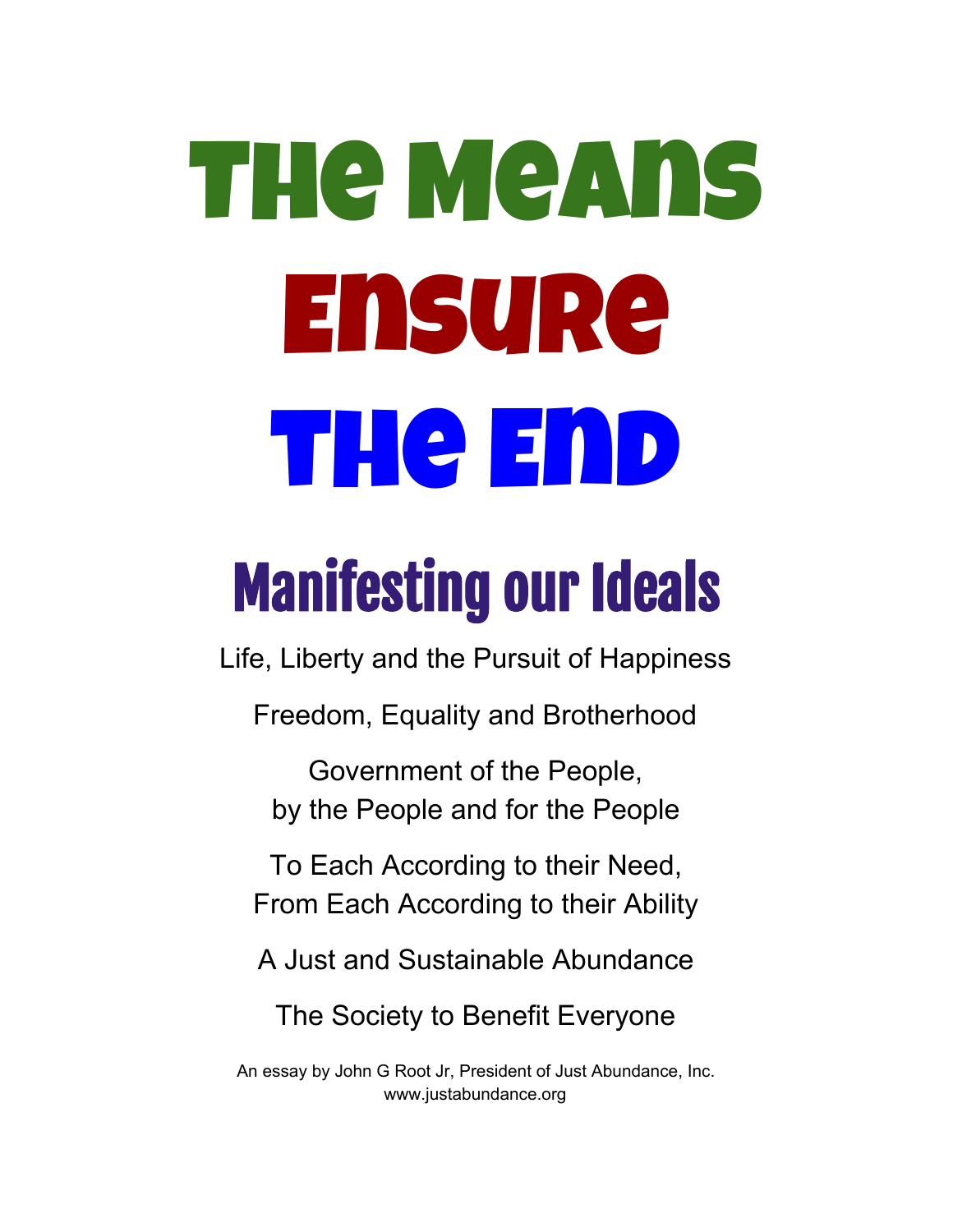

# Table of Contents

| <b>Introduction</b>                                                                    | 3              |
|----------------------------------------------------------------------------------------|----------------|
| <b>Who Issues Our Money?</b>                                                           | 4              |
| <b>Egoism Motivates Consumption and Altruism Motivates Production</b>                  | 5              |
| <b>EXCHANGE Makes Both Parties to the Exchange Better Off</b>                          | $\overline{7}$ |
| Unit of Value and Means of Exchange                                                    | 8              |
| An accurate, reliable, Unit of Value                                                   | 10             |
| Banks Issue our Money as an Interest Bearing Debt to Themselves.                       | 11             |
| Why it Matters.                                                                        | 14             |
| Banks Issue Only the Principal of "Loans" the Interest Has to Come from New<br>"Loans" | 21             |
| Interest Automatically Transfers the Wealth from Us to the Owners of the<br>Banks.     | 23             |
| <b>Our Ideals and Human Nature</b>                                                     | 26             |
| Surplus from Exchange                                                                  | 30             |
| <b>Straightforward Economics</b>                                                       | 31             |
| <b>Monetary Reform</b>                                                                 | 33             |
| <b>Public Banking</b>                                                                  | 33             |
| <b>Credit Unions and Cooperative Banks</b>                                             | 35             |
| <b>Mutual Credit and Sociocracy</b>                                                    | 35             |
| Sociocracy                                                                             | 36             |
| Common Good Payment System                                                             | 39             |
| Common Good Agreement                                                                  | 40             |
| A. I recognize that:                                                                   | 40             |
| B. As a responsible participant in the Common Good Economy:                            | 41             |
| <b>Conclusion</b>                                                                      | 41             |
| <b>Epilogue</b>                                                                        | 42             |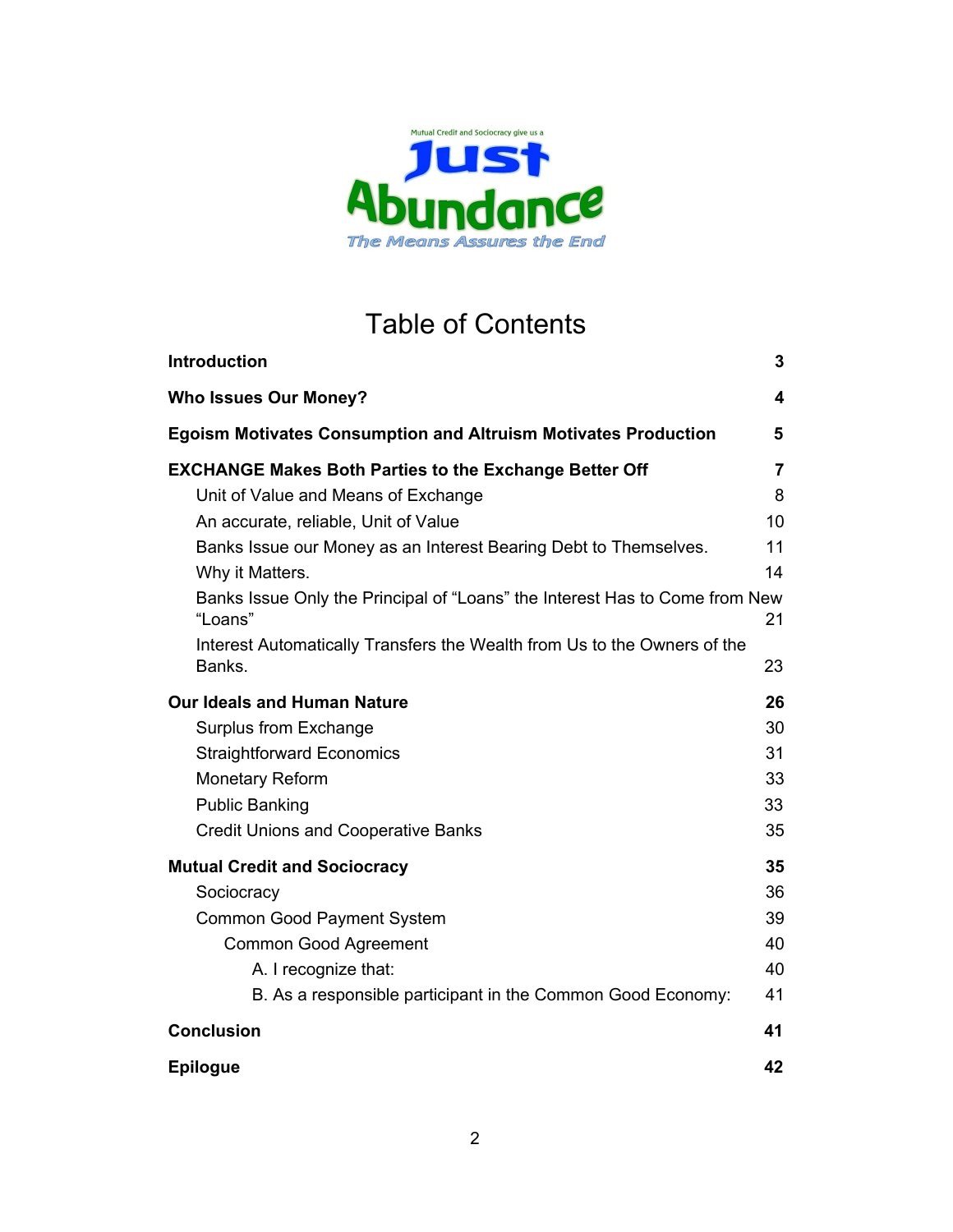# <span id="page-2-0"></span>**Introduction**

This essay will take you about an hour or so to read<sup>1</sup>. It is about money. As you come to understand the nature of money, as presented here, your world view will shift and you will understand in a new way why the world is as it is. The world view offered here will put you in a position to take effective action to create the economy and society that you know in your heart is possible. The understanding of money presented here will allow you to pursue the transcendent purpose you feel called to serve; voluntarily, with autonomy and with the ongoing opportunity to develop your capacities; and participate in building a healthy, sustainable, just and abundant community: a society to benefit everyone. The understanding of money presented here will enable us to manifest our ideals.

This will be the result of understanding that issuing the money is the primary tool of the sovereign. If we, the people, are to be sovereign, then we, the people, will need to learn to issue money for purposes that secure our inalienable right to Life, Liberty and the Pursuit of Happiness. We, the people, will learn how to regulate the money supply so that we create a society based on Liberty, Equality and Cooperation (Brother and Sisterhood, or Solidarity). A society in which each of us receives what we need, and each of us contributes, voluntarily, as inspired, what we are able, and as a result we create a Just and Sustainable Abundance. Of course, in order to accomplish this we will need an entirely new participatory, interactive system of governance based on the active consent of the people. Then, with the power to fund what we agree is good we may very well realize the ideal of the American Revolution, or as Lincoln put it: "A government of the people, by the people and for the people", and together we will create a society that benefits everyone.

When we, the people, are determining together what would be good, with the power to fund what we agree would be good, then only those things that we agree are good will be funded.

This essay is based on elucidating foundational experiences that we have as human beings. We are all together on the planet we share, in a world economy we either benefit from or suffer under, administered by a political system we consent to. This economy, political system and culture appears to be 'inadvertently' exploiting nature beyond her regenerative power, impoverishing 99% of us while enriching 1%, sickening and killing huge numbers of us, and dividing us into warring nations and ideologies.

<sup>&</sup>lt;sup>1</sup> Not including the links to source materials.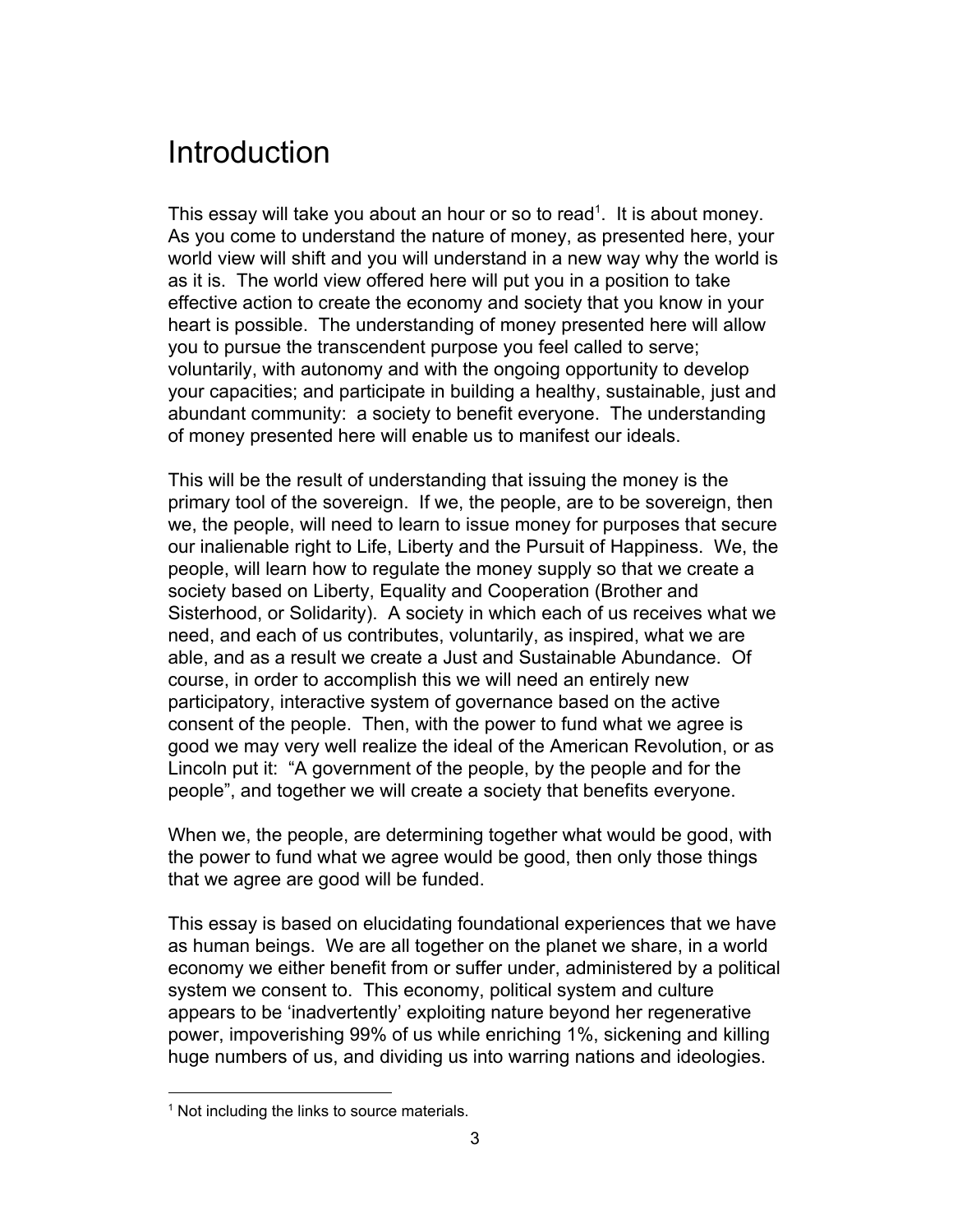We long for a peaceful, just and sustainable prosperity. For one reason or another, all seemingly an inevitable result of our flawed human nature, this is always unattainable.

#### **When we understand the nature of money it will all be attainable**.

The more of us whose understanding of money rests on foundational insights into human nature, the more of us will enjoy the fruits of an honest, transparent, sociocratically governed political system. A political system in which money is a public utility issued and regulated to secure our inalienable right to Life, Liberty and the Pursuit of Happiness.

You may have noticed that just about every sentence in the paragraphs above elicited either a sense of joy and hope or a scoffing attitude about utopia, the venality of human nature and uselessness of idealism. You may also have noticed that you were unaware of the leading thought in the second paragraph i.e. **"Issuing the money is the primary tool of the sovereign"**. It is, therefore, imperative that one keep an open mind and not dismiss these ideas because of the apparent naivete. As you read through this essay please make the effort to test the veracity of the ideas against your own experience and ability to reason and resist the temptation to say that it may be true for you but it certainly isn't true for everyone else. Recognize that you are, in essence, just like everyone else<sup>2</sup>, and it is the culture (what you can get money for) that normalizes greed, violence and pollution. In other words, if it were up to you, how would society be? Would you want to be the benevolent or despotic dictator? Or, would you want to co-create with your relatives, friends, colleagues and neighbors the more beautiful world you know in your heart is possible?

# <span id="page-3-0"></span>Who Issues Our Money?

Most people, when asked who issues our money, do not know, or give an answer that is wrong. Ask yourself "Who issues our money?" and consider how outrageous it is that you can't give a confident answer. We do not know who is issuing the money; and the popular ideas, such as the Government or the Federal Reserve issues the money, are patently false. What is being hidden? Why is it hidden? How is it hidden? **Who Issues our Money**?

 $2$  Except of course for the sociopaths and psychopaths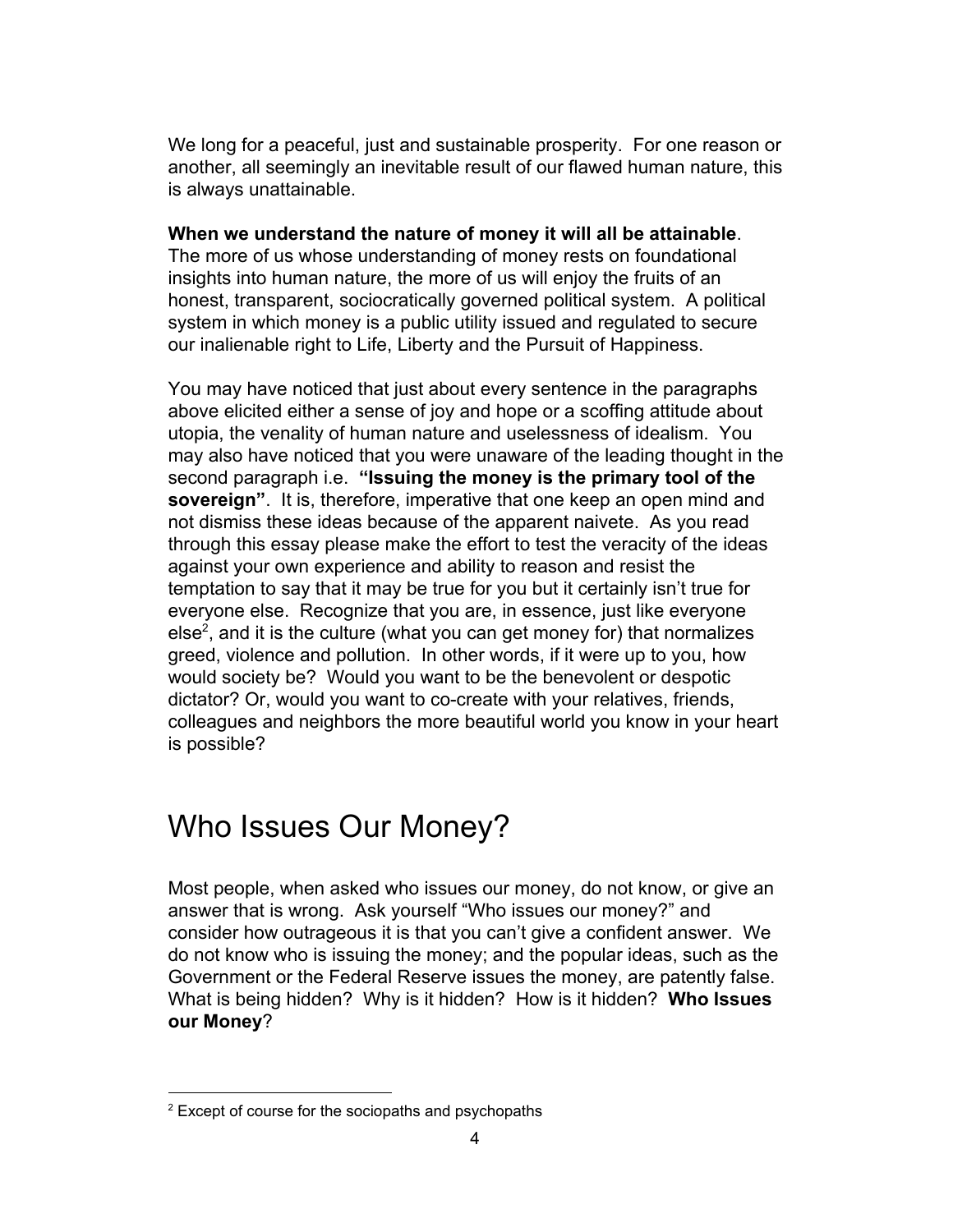If we knew who issues the money, and what it is issued for, and who controls the money supply, and who it benefits, "there would be a revolution before tomorrow morning". That is what Henry Ford said, and he was quoting Andrew Jackson.

Consider for a moment how important it would be to know who issues the money and who benefits from issuing it. Consider how important money is: We need money to live. The culture requires us to "earn our living". Apart from what we do for our families and friends and what we volunteer for, everything that happens is a result of what someone, or an enterprise, can get money for. We all know how to get and spend money. We know how to earn it. We know how to borrow it. Most of us know how to save and invest it. Many of us know how to get donations and grants; and we all know that when money is easy to come by we feel good and are prosperous and when money is scarce, as it is now, we suffer. We know that money is not wealth, it is how we measure wealth - you don't want the money, you want what the money will buy - but we do know that having money grants us considerable power and we save and spend the available funds to create the life we want. So before we get to who issues the money and for what, we will look at some fundamental aspects of human nature that will set the stage for understanding why it is so important to understand the nature of money.

# <span id="page-4-0"></span>Egoism Motivates Consumption and Altruism Motivates Production

When we are spending money to create the life we want we feel entirely justified in being egoistic. Each of us spends our money on the things that will satisfy our needs and desires. If we had more money we could create a better life for ourselves, but however much money we have, we spend it on the things we need or want, that will make us better off. This is what we do, it is human nature. But, when it comes to doing something that we believe in, that serves a transcendent purpose, that benefits others, or our community, we are being altruistic, and that is also human nature. We are egoists when we are consuming and altruists when we are producing. This aspect of human nature is obscured by the system. The system and the culture requires that most of us have to earn money to live If we did not have to earn money, if we all had unearned income, then we would not be confused about the altruistic nature of production. Of course, if what we produce is not valued in the market it won't be satisfying to produce it, so production is definitely about producing a good or service that people value. Doing something voluntarily for other people that benefits them,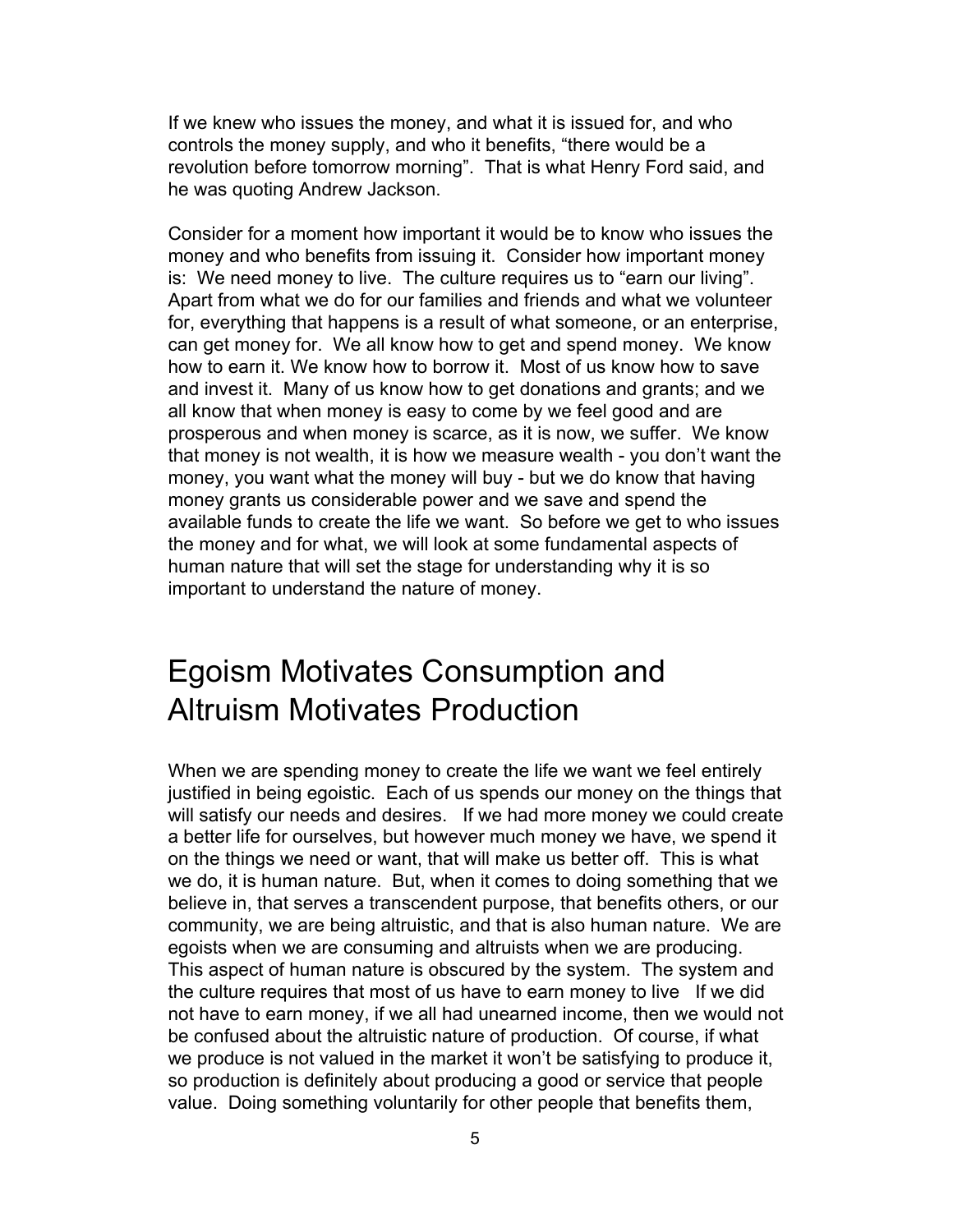that they value, is the definition of altruism. Because we have to earn money to live we are conflicted about why we are producing. Do we believe the father of modern economics, Adam Smith, when he points out that everyone pursuing their own self interest will result in the greatest good for the most people? This can only be said and have a ring of truth to it, if production is egotistically motivated by the need to earn one's living. $3$ 

Generally speaking the idea that we have to earn our living puts us in a position in which we are conflicted between fulfilling our purpose in life altruistically, and working for pay egotistically. We feel altruistically motivated when we are doing a job to earn money to support our family, but we are often conflicted by some of the requirements of the job that we do not believe in. Having to earn our living is designed into the structure of our society. When we get to who issues the money you will understand why it is the monetary system that requires it.

While you read this, notice the ready made concepts from the culture that pop into your consciousness. The culture provides the idea that nothing would get done if people didn't have to work for money, but you know that isn't true for you. If you had an unearned income so that your life was secure, you would be free (at liberty) to pursue the transcendent purpose that makes you happy! This is the meaning of our American ideal. The unanimous Declaration of the thirteen united States of America says "We hold these truths to be self-evident, that all men are created equal, that they are endowed by their Creator with certain unalienable Rights, that among these are Life, Liberty and the pursuit of Happiness.--That to secure these rights, Governments are instituted among Men, deriving their just powers from the consent of the governed…"

Those who do not have to earn their living have a source of income that is "unearned". Unearned income is what we all want, because we recognize that is what we need if we are to be free. Free to pursue our life purpose, free to place our talents and ideas, our energy and ambition in the service of the transcendent purpose we are inspired to serve. Free to pursue all the things we feel are meaningful for a satisfying life, free to pursue true happiness. This is important, because our greatest source of satisfaction in life is doing something that other people, our community, recognizes as valuable. When it comes to volunteering we are clear about our altruistic desire to help. When we are working for pay we are always at least somewhat conflicted about the aim. Am I doing it because I need the money or am I doing it because it is valued? When we are going along with things we don't agree with at work it is because we need the

<sup>3</sup> <http://www.yesmagazine.org/issues/money-print-your-own/beyond-greed-and-scarcity>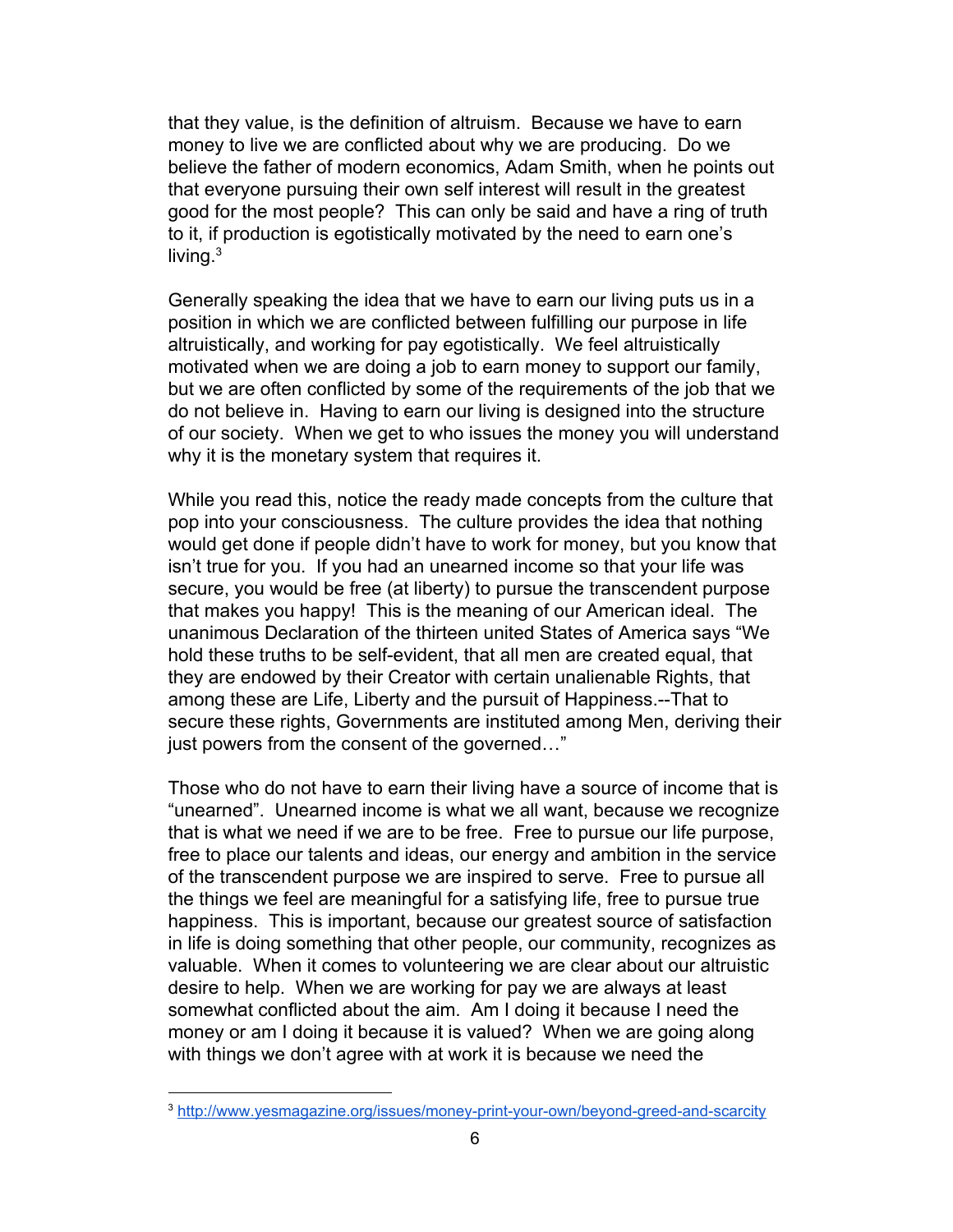paycheck, when we are enthusiastic about our contribution and the good our work does in the world, it is because we are doing it altruistically.

This understanding of egoism and altruism is crucial to creating a new economy and society that will give us a just and sustainable abundance. It really is as simple as "when I am taking care of myself I am egotistically motivated. When I am taking care of, or providing for, other people, I am altruistically motivated, unless I am doing it for the money!" If I had an "unearned income" I could satisfy my needs and desires and I would voluntarily do all the things that satisfy my desire to make a meaningful contribution in my community.

Often the objection is raised that if people (not you) didn't have to earn their living, there would be nobody to do all the menial jobs that people only do for pay. Who would be a garbage man if they didn't need the money? Who will clean the toilets? This is one of those ready made concepts from the culture that just don't stand up to scrutiny. First off, in most households, most of the menial jobs are done voluntarily by the househusband and housewife. Those menial jobs that are done only for pay could be done voluntarily by people like your goodself because you see the need to do them and it serves the community; and because you would be free to design the work so that either it no longer needed to be done or became a fun and engaging thing to do. Why do we have garbage? If we were deliberating with our neighbors in a spirit of community we might very well decide to just eliminate garbage. Everything that is a byproduct of production that might become garbage, could be repurposed. If we understood money we could just issue or allocate the money to implement the plan we make to eliminate garbage. Now, there is a challenge worth taking on! And, by the way, in the town where I live the recycling center is staffed entirely by volunteers!<sup>4</sup>

# <span id="page-6-0"></span>EXCHANGE Makes Both Parties to the Exchange Better Off

Conventional Economics concerns itself with the production, distribution and consumption of goods and services. Conventional economics assumes that money is a similar factor to everything else that makes up the economy and markets. There is a market for money (the banking system and stock markets) as well as for all the goods and services that

<sup>4</sup> Google RSA Dan Pink Drive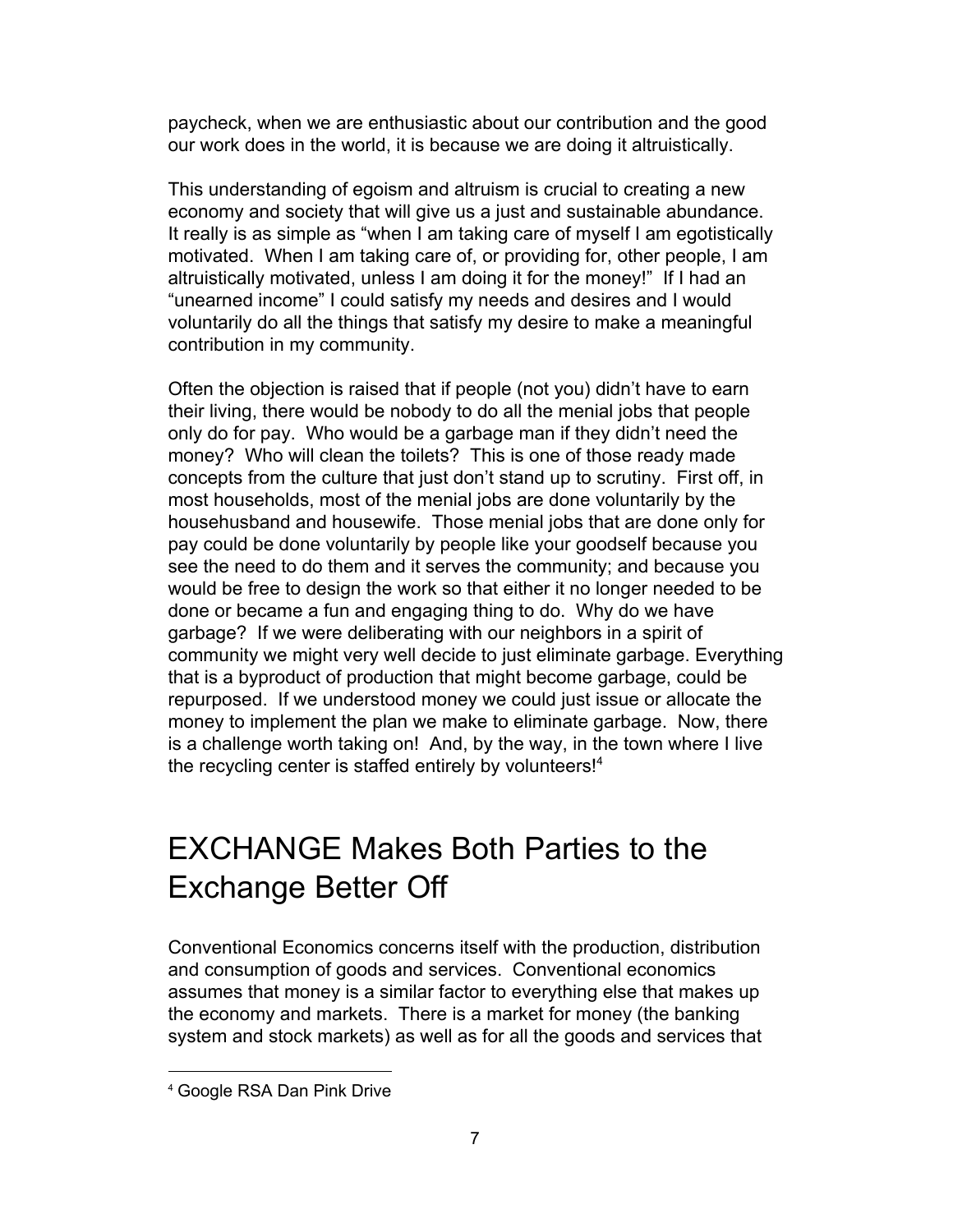we think of as the economy. However, in order to understand the special place that money has in the economy and society it is only necessary to recognize that everything moves from conception to production through distribution to consumption in a series of exchanges that are facilitated by money.

In every exchange facilitated with money, both parties to the exchange get what they want. One party gets a good or service and the other party gets money. When you provide a good or service think of the money that your customer, your client, or your employer, gives you, as a receipt for the value you provided. Then think of spending that money as giving a receipt to the vendor for the value provided to you. This way you will not think of the money as separate from the values it is representing. In every exchange the buyer is clear that the good or service is more valuable than the money and the seller is clear that the money is more valuable than the good or service. This is a characteristic of human nature that civilization is based on. It is the foundation of our prosperity. Just to be clear, if buying or selling something did not make you better off, would you do it? If buying something did not satisfy a need and make you better off would you buy it? If selling something did not make you better off would you sell it? So if both parties to the exchange are better off because of it, in the aggregate - with all the exchanges that take place everyday - we should all be increasingly better off. We can see the progress we are making in the aggregate, but the better off from exchange, or the profit from exchange, is not going to the vast majority of us. There must be some mechanism by which the better off is only benefitting the super wealthy powerful few at the top of the social hierarchy. This phenomenon is so crucial to understanding money that it bears looking at in detail.

First off we can recognize that exchange is the essence of economics. Everything that satisfies a material need moves from production through distribution to consumption in a series of exchanges that benefit both parties to the exchange. The closer to consumption, the more valuable the good or service is, and it is at its most valuable when it is bought by the consumer. With all the exchanges that take place in the economy every month it is obvious that we should all be increasingly better off. We can see this clearly in the accounting of the economy which shows the increase. The increase is not, however benefiting the people who make the exchanges. Society is structured so that the surplus (the better off) is automatically being transferred to the already wealthy, from the 99% to the 1%.

#### <span id="page-7-0"></span>Unit of Value and Means of Exchange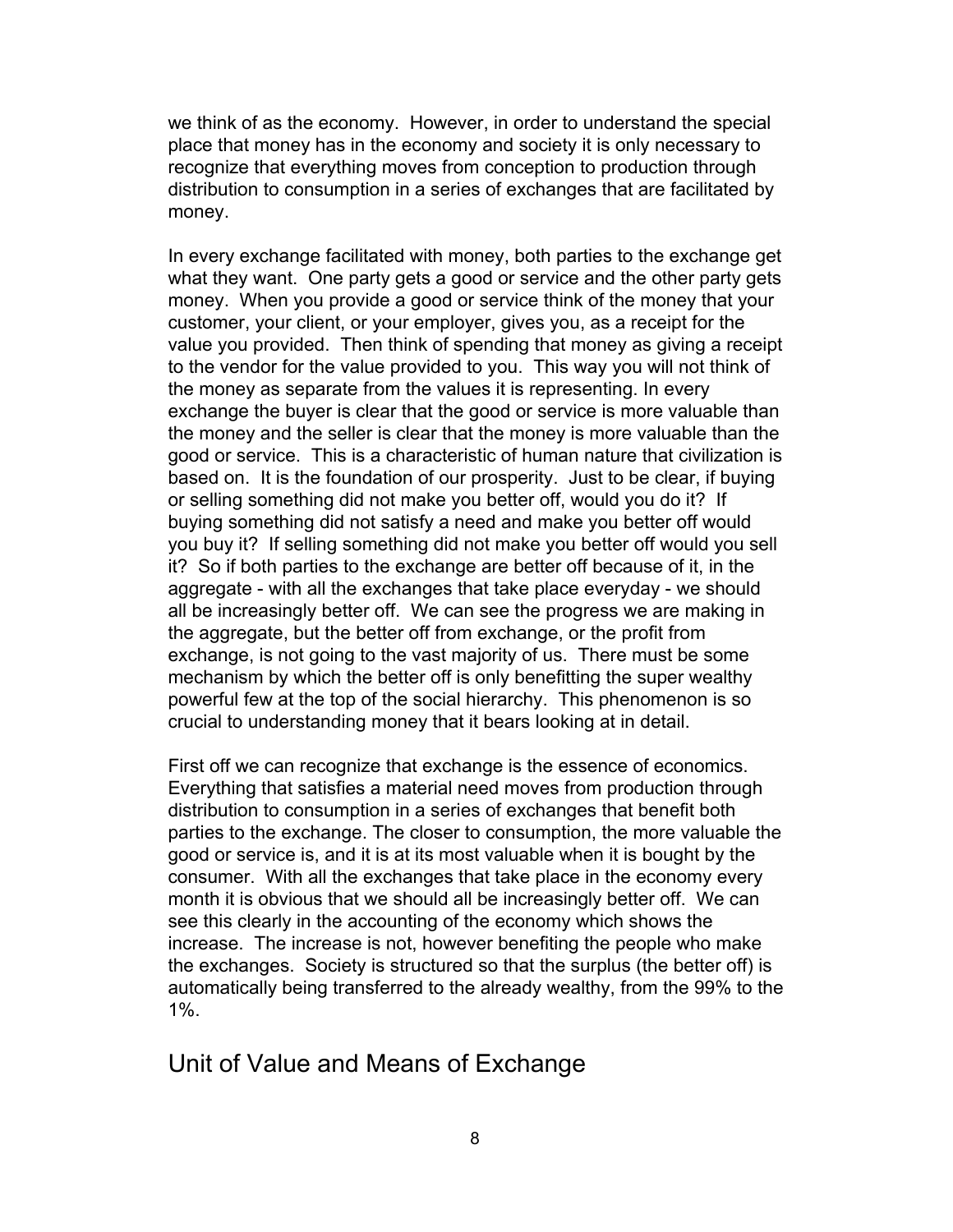Each of the exchanges that make both parties to the exchange better off are based on the ability of money to be both a unit of value and a means of exchange.

The Unit of Value (what we use to measure value) makes everything with a price commensurate or comparable so that we can assess the relative value of all the things available in the economy. The Means of Exchange is a device we use to make use of the Unit of Value so that the values can be exchanged. This is analogous to the hour and minute, the units of time, which allows us to measure time, and the clock or watch that allows us to make use of the hours and minutes. When we have a clock our ability to measure time, to plan, assess our effectiveness and productivity, and keep agreements, is greatly enhanced. The unit of value and the unit of time are both measures, and as such they need to be universal. However, it would never dawn on us that there should only be one clock and watchmaker. While it is best that the unit of value be something that is universally recognized (like the dollar, which is the world's reserve currency) it is counterproductive for there to be only one tool for using the unit of value. We need many means of exchange, each of which has a unique advantage for society as a result of what it is issued for, what it enables its users to accomplish and how it is regulated. For example, we could authorize not for profit companies and agencies to issue a currency to their volunteers that they could use to pay government taxes and fees. We could issue a currency to represent the economic value of restored natural habitat and set an exchange rate with the trading currency to incentivise the desired outcome. Imagine that a company could earn more than it cost to mitigate any environmental damage it's activities caused. We could issue a currency to young people who volunteer for national service of some kind that they can spend when they retire. We could issue a currency for participation in the political process which could only be spent by not- for- profits we give it to.

Can you imagine using a watch that continually lost time (ran slow)? Why do we tolerate a means of exchange that constantly loses value (inflates)? We could do better and design a means of exchange that keeps it value, allowing for much better predictability in business planning, in retirement planning, in commerce generally. What if there were no need to produce a discounted cash flow, or calculate the net present value, just because the value of the means of exchange was constant?

A measure, even a measure of value, needs to be constant. If it fluctuates, it is not reliable. It used to be that a foot was as long as the King's foot. When a new king was crowned the measure "foot" changed to the length of the new King's foot. It wasn't until the 13th century that a more reliable standard was set. It may seem as though inflation and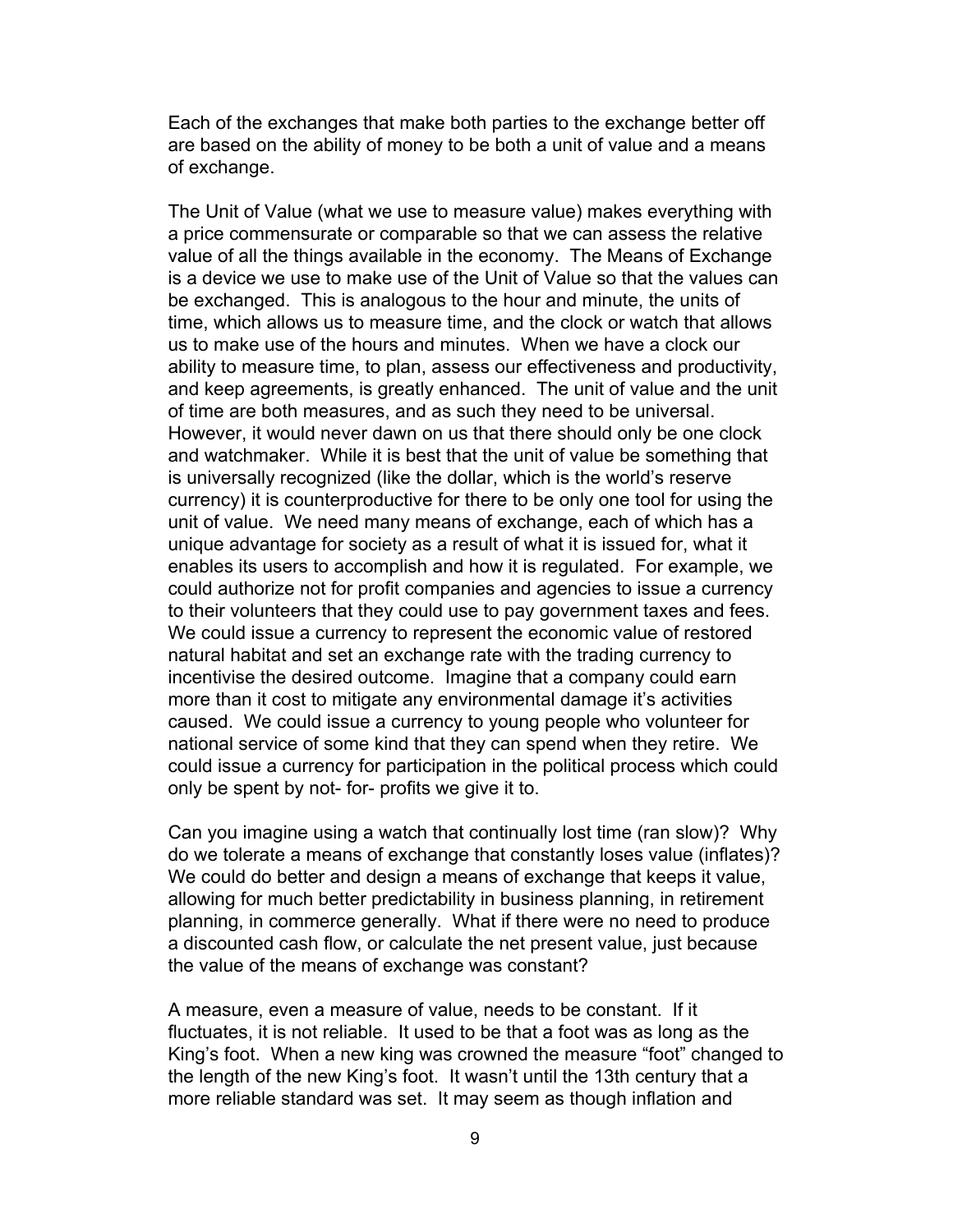deflation are inevitable, but they are not. They are a result of the fluctuating amount of money the banking system makes available.

#### <span id="page-9-0"></span>An accurate, reliable, Unit of Value

To keep the value of money constant three things need to be kept in balance. They are: the money stock, the rate of circulation, and the savings rate. The money stock is the amount of money issued and circulating. The number of transactions that the money stock facilitates over time is the circulation rate, also called the velocity of money, and the savings rate is the amount of money stock that is not circulating, but just storing value. These three factors kept in balance would allow us to keep the value of the means of exchange constant. If the money stock increases without it representing new value (too much money chasing too few goods) we get inflation. If the money stock is reduced we get recession and deflation. Or if the savings rate goes down there may be too much money circulating and we would get inflation. As an example, let us look at the housing bubble that burst in 2008. The too big to fail banks made it easier for people to borrow money for a mortgage, as in the Ninja loans they were making, that created the housing bubble. A NINJA loan is made to an enterprising fellow with **N**o **I**ncome, **N**o **J**ob and no **A**ssets so he can buy a house to sell again in a rising market. The market is rising in large measure because of all the NINJA loans (also called liar loans) the banks were making. This increased the money stock beyond what is reasonable, which would normally create inflation across the board, but didn't, because the inflation was mostly restricted to the housing market (rising house prices). When the bubble burst, the banks stopped lending, thus reducing the money stock so that there was not enough money stock circulating to make all the transactions possible that were possible before the shrinkage in the money stock. The money supply (money stock) shrank by about a third and the worst recession since the great depression set in. Because the rate of circulation also slowed, it was possible for the Fed to issue trillions of dollars (money stock) to put on the bank's balance sheets without it creating inflation. Another example is the increase in the savings rate, which also happened with the biggest companies having huge "cash balances" and that also reduced the amount of money circulating. The circulation rate slowed and the savings rate increased and so an increase in the money stock was needed. Now you know why the Trillions the Federal Reserve issued did not cause hyperinflation.

To follow this further, let us imagine that the banks were not all powerful and did not control Congress, and the President and Congress decided to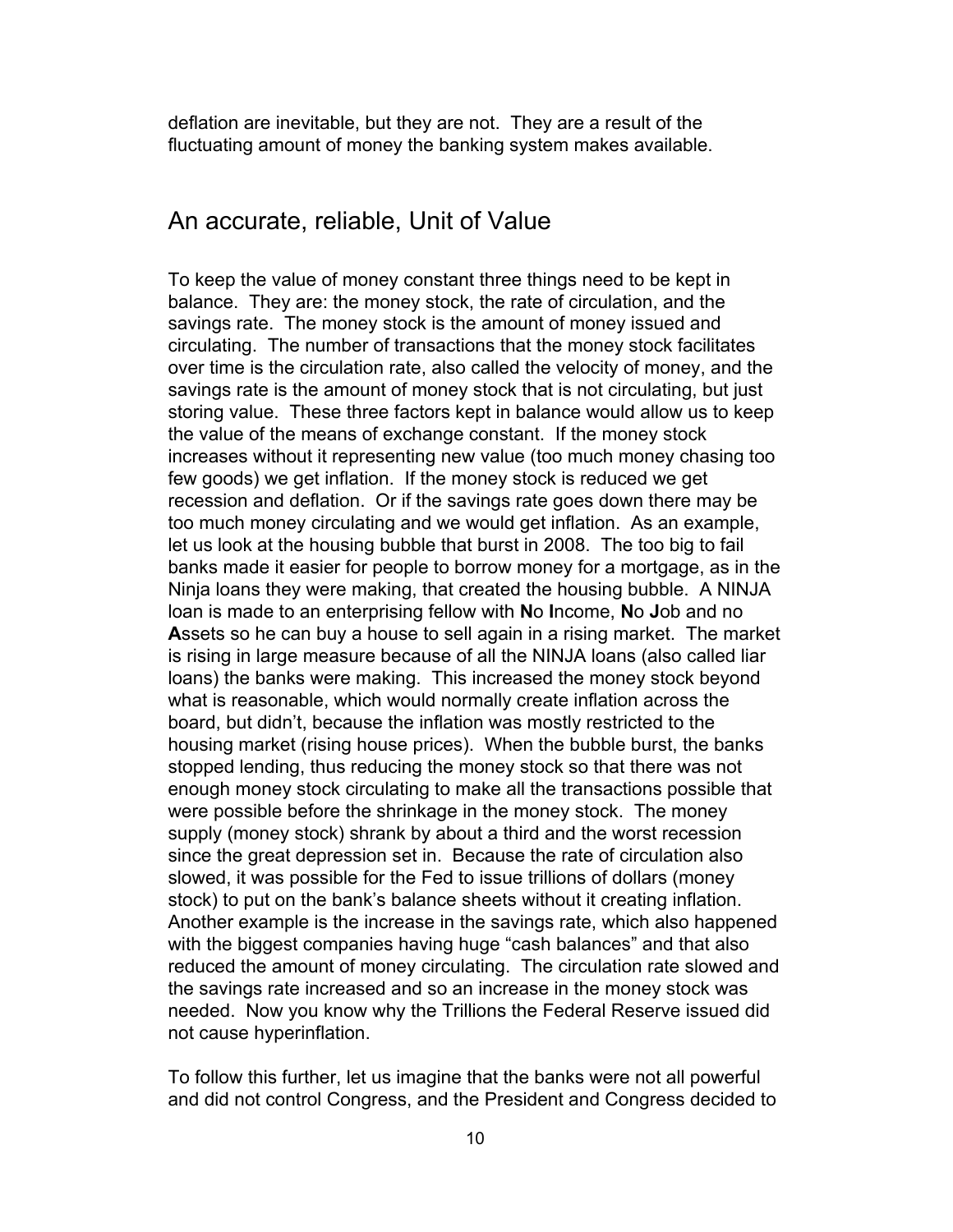nationalize the banks that behaved badly. Instead of socializing the banks losses, imagine they socialized the assets! Imagine what would have happened if the too big to fail banks had been bankrupted and became public banks, owned by the United States, to provide banking services to the Government and the people. Imagine they were then staffed by bankers from the banks that behaved well, and that they used this understanding of money to regulate the money supply. What would happen if there was always the right amount of money to properly represent the values being created and distributed in the economy? There would be no inflation, no recessions or deflation, no bubbles and no busts. We would have a measure of value that was a real constant.

How long did it take for the technology to develop to perfect the watch? How long have we had Atomic Clocks which keep just about perfect time? Do we have the technology to perfect the regulation of the money supply? We certainly do. Now we just need the political will to break the stranglehold the banks have on our government and economy.

#### <span id="page-10-0"></span>Banks Issue our Money as an Interest Bearing Debt to Themselves.

That banks issue our money as an interest bearing debt to themselves is known as the banking secret. It is an open secret, and it is a very carefully guarded secret. It is so secret that most bank managers are unaware of it. It is easy to see why it is necessary to keep it a secret. Can you imagine anyone agreeing to have our money - what we have to use in order to live - being issued by a privately owned company to benefit its owners? No wonder there would be a revolution before tomorrow morning if this were generally known.

Rather than quoting scholarly works from the Federal Reserve System or the Bank of England<sup>5</sup> let us see if we can discover this just by reflecting on our experience of banking. We will need to resist all the ready made concepts from the culture that obfuscate the matter, such as the idea that we deposit money in a bank. We will learn about the difference between cash and checkbook money, we will learn about promissory notes, mortgages, interest rates, usury, bank credit, collateral, amortization schedules, assets, liabilities and capital. We will learn about a demand loan and about the payment system and check clearing and about "Fractional Reserve Banking". We will come to see why the only possible explanation for what we experience is that banks monetize our credit for

<sup>&</sup>lt;sup>5</sup>[https://www.theguardian.com/commentisfree/2014/mar/18/truth-money-iou-bank-of-engl](https://www.theguardian.com/commentisfree/2014/mar/18/truth-money-iou-bank-of-england-austerity) [and-austerity](https://www.theguardian.com/commentisfree/2014/mar/18/truth-money-iou-bank-of-england-austerity) and <http://www.rayservers.com/images/ModernMoneyMechanics.pdf>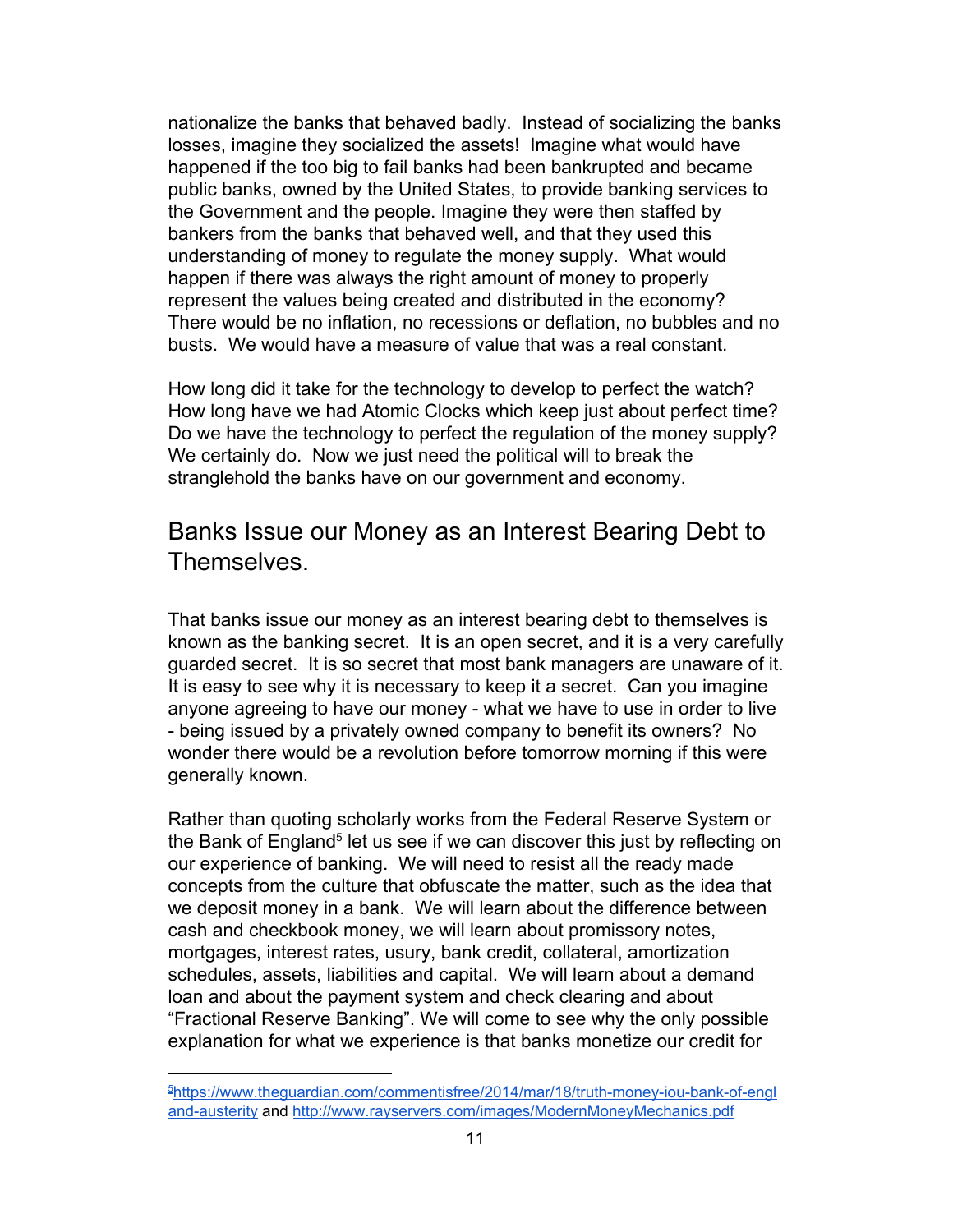their benefit. This is the other crucial piece to understand if we are to create together a Just and Sustainable Abundance. Therefore, if you do not understand and agree with every step please email me so we can address your concern. Any doubt about where the money we use comes from and there will be doubt about whether we can do the same thing that banks do, but for our benefit. When we understand money we will issue the money to benefit all of us, we, the people.

Let us begin this investigation with a \$100 bill. On it is written: "Federal Reserve Note" and "This Note is Legal Tender for all Debts Public and Private". A court of law will consider any debt as settled if it is paid with legal tender. That is what is meant by legal tender. When we think of money we think of cash, notes, and coins, the form of money we are most familiar with from childhood. So let us begin this investigation with cash. Imagine you open a birthday card from one of your grown children and enclosed is a \$100 bill. Since it is money in the form we are most familiar with, we can spend it and no one will know where we got it unless we tell them. Because of this, the person accepting it will test it to see if it is counterfeit, but generally speaking, the best form of money is cash. If it were a check for \$100 and you cashed it, the bank will want to know that your child is good for it and will put a hold on it, or if not, use your savings account balance as collateral, until the check clears. As it happens, you prefer not to carry cash, it is hard to get change for a \$100 bill, \$20's are too easily spent, cash can easily be stolen, or you might lose it. Since you would rather use your debit card you go to the bank to deposit it, together with the checks you also got for your birthday.

Now we will observe very carefully what happens at the bank. You hand the "deposit" slip with the cash (\$100 bill) and the checks to the teller. The teller checks your math, puts the \$100 bill in the cash drawer and the checks in a slot. You get a receipt that shows your bank account balance went up by the amount of the "deposit". You know from experience that the checks will get cleared, that the bank will put the checks into the check clearing system and the bank against which they were drawn will deduct the amount from the account that issued the check. But what happens to the cash? The teller puts the cash into the cash drawer. It is now the bank's \$100. If it were your money in the bank you could tell the bank what to do with it, but you don't and can't. From the cash drawer it will go to the vault and also onto the bank's balance sheet as an asset of the bank. Is there another possibility? Does the bank deposit the \$100 bill in a box with your name on it? Is it still your \$100 bill and the bank is keeping it safe for you? That may be what you think is happening, but is it? So, if it is not your hundred dollar bill anymore and it belongs to the bank what did the bank put in your bank account? What happens when you go to the ATM and use your debit card to "withdraw" \$100? Can you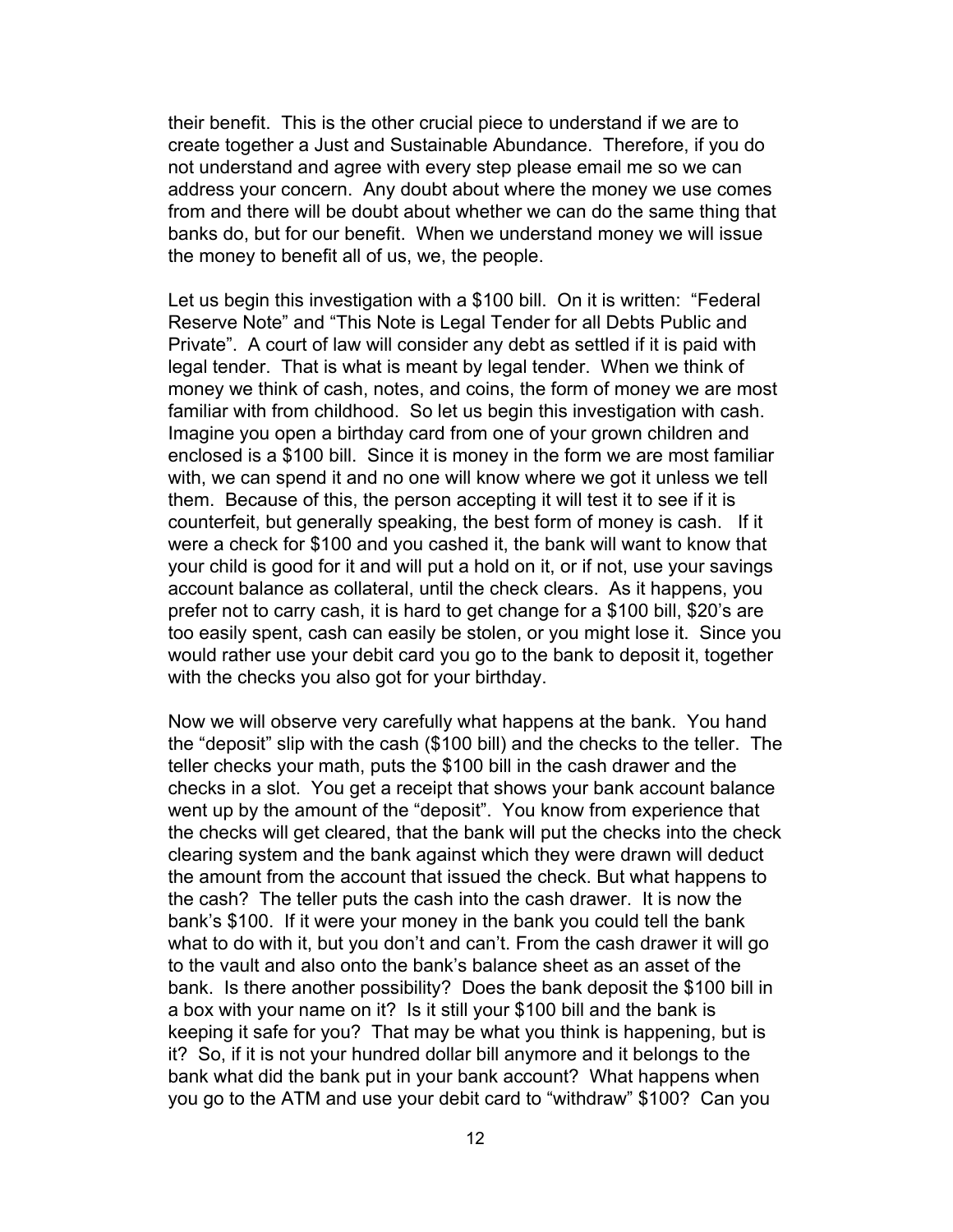withdraw a \$100 bill or do you have to take 20's? So it is definitely the bank's \$100 you are getting and not your \$100 that you "deposited", and your bank account goes down by \$100. This is very important because with cash the terms deposit and withdrawal may be deceptive, but it is easy to imagine that is what happens. It appears that you deposit money and you withdraw money.

What actually happens when the cash you are "depositing" goes into the cash drawer and becomes the property of the bank? What does the bank put in your bank account? It increases the amount in your bank account, but what is it? It is not cash, the cash is in the drawer and belongs to the bank, it is an asset of the bank. Yes, the only thing that the bank can put in your bank account is what it owes you. The bank owes you \$100 and your bank balance went up by \$100, which is the amount the bank owes you, its liability. So you actually lent the bank \$100 when you did what you thought was depositing a \$100 bill. It is a demand loan. A demand loan is a loan that must be repaid when you demand it. You demand it when you write a check, or when you swipe your card. You are presenting a demand to the bank and the terms of the loan you made are that the bank has to pay when you demand it. Therefore when you do what you think of as depositing money in your bank account you are actually lending money to the bank, you are making a demand loan to the bank. So far, no problem. Of what consequence is it if you lend money to the bank or if you deposit money in the bank. No big deal, right?

Before we get to why it is a big deal let us look at the difference between the checks and the cash. The cash you lent the bank belongs to the bank, and the money in your account is what the bank owes you. Do the checks you "deposited" belong to the bank? Let us reflect on that for a moment. The cash belongs to the bank, but do the checks? Can the bank spend the cash? Certainly the cash belongs to the bank. If you have cash you can spend it, if the bank has cash it can spend it. If you lend someone a \$100 bill they can spend it. The \$100 they pay you back, according to the terms of the loan, will not be the \$100 bill you lent. Let us hope that when you lend them your car they return your car not some other car. The point is that the money is not a thing, even though the \$100 bill is a thing, it is still only a representation of value. Any bill of the same denomination is as good as any other. Can the bank spend the checks? What are the checks? They are all a written instruction to the banking system to settle an account, what you owe, a debt. Who do the checks belong to? It used to be that you got the checks back in your bank statement every month, which makes it clear that they are yours. Then you only got pictures of the checks, and now you likely hardly ever use checks. Most of us don't get paper statements and we rely totally on our bank to faithfully carry out our instructions. And it does. Banks faithfully carry out the instructions we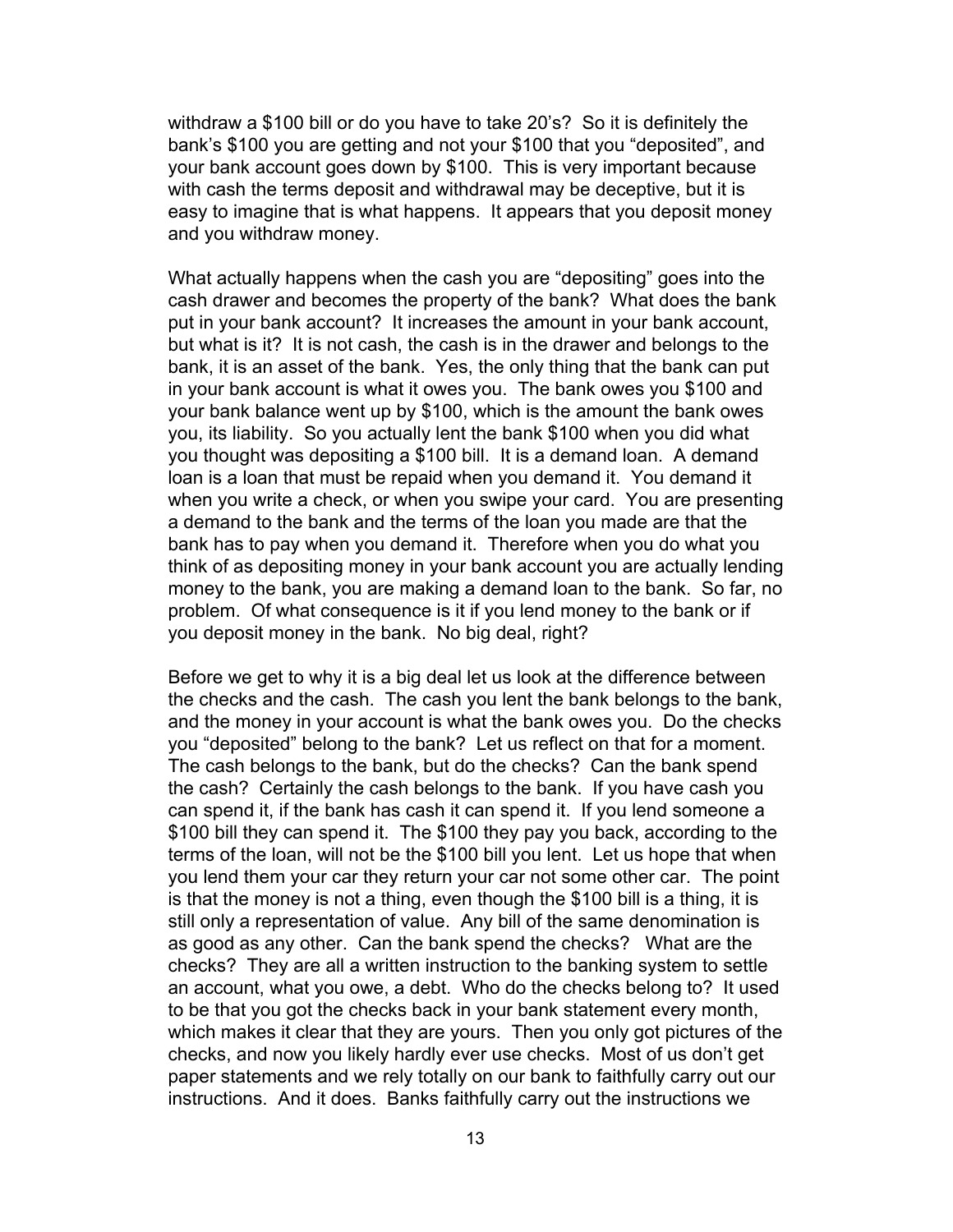give them with checks and swipes. When I buy something my bank account goes down. So the money in my bank account is what the bank owes me. If we look at this represented as accounting it will be very clear what is happening.

| <b>YOUR BANK</b>         | Asset | Liability |
|--------------------------|-------|-----------|
| Cash                     | 100   |           |
| Your account at the bank |       | 100       |
| Net is zero              |       |           |

| What it looks like in your accounts | Asset | Liability |
|-------------------------------------|-------|-----------|
| Bank Balance (Demand loan to bank)  | 100   |           |
| Net is \$100                        |       |           |

Does check clearing show up on the bank's balance sheet? Does the bank ever take possession of the money the checks represent? Does the bank charge a fee for check clearing? Do you have a no fee bank account? Do you have a NOW Account and receive a tiny bit of interest on your average daily balance? Why is there a time lag between when you deposit a check and when your bank account balance goes up? So check clearing, what the banks do totally reliably, earns the bank some fees. It is a service the banks provide on which our entire economy is based. Except, of course, for the under the table cash economy!

The money in all those bank accounts is "money in the bank" not cash, often called checkbook money, and it does not belong to the bank, it is what the banking system owes its customers.

#### <span id="page-13-0"></span>Why it Matters.

The first thing to do is understand how our experience of lending is different from what the banks do. This is important because the success of the banking secret is based on our experience of lending. Let us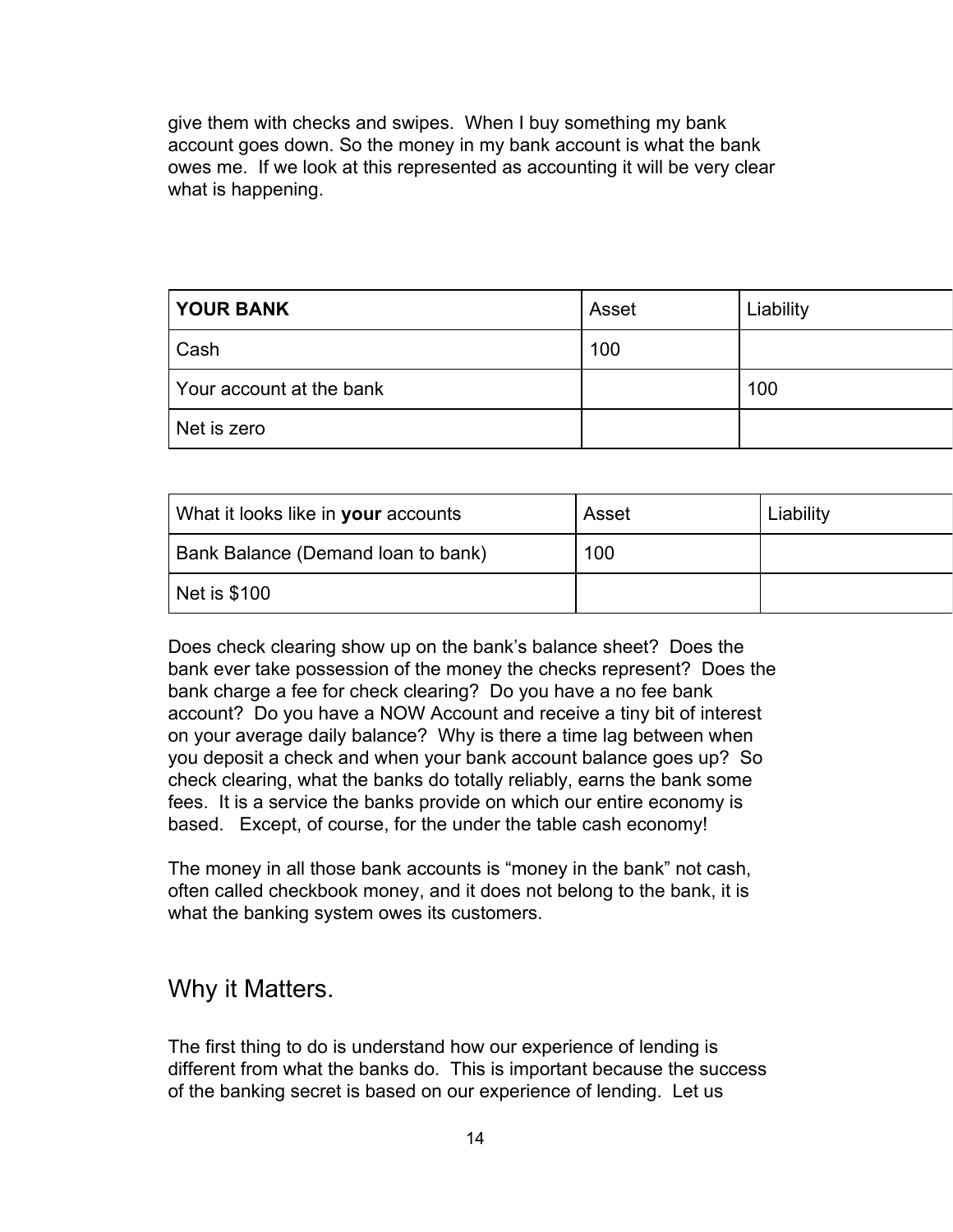imagine a typical scenario, something that most of us have done at some point in our life. Your son has graduated from college and he has secured a job and made a budget based on his salary. Since he is savvy, he discovers that if he buys a car with a bank loan for the entire cost of the car he will pay a higher interest rate than he will if he makes a substantial down payment. The car he wants to buy costs \$25,000 and if he makes a down payment of \$5,000 and only borrows \$20,000 he gets a better rate. So he asks you to lend him \$5,000 on the same terms as the bank loan, and you do your due diligence just as the bank does. You look at his budget and his calculations and decide he is creditworthy and you lend him the \$5,000 from your retirement savings because the bank rate he will pay you is higher than the return on the CD you are cashing out to lend him. Like the bank does, you ask him to sign a promissory note, a simple one, unlike the bank's promissory note, that lays out the terms, which are the principal amount of \$5,000, the interest rate, the number of months and the monthly payment consisting of interest and principal. You used the PMT(rate, term, -PV,) formula in your spreadsheet to calculate the payment. You are better off because you are getting a better rate than the bank paid, and your son is better off because he is paying less than he would without the down payment because of the reduced interest rate. Your son makes regular payments and you deposit them in your savings account. All is good until he has an accident that is his fault. The damage is cosmetic and so, instead of using the insurance payment to fix the car, he spends it on something else, promising himself that he will fix the car himself. However, before he is able to fix the car, the company he works for goes bankrupt and he loses his job. The company went bankrupt because it's bank did not provide it with a credit line (enough money) to tide it over the recession, and because of the recession he can't get another job that pays any where near what he had been making. Pretty soon he can't make the payments on the car and when he sells it to downsize and get a cheaper car he only gets enough money to pay off the bank loan, which he knows he has to do to preserve his creditworthiness. He can't keep making the payment to you and get another car and so he asks you to let him postpone making payments until he is in better shape financially. Instead of making his life significantly harder by insisting that he stick with the terms of the promissory note, as the bank would have done, you agree.

This story makes three points. Borrowing money is necessary to live the life you expect to be able to live. Banks are not in the least bit interested in the circumstances that lead to your not being able to pay: You owe the money regardless of what happens in your life, even though you lost your job because of the banking system. And because you are a human being and not a bank, you are interested in the circumstances that lead to your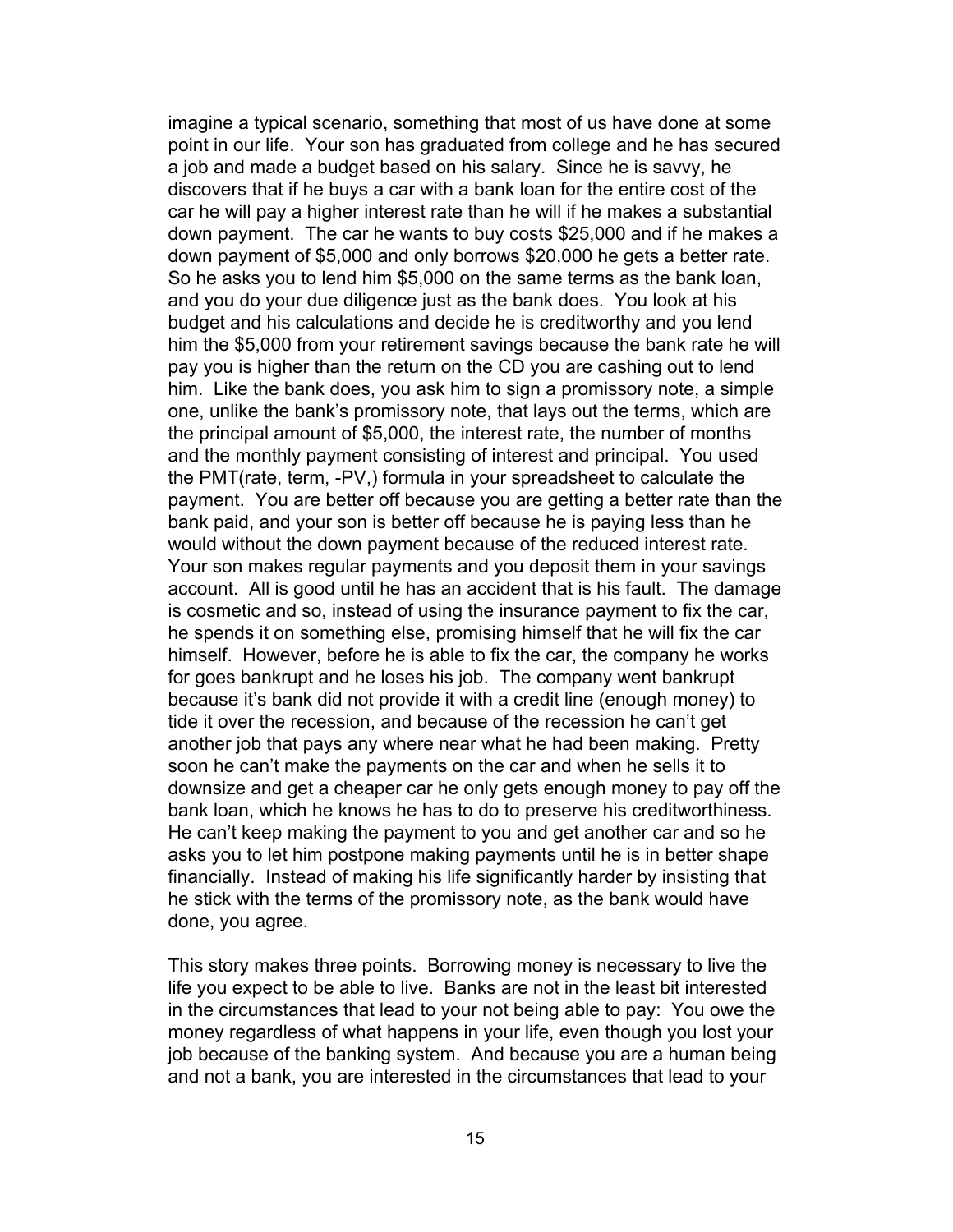son not being able to fulfill the terms of the loan and you agree to postpone the repayment of the loan.

Many years later, your son has paid you back and is married (you helped pay for the wedding, as did his wife's parents) and the newlyweds want to buy a house! Same realization about down payments and interest rates, but this time he needs \$50,000. Same considerations, the budget with their combined income supports them buying a \$200,000 house and if they only borrow \$150,000 the interest rate is significantly lower and so you agree to a similar deal, except that the term you give him is 15 years not 30 as the bank mortgage is. You are both better off with the terms you agree because you have \$50,000 from your retirement savings to lend him, and you will get a better return than you were getting from the tax free bonds the \$50,000 was invested in, and the 180 months is only two years after you plan to retire anyway. You do not take out a second mortgage on the house but you do go through the ceremony of signing the promissory note you had your lawyer draw up and you have it notarized.

The point here is that in order for your son to buy a house he has to borrow, and the bank secures the debt with a mortgage. The bank keeps the title to the house, it won't actually be his house for 30 years. You, on the other hand, are interested in helping out your son, but you really can't afford to lose the \$50,000 so the terms of the loan specify that you get paid if the house is sold. You know what you did to have the \$50,000, you know why you want to help out your son and you feel good about the deal you made.

So you lend money you earned because you believe in the purpose it is serving. This is key to understanding why, when we, the people, are the bank everything will be the same but fundamentally different. The People's Bank will always be interested in the circumstances of the people it invests in, it will only invest in purposes that the people agree are good and it will always return the profits to the people. The People's Bank will have the same considerations that you do!

Now we are ready to look at what happens when we borrow from the bank. Now we get to peer inside the banking secret and discover why money is scarce, the environment is being degraded, there are wars and poverty. And we will see why all of it is due to not understanding money and the banking secret.

Your son has gone to various banks and credit unions to see what the best terms he can get will be. The local credit union is promoting a first time buyers rate, and he and the bank manager agree that his credit is good for a \$150,000 loan at 5% which, because he is planning to buy a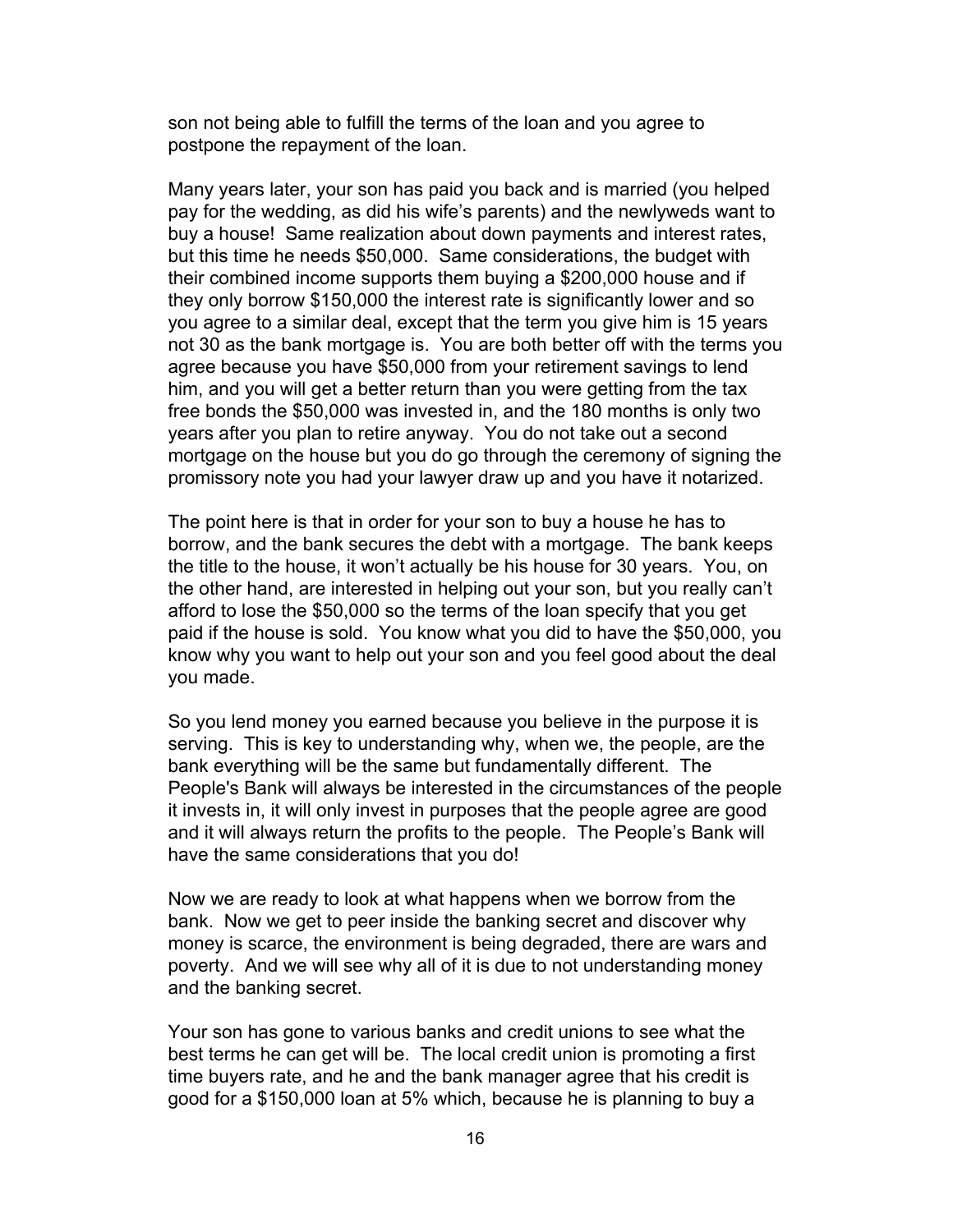\$200,000 house is 1% lower than if he were only putting the usual 1% to 10% down. This is before the housing bubble that crashed in 2008 and 6% is a typical rate for the period after WWII until around 2008, when the big banks and the mortgage companies engineered the housing bubble.

Appendix Two has more on that.

Your son and his wife find the perfect house which is advertised at \$225,000 and make an offer of \$200,000 which the sellers accept because, they say, they like the couple and understand that they can't pay more than \$200,000. Also, the front and back yards are rather unkempt and the house has been on the market for more than three months. The home inspection doesn't turn up anything problematic, the title search checks out. The date for the closing is set and here is what happens.

Present are the bank manager, the lawyer for the bank, your son and his wife and their lawyer the seller's lawyer and the real estate broker.

After the introductions are made the signing ceremony begins. Your son is presented with the promissory note for \$152,000 (which includes the points and title insurance). He has started to read the promissory note, but gets bored and because he knows he can't change it, and because his lawyer assures him that it is the standard agreement that banks use, he signs it. His wife signs it as well knowing she must. They also sign the mortgage. The bank manager takes the signed documents and leaves the room and returns after a while with copies of the documents and bank checks. Your son writes a check for \$50,000 out of his checking account where he parked the loan he got from you, after your more private signing ceremony a few days before, and gives it to the sellers lawyer.

The bank manager gives a bank check to the sellers lawyer for \$138,000, and a check to the Real Estate Broker for \$12,000 and then each person gets a copy of the statement of the bank showing the various amounts paid to each party.. Your son is mildly surprised that the amount he is borrowing is increased by the amount of the points and the title insurance, but he accepts it because it is better than coming up with \$2,000 that he isn't borrowing. The real estate broker got \$12,000 from the seller, because the realtor represented the seller not the buyer. so the seller got 188,000 and your son owes the bank \$152,000 which comes to \$819.97 a month for 30 years and the \$50,000 from you costs \$395.40 a month for a total of \$1,211.37 per month for 15 years and then \$819.97 for another 15 years.

Before everyone leaves your son holds up the amortization schedule which shows that the bank will get its money, the interest, up front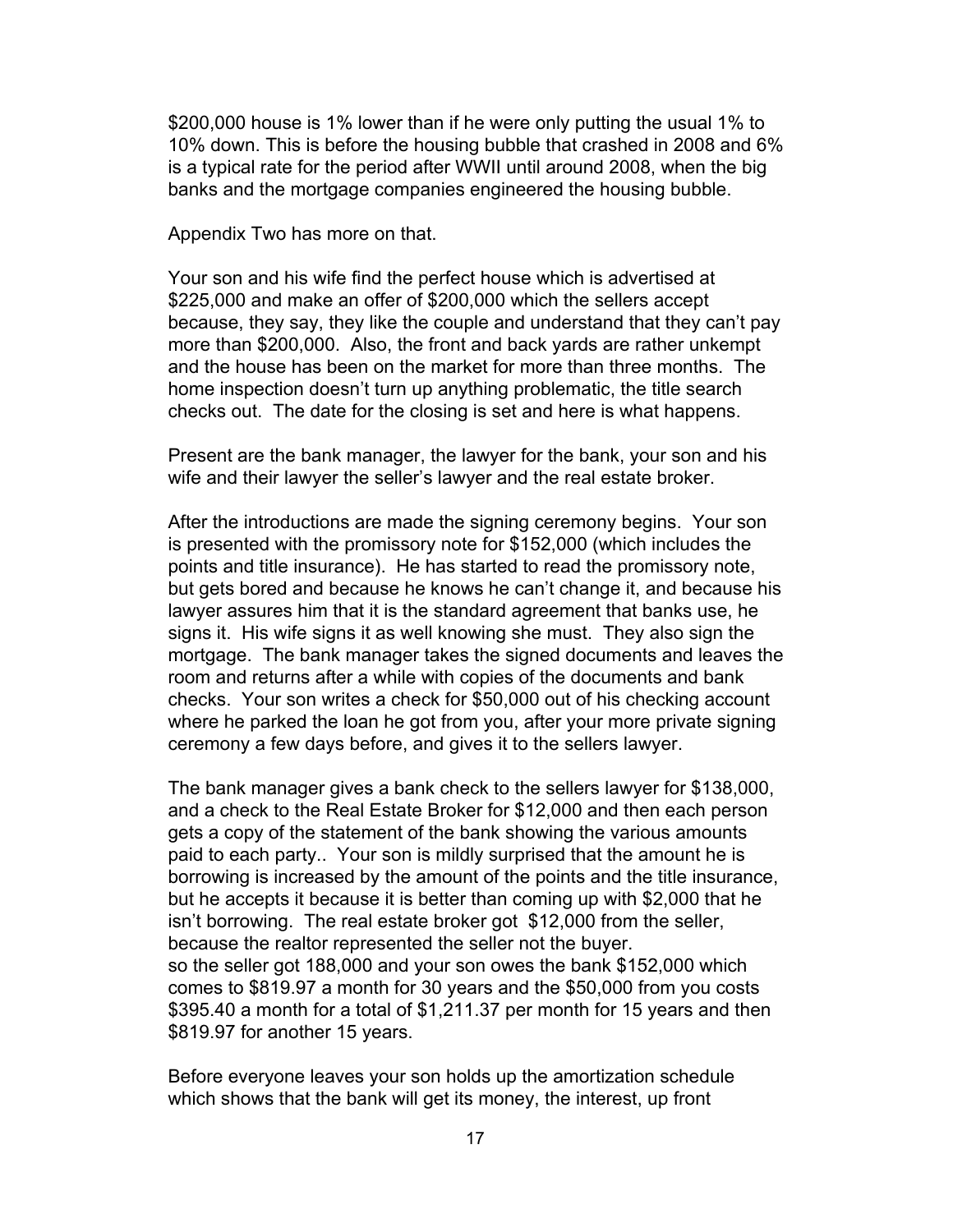because the payments are mostly interest for the first fifteen years at least. He asks: "What did the bank do to deserve that I pay for a house for them, before I can pay for the house for myself"? Everyone is a bit taken aback by the question and among the answers that he gets are "that is what banks do, they lend the money you need on terms that are good for them" and "if you could get the money some other way you wouldn't have to borrow from the bank." And "banks are regulated so that they manage the money for the greater good of all." But, everyone does agree that it is either outrageous or just remarkable that the banks have so much power they can make such a deal seem reasonable.

So what actually happened when the banker left the room with the signed Promissory Note and the signed mortgage? Where did the bank get the \$152,000 against which they wrote the checks the manager handed out when he came back to the room?

This is one of those moments when it is really important to notice the various ready made ideas from the culture that arise. Banks are intermediaries, people deposit money and the bank lends it out as described in "It's a Wonderful Life" (the movie). Banks only have to have a fractional reserve to be able to lend money. The loans are backed by the bank's capital. Banks take the risk on behalf of their depositors. There is a loan loss reserve so the bank can keep going even if there are losses; etc.

So where did the bank get the money it "lends" you? The simple answer is that the bank got the money from you. That may seem preposterous, but it is the simple truth. You gave the bank something that is as good as cash. You gave the bank your promise to pay. They investigated you and your creditworthiness before they gave you their commitment letter; they know exactly how much risk they are taking. You gave the bank a promise to pay that they know you are good for. You provide the value. The accounting looks like this:

| <b>YOUR BANK</b>                                  | <b>ASSETS</b>           | LIABILITIES |
|---------------------------------------------------|-------------------------|-------------|
| <b>PROMISSORY NOTE (deceptively called Loans)</b> | $\frac{1}{2}$ \$152,000 |             |
| DEPOSIT (demand loan issued by the bank)          |                         | \$152,000   |
|                                                   |                         |             |

You provided the asset, the bank "lends" you what it owes you, its liability or Bank Credit. The bank monetized your credit and the interest it will receive from you is Income on its Profit and Loss Statement.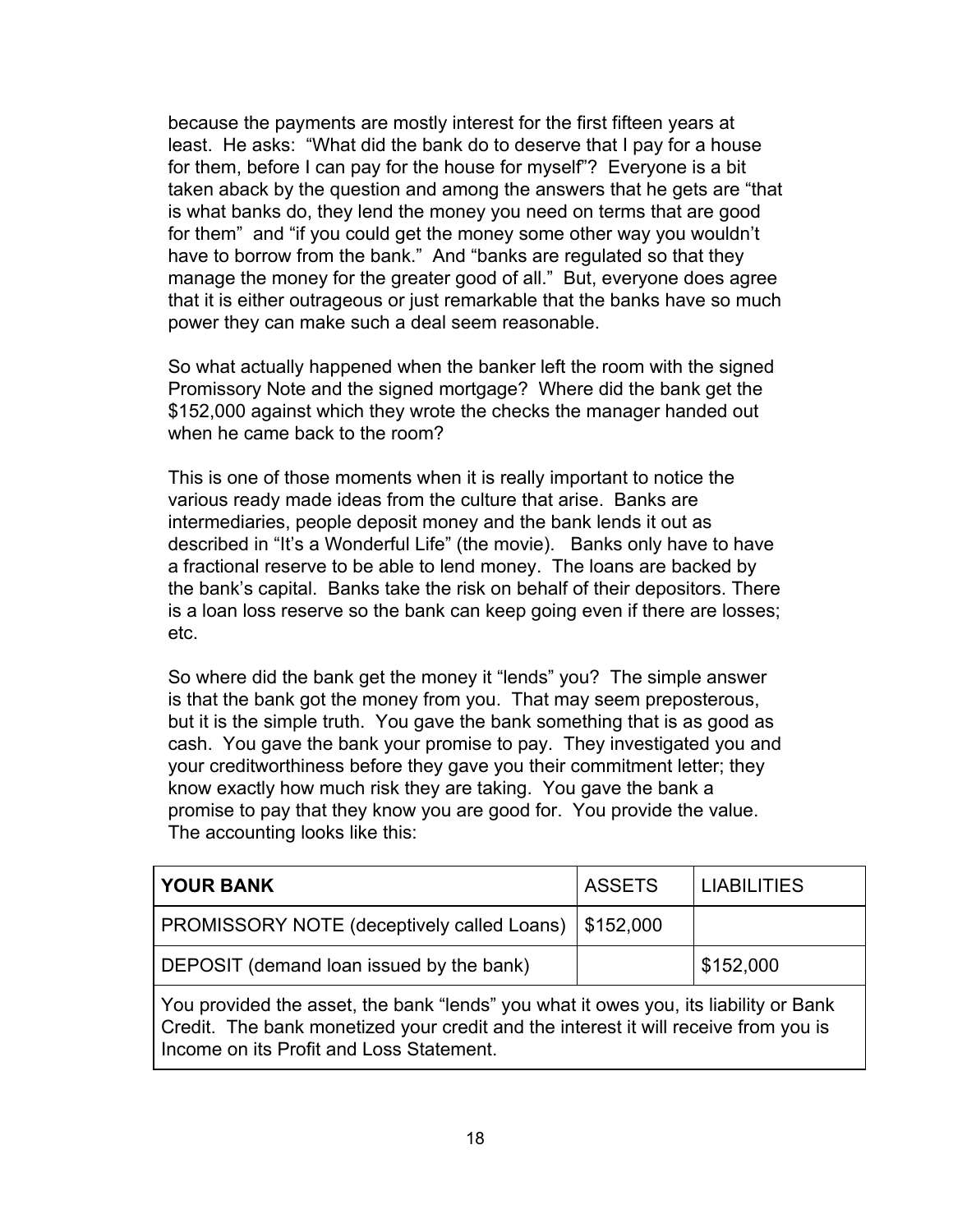What it looks like in your accounts

| YOUR BALANCE SHEET                            | <b>ASSETS</b> | <b>LIABILITIES</b> |
|-----------------------------------------------|---------------|--------------------|
| DEPOSIT (Bank Credit, what the bank owes you) | \$152,000     |                    |
| MORTGAGE FROM THE BANK                        |               | \$152,000          |
| Plus you owe over \$143,000 in interest       |               | \$143,000          |
| Total you owe                                 |               | \$295,000          |

Now, because the magnitude of the deception is difficult to grasp, here are a few considerations for you. Is the promissory note you gave the bank as good as cash? Can the bank sell the promissory note for cash? If you know that it can, and most large banks do, then the balance sheet looks the same as the earlier one when you deposited cash! Your promissory note is as good as cash.

There are many more considerations. If you think that the bank has money to lend in the same way as you or I would lend money, then there isn't anything particularly wrong with this situation. If I am lending money that represents real value, such as work done, products sold, services rendered, because I haven't spent it, but saved it, it is easy to agree that I deserve compensation for making it available to a borrower. This is the rationale for lending. I get a return (interest) from the use of my money, money that represents real value.

When we make an agreement or contract with someone that involves a good or service on one hand and money on the other we call the money "consideration". In consideration for the money from you (which is a receipt for the value of goods and services already rendered), I agree to provide a good or service. This is an enforceable contract. However, the bank has not met that requirement. It is not offering money representing real value, it is offering its credit, what it creates out of the very specially privileged situation the banking system has arranged for itself by manipulating the legal system to ignore the issue of consideration. There is no consideration when the bank provides its credit instead of money, credit that it creates as an accounting entry on its books.<sup>6</sup>

Is there somewhere else that the bank could have gotten the money? What about all those ideas that come from the popular culture about banks being intermediaries, etc.? If the bank lent its depositors money in the way that we lend our money, then it would have to tell its depositors

<sup>&</sup>lt;sup>6</sup> [http://educationcenter2000.com/legal/credit\\_river\\_decision.htm](http://educationcenter2000.com/legal/credit_river_decision.htm) See also the Wikipedia article on the Credit River Decision to understand how the system works.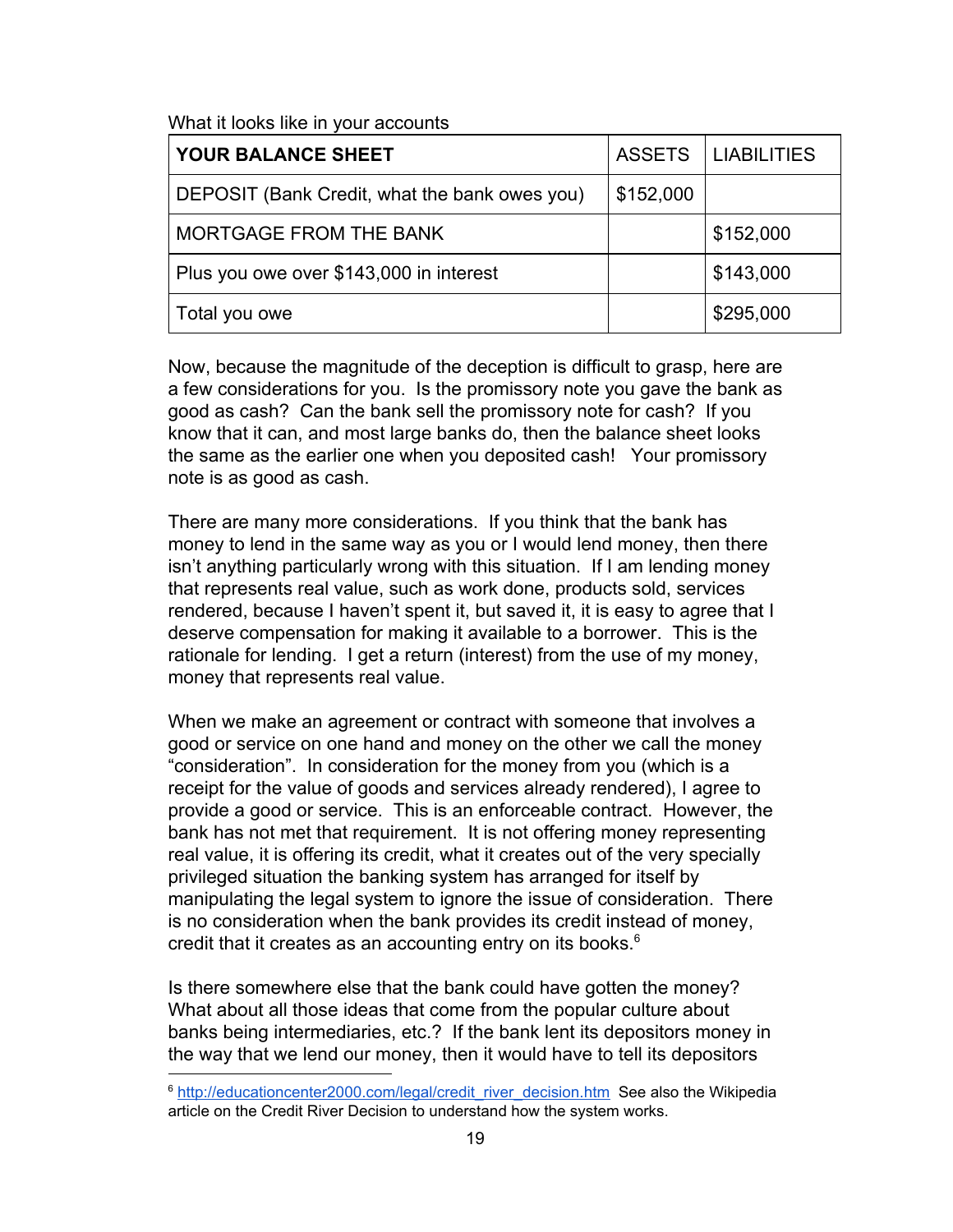that they may not withdraw their money until it is paid back. Did you ever get a notice from the bank that it had lent the money in your bank account to someone, and therefore you may not withdraw it until it is paid back? So, obviously that is not where the bank got the money it lends you. Could the money it lends you have come from the capital of the bank, the money that belongs to the bank? Wouldn't that require that the banks have as much capital as there are loans outstanding? Is that possible, given what you know about how the world works? Bank regulators do require banks have a capital reserve, but it is a small fraction of the banks liabilities, the Fractional Reserve. That is the proof that the bank lent you what it owes you. Banking law allows a bank to create as much credit as the fractional reserve the Federal Reserve allows. Typically the Fractional Reserve is 10%, which means that for every \$100 in deposits (demand loans) the bank has as an average daily balance, it can create its own credit up to \$900, i.e. 10% is the reserve, and pretend its credit is real money and "lend" it out at interest.

What is most amazing in all of this is that the managers of banks don't understand this. When I was testifying before the Commission to Study the Feasibility of a Public Bank for Massachusetts I explained how banking works to the commissioners. The President of a Coop Bank said: "Wow, that explains a lot!" And the President of a mutual bank said: "That is not true, I know I lend my depositors money, I do it everyday! So I asked her: "Do you tell your depositors that they can't withdraw their money until the people you lent it to pay it back? And she said: "No, that is not how banking works!" Exactly.

There is another industry that manages money on behalf of the public, that is also regulated, and that also lends money, but in the way that we think of when we think of lending. The Insurance Industry receives money representing real value in the form of premiums from its customers and it lends those premiums out to very reliable corporate borrowers on terms that will assure that its income from loan payments plus interest will be sufficient to pay out all the insurance claims. Insurance companies do not create money the way banks do, they lend money representing real value. You do not get to "withdraw" your premiums. With a Whole Life Insurance policy you can borrow from the cash value, and to the extent that you don't pay it back it reduces the face value of the policy.

The banking secret is based on so many things that are hard to grasp that obfuscating what is really happening is easy when you control the legislatures that make the banking laws. It is a magician's trick. Look over here (at the regulations) while I do the deception over here where you are not looking.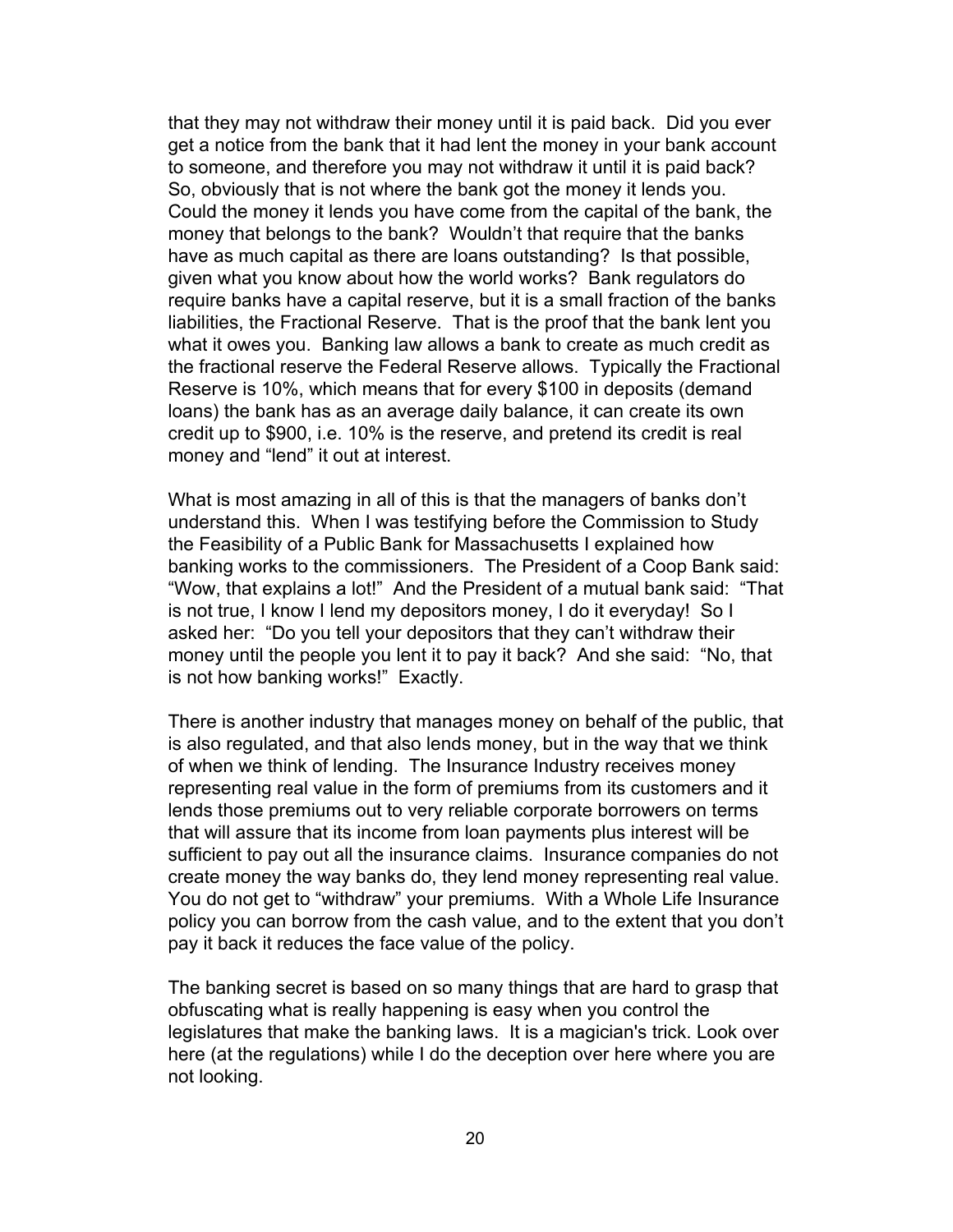And by the way, are there other ways in which money is issued? What about the United States Constitution that says Congress "shall have the power to coin money and regulate the value thereof and of foreign coin and fix the standard of weights and measures." What happened to that? Congress issues the coins debt and interest free, as real money, but Congress passed legislation it obviously did not understand, under false pretenses, that established the Federal Reserve System which issues "money" as debt to the government and we the people.

To summarize this last piece. When a bank does what you think of as lending, there is no consideration, something of equal value, namely money that represents real value, which the bank provides. So you promise to pay, and the bank promises to pay. You actually pay real money over time and the bank doesn't pay real money, because it can just create its credit and act as though it were real money representing real value, and yet it will get payments of principal and interest that represent real value. The money you pay to the bank represents the value of the goods and services in demand in the economy that you provide! You have been tricked by ignorance into providing a substantial portion of your productive capacity to benefit a privately owned company that appropriates your labor for its benefit. If this is not clear, here is a proposition for you:

Pay me the value of two actual houses and I'll owe you the money for one house.

This only works when a bank does it because you do not realize that what the bank lent you is what it owes you, and the bank can never actually pay you. Only you can create value, and when you buy a house you create enough value over time to pay for two houses!

And finally, the problem is not monetizing our credit. Issuing money to represent our potential to create value is exactly what is needed. The problem is who is doing it, that it is done as an interest bearing loan and that it particularly benefits only a very few people and not all the people. This will become entirely clear as we progress through the banking secret. Please be patient.

<span id="page-20-0"></span>Banks Issue Only the Principal of "Loans" the Interest Has to Come from New "Loans"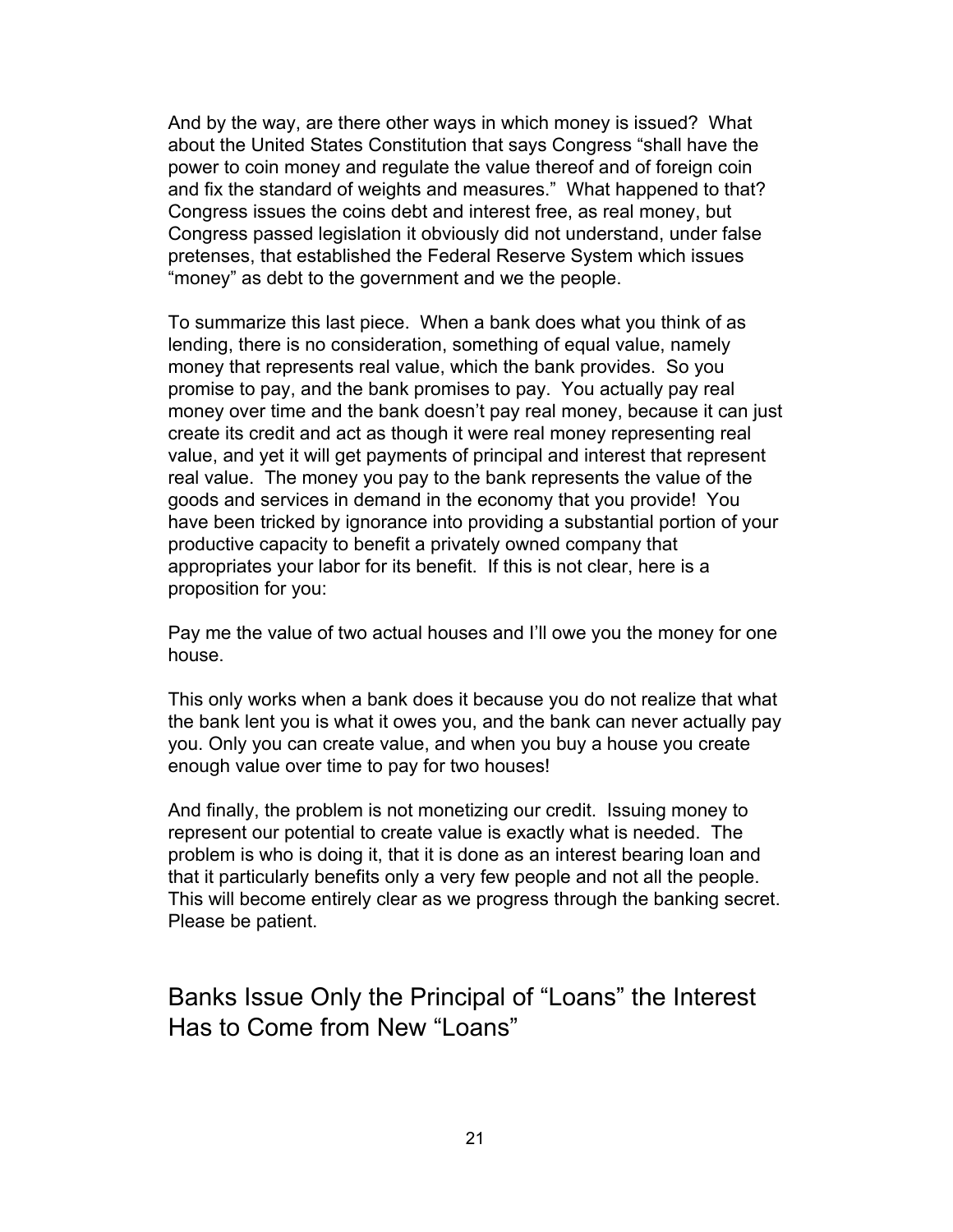Now we get to the overall banking system. This is really hard to grasp, but if you are willing to suspend disbelief and just consider the evidence, it does become clear.

As we saw with cash and as we saw with the Promissory Note, banks issue what we think of as money, as what they call a deposit, but it is really their liability, what they owe, bank credit. So, if the Asset Cash or the Asset Promissory Note (called a loan) is reduced, either by withdrawing cash or making a principal payment on a loan, then what the bank owes, bank credit or what the bank calls a deposit, has to go down as well. This is clear when you withdraw cash. The cash you "deposited" (the demand loan) is an Asset of the bank and your bank account is a Liability. So when you withdraw cash, the Asset is reduced, and the Liability is reduced. The bank's Asset Cash is reduced, you got the cash that was the asset, and therefore the bank's Liability, the bank credit in your account, goes down as well. It does appear as though the cash came out of your bank account, so you think nothing of it. You deposited money and you withdraw money. That experience is the basis for the banking secret.

Now, what happens when you make a principal payment on the so called loan you got from the bank? Well the value, the promissory note, is an Asset of the bank just like the cash, and the bank credit (what the bank owes) that you used to pay for the house, is a liability of the bank, so when you make a principal payment the asset of the bank goes down and the liability of the bank goes down. What you experience is that what you owe the bank and what is in your bank account go down by the amount of the principal payment. The significance of this is completely hidden. A hypothetical will help make it clear.

What would happen if everyone paid off the principal amount of their loans? What we think of as money is issued by banks as the principal of so called loans. What we think of as money is really the liability of the bank that corresponds to the asset of the bank the borrowers provided with their promises to pay. Therefore, every principal payment reduces the liability of the bank, which is what we think is money. Therefore if everyone paid off their loans there would be no money in bank accounts, only cash and coins would be left as money! Why? Because the promises to pay and the bank credit in the banking system, go down together with every payment. "Pay off" the principal of the loans and the money is "paid off" as well, reduced by the same amount. And we would all still owe the interest but there would not be enough cash and coins to pay the interest.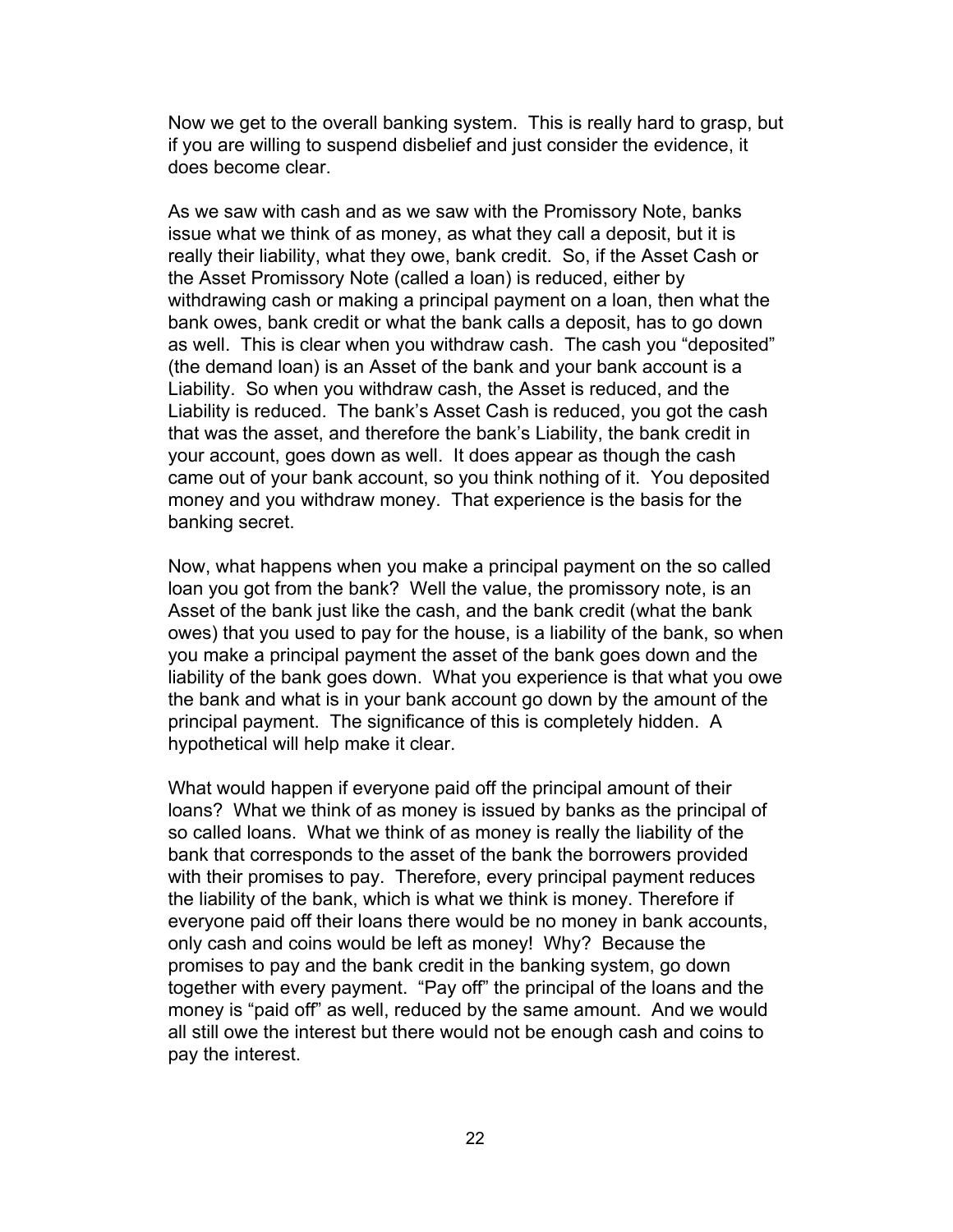If every principal payment reduces the amount of money available in the banking system and the money to pay the interest was never created, because only the principal is put in your bank account when you "borrow", and the only other way that money comes into circulation is coins, and coins are a tiny percentage of the money supply, and since the cash is Federal Reserve Notes, also issued as the principal of a loan (but no interest) then there can never be enough money in the system to pay both the principal and the interest. That is, unless there is a debt that never gets paid off. In other words, if there is the principal of a loan that is never reduced, against which no payments are ever made, a debt that only gets larger and larger, then there could be enough money in the system to pay the interest. It would have to be a really big promise to pay, big enough to cover the need for money to pay the interest that was never created.

Is there such a debt? A debt that hasn't been paid down since the Presidency of Andrew Jackson? A debt that Congress has to vote to increase? A debt that is used as an excuse for austerity measures? A debt that we are all on the hook for? Yup, that's right. The National Debt cannot be paid down, ever, because then there would not be enough money in circulation so that we, the people, can continue to pay interest to the owners of the banks.

#### <span id="page-22-0"></span>Interest Automatically Transfers the Wealth from Us to the Owners of the Banks.

Most of us pay more interest than we receive. A very few receive more interest than they pay. Therefore, the fact that the banks issue what we have to use as money to live, as an interest bearing debt to themselves, the system is automatically, inexorably, continuously, transferring the wealth we all create together from those of us who pay more interest than we receive to those who receive more interest than they pay. That is the unvarnished truth. The way the banking system is designed, increasing wealth discrepancy is automatic. The wealth discrepancy is so great that it is obvious that we, the people, are in no position to compete with the super wealthy when it comes to influencing our governments. The Government is bought and paid for by the already wealthy.

There are numerous other problems in the economy and society that are caused by interest. Because the interest is not created, only the principal of what we call a bank loan is created on the books of the bank, there is never enough money available for everyone to make the payments. Interest generates competition. Everyone is competing in the economy to come up with the money there isn't enough of, to pay the interest. This is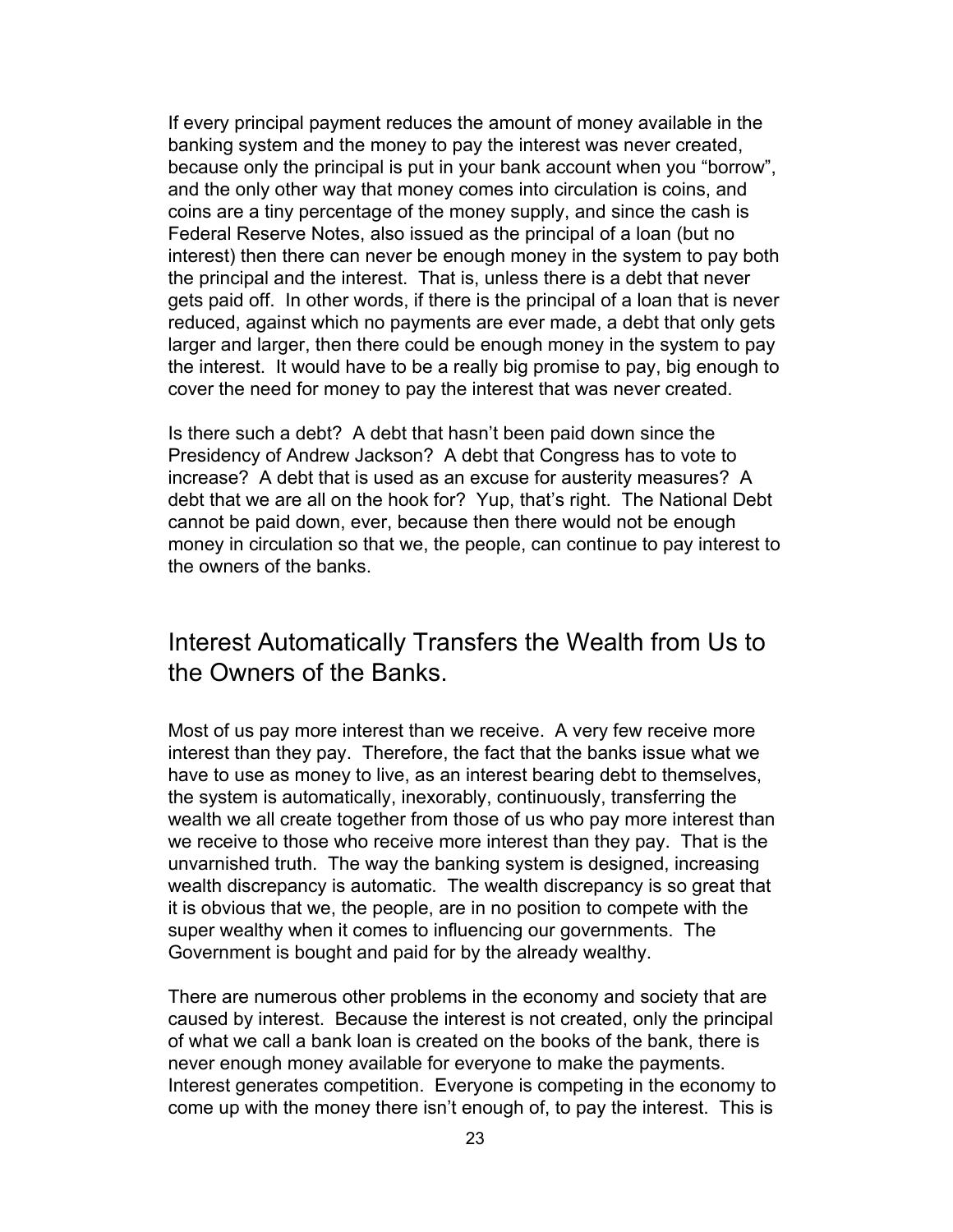the cause of the competition. Think about it differently than we normally do and it becomes clear. We are all competing for money, using goods and services to acquire money. The popular culture, the media, the educational system are controlled to the extent that they promote the neo darwinian theory of evolution which is based on the idea that competition is the natural state of affairs, and therefore we do not attribute the competition to money being scarce. Evolutionary biologists know that their neo darwinism is an unproven hypothesis. But what they do not admit is that the other scientific disciplines have disproven all the science the hypothesis is based on. Evolutionary biology is, however, an important explanation for why there is competition, that competition is natural, and so we accept it. If we knew that nature is entirely symbiotic, cooperative, mutually interdependent, balanced and resilient, we would wonder what was causing the competition in society. The premise that we are all familiar with, Survival of the Fittest, is logical nonsense. It is a tautology. If Logic, Grammar and Rhetoric had not been removed from the curriculum, we would all recognize this. Who survives? The Fittest survive! How do you know they are the Fittest? They survived! Rather than go into all the evidence here, you can read about it on the web<sup>7</sup>. There is a similar situation with Economics, which is known as the dismal science. If Economics were a real social science rather than an ideology, I would not need to write this book!

Another problem is that the bank loan is approved for a specific purpose, such as expanding a business, buying a car or buying a house, for which there is adequate collateral. The borrower has the expectation that the circumstances in which they live will continue, and the loan payments will be reasonable expenses. The house and car are both part of the status of each of us and our sense of worth may be bound up in our social status. However, the loan is due and payable regardless of what happens either to the thing or to the person. Even if the small business goes out of business the business loan will be due and payable because the owner personally guaranteed it; and the mortgage and home improvement loan will be due and payable, even though the business or job that supported it is no longer there. What will happen if my business (or the business I work for) fails; or my child is sick and I have to choose between medical bills and mortgage payments; or I am in an accident and can't work. This is what generates the underlying fear that we have to do all the things that the society requires of us, no matter how distasteful, harmful, immoral, or even illegal, they may be.

<sup>&</sup>lt;sup>7</sup> [https://evolutionnews.org/2014/10/nature\\_admits\\_s/](https://evolutionnews.org/2014/10/nature_admits_s/)\_and <https://www.allaboutscience.org/intelligent-design-vs-evolution.htm> and also Darwin Retried: An Appeal to Reason by Norman Macbeth,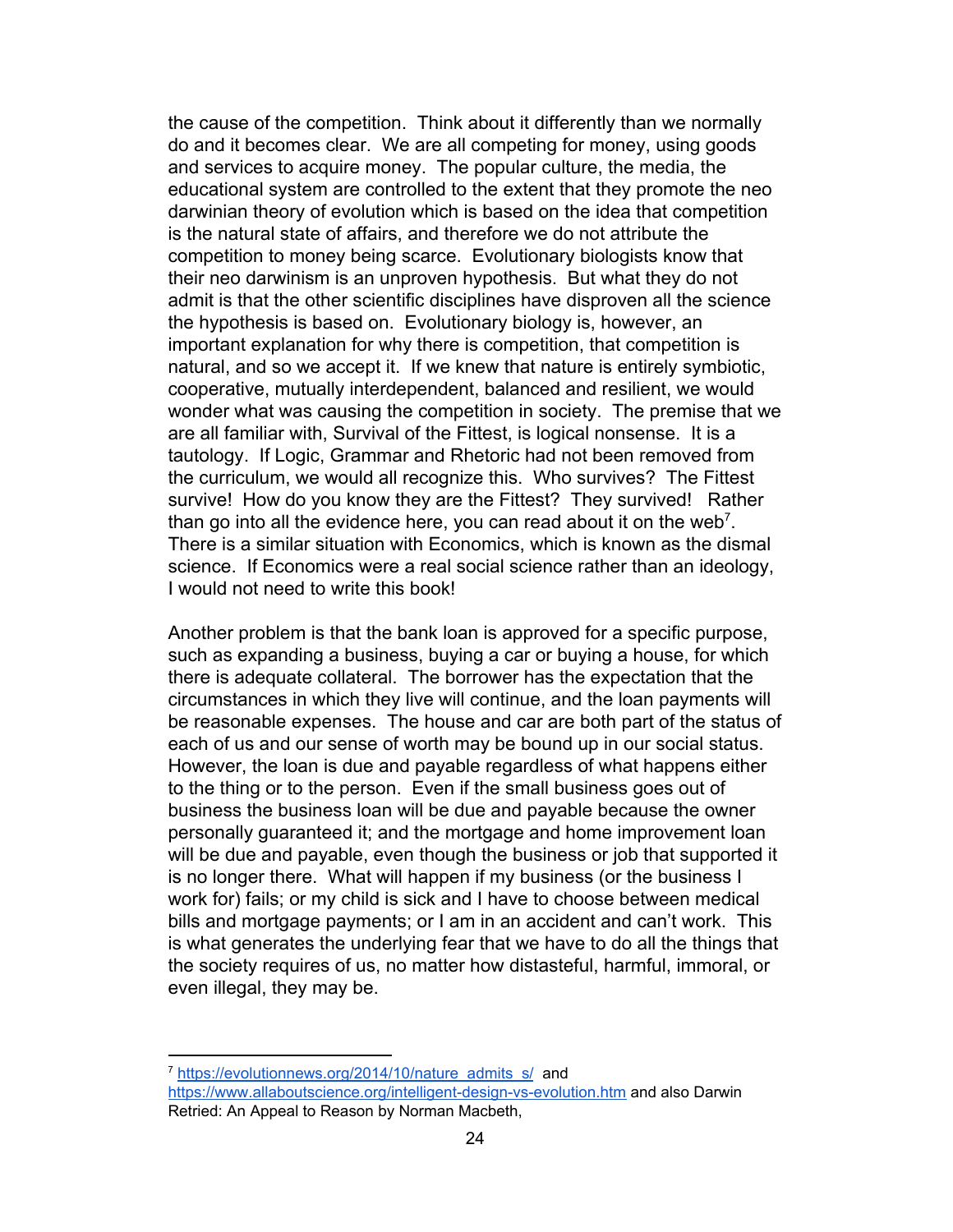Debt, along with wages, are the hidden or unquestioned control mechanism. We are debt and wage slaves, and if we are not then we either have unearned income or we are living very primitively. To understand this better consider what is involved in order to have slaves who do what you want. First off slaves must be very afraid of you and the community that enslaves them, but they will always be thinking about escaping. You are responsible for feeding, clothing, housing, training, disciplining, etc. your slaves. It may be profitable to have slaves but, slavery ended when it became apparent that the owner of a business could get done all that was needed, profitably, with debt and wages, instead of slaves. Your employees have to do what you hire them to do, and they have to feed, clothe, house, train and discipline themselves, and in order to have what they feel they need, they have to borrow, and in order to keep making the loan payments they have to comply with all the requirements of the economy and society in which they find themselves. And, although they may curse their job, it does not occur to them to want to escape, just maybe get a different job, or the same job, but for a more beneficent owner. That is right, debt and wage slavery is the basic control mechanism that keeps us from living the lives we know in our hearts are our real birthright.

Another problem is that since all our money is issued as debt, the money supply can be expanded or contracted by changing the requirements for borrowing. If you lower interest rates, or give liars loans, more people will borrow and the money supply will expand and with it the economy, and people will feel prosperous. But, then tighten the requirements for borrowing and less people will borrow and the money supply will contract, and with it the economy. Businesses will fail and people will be out of work, houses will be foreclosed and, well, you know the story $8$ .

Because all our money is issued as debt and borrowing from the bank is the most straightforward way to get money, it may be obvious that the criteria banks use for lending, will play the most significant role in how the economy develops. If banks will lend only against good collateral to people with a great credit score, then complying is necessary to live as one expects to be able to. That is just the way it is. As the saying goes, capitalism is a lousy system, but it is better than any of the alternatives. However, that is not true. We do not know about the alternatives because the capitalist system has concentrated the wealth in the hands of the owners of the banks and they control the media, the educational system and the governments so that we are continually receiving the message that we must comply or be miserable.

<sup>8</sup> <https://www.youtube.com/watch?v=idDJfvylN-E> Also Babylon's Banksters by Joseph P Farrell explains how far back in history the banking deception goes.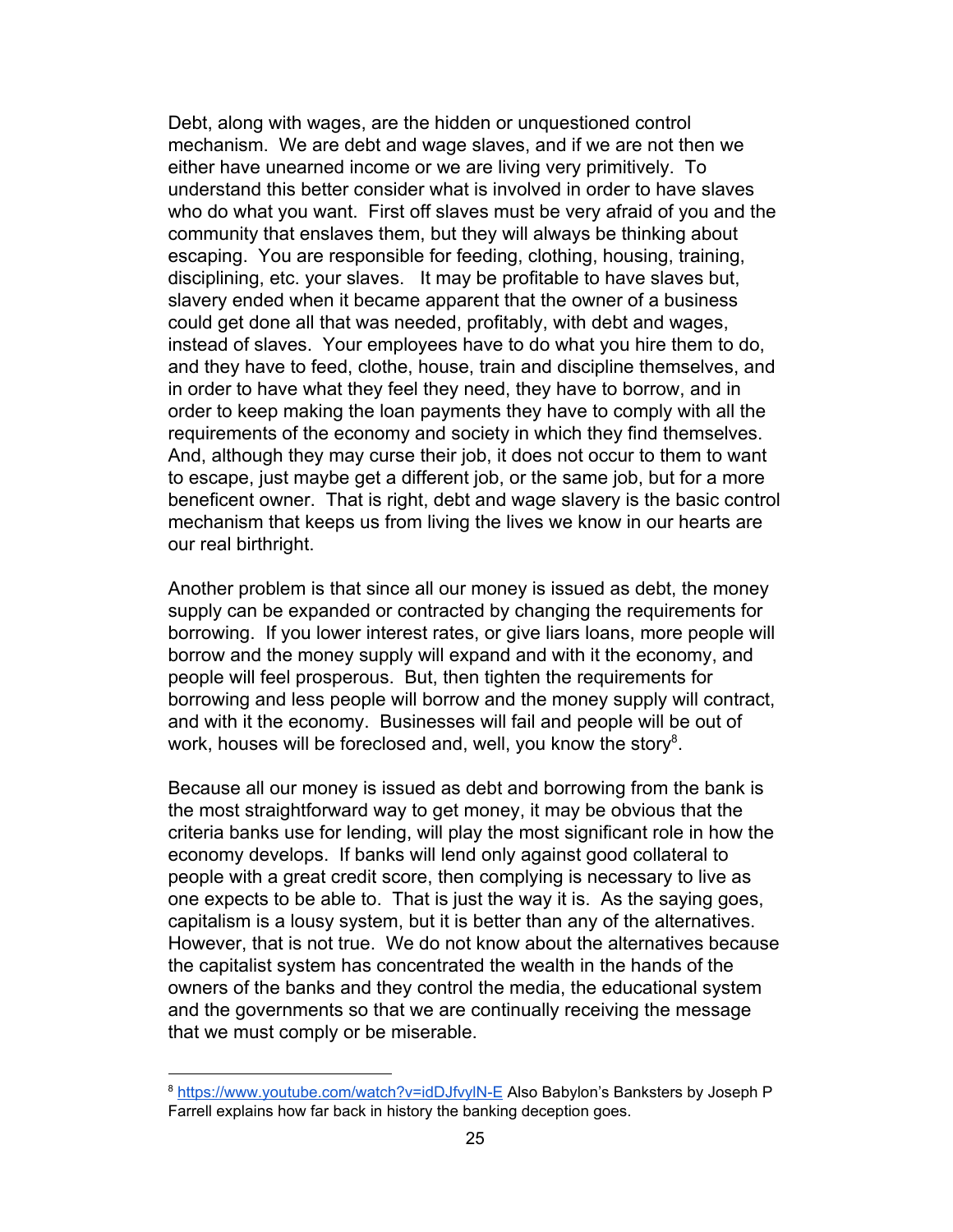You may recall that at the beginning of this essay I pointed out that the primary tool the sovereign uses to create the conditions in which the people live is money creation. Now you are in a position to appreciate that the owners of the banking system are the true, if hidden, sovereign. We pay them tribute with every "loan" we take out from a bank.

### <span id="page-25-0"></span>Our Ideals and Human Nature

We can build up an understanding of the alternatives from first principles. The subtitle of this essay names the ideals we are inspired to manifest. Each of the ideals is a result of an understanding of human nature. *Life, Liberty and the Pursuit of Happiness*, are the inalienable rights that citizens organize a government to protect.

*Life* has to do with all the aspects of our physical well-being, including security and access to the resources needed to maintain life, such as water, food, clothes, housing, medical care, etc.

*Liberty* has to do with that aspect of human nature which expresses itself in being responsible for oneself, the ability to act autonomously. The choices that one makes create the conditions of one's life and one must therefore be in a position to make those choices with as few constraints as possible. Freedom or Liberty and sense of self, or sovereignty, are intimately bound up. Even if we are in prison our sense of self, our spiritual identity, our sovereignty, can enable us to choose to create tolerable conditions for ourselves, even if we can only change how we think about our circumstances.

The phrase, *'pursuit of happiness*' has an interesting history in that the earlier version of inalienable rights were Life, Liberty and Property. Jefferson and Franklin were agreed that the Government had a greater obligation than the protection of property rights and that the pursuit of happiness included property as in the Virginia Declaration of Rights:

"That all men are by nature equally free and independent and have certain inherent rights, of which, when they enter into a state of society, they cannot, by any compact, deprive or divest their posterity; namely, the enjoyment of life and liberty, with the means of acquiring and possessing property, and pursuing and obtaining happiness and safety."

The Wikipedia article on Life, Liberty and the Pursuit of Happiness is very useful. For the purpose of this essay, suffice it to say that there are many things that make us happy, but the only really substantial source of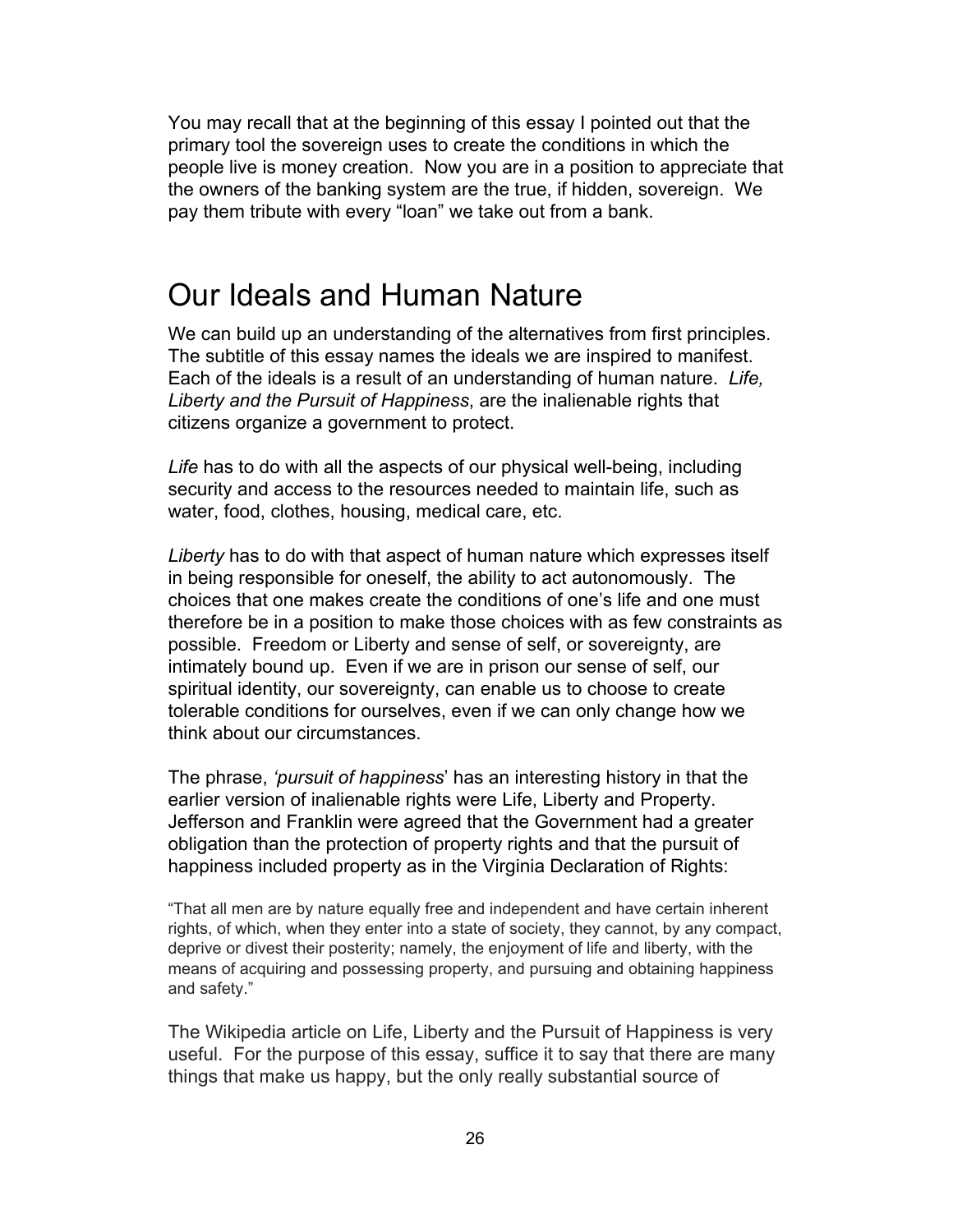happiness is knowing that one is accomplishing one's life purpose, the transcendent purpose one feels called to serve.

The people together create a government that secures the conditions for Life, respects the Liberty of the individuals to do whatever they feel called to do, as long as it respects the rights of everyone else, and that leads to Happiness. To promote the conditions in which everyone can be happy must mean that everyone has what they need in order to pursue the transcendent purpose that makes them happy! The culture obscures this by talking about equal opportunity, but, as you know, that means the ability to be a better debt and wage slave and succeed in the competition for scarce money.

We could make the meaning of the phrase Life, Liberty and the Pursuit of Happiness real. If we understood money, we could decide, as a society, to issue money to every citizen at the beginning of the month, so that everyone can buy what the economy produces to secure their life. With their life secured by right, they are at liberty to pursue their purpose in life and fulfilling one's life purpose is what makes one happy.<sup>9</sup>

*Liberty, Equality and Fraternity,* which was the rallying cry of the French Revolution can be confusing because it seems that the ideals are contradictory. I like the order that they are in for understanding them. When I am *free* I am responsible for myself and able to make choices to create a satisfying and happy life. I will recognize the inherent *equality* of each of my fellow citizens and give them equal rights and the opportunity to create their satisfying life. Free and equal individuals do this through cooperation and building community together. *Solidarity and Community,*  $10$ <sup>10</sup> the sense of belonging and of mutual aid and voluntarily giving of one's possessions or one's time and energy is a major source of happiness in our lives. "Practice random acts of kindness and senseless acts of beauty" expresses the urge to create community. All forms of cooperation, as in cooperatives, for example, are also how the urge to fraternity is expressed.

With Life, Liberty and the Pursuit of Happiness and Freedom, Equality and Brotherhood as our ideals we should be able to create a *government of the people, by the people and for the people*! This is the ideal that makes the Gettysburg Address so memorable. It is a summation of the American experiment. The assumption, of course, is that the people are sovereign, that the people have the same power to create the conditions in which

<sup>&</sup>lt;sup>9</sup> Check out the Social Credit movement which would monetize the surplus from exchange to give everyone the social dividend the economy generates. It is an objective number, very similar to a corporate dividend.

<sup>&</sup>lt;sup>10</sup> What we used to call Brotherhood, but which is now politically incorrect.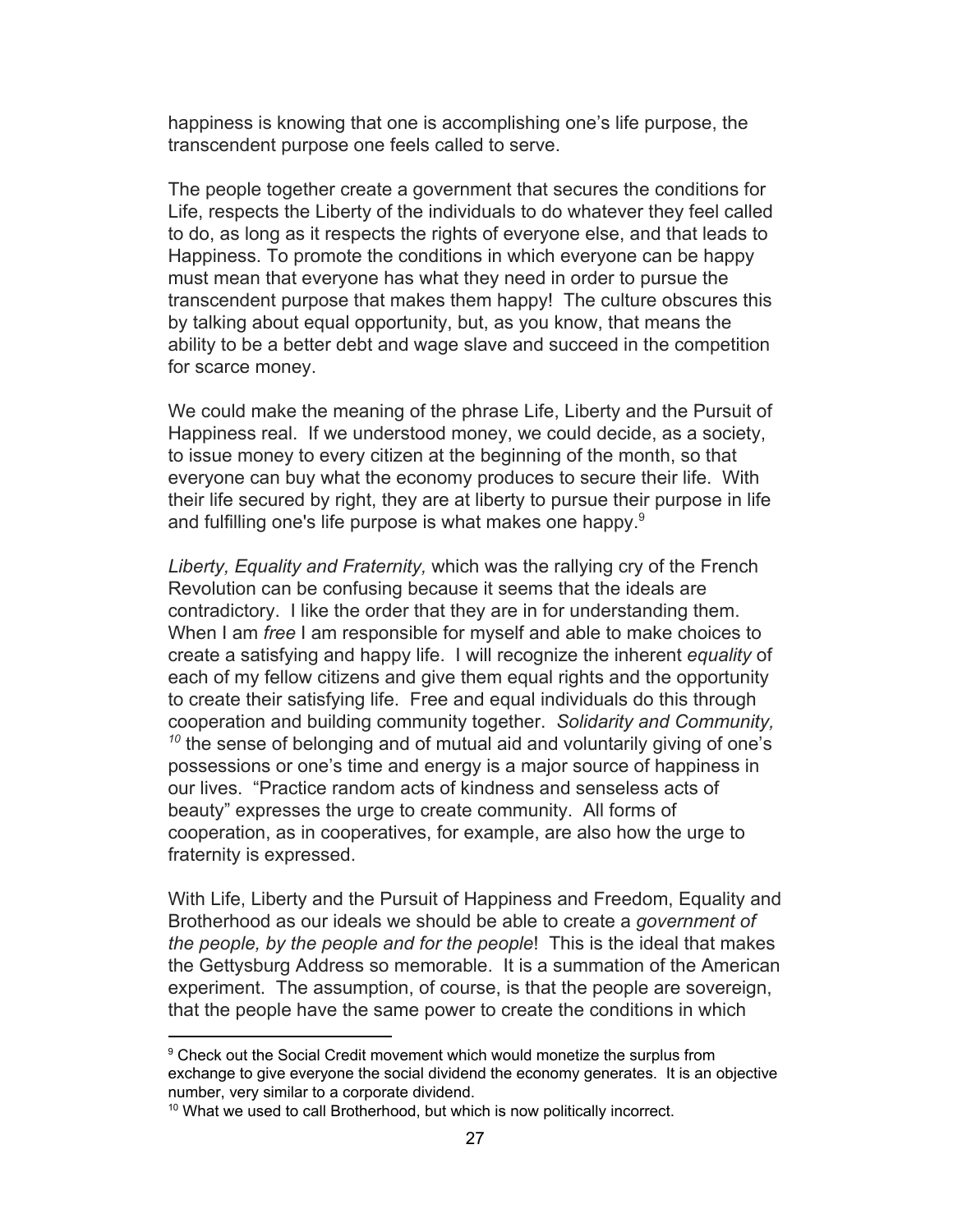they live as the King of England had when they were colonies and possessions of the King. What is particularly interesting about this phrase is that Lincoln refused to borrow the money needed to pursue the war from the New York bankers, so he issued Greenbacks, directly, as legal tender, to pay for the war. This money creation power was instrumental in Lincoln's confidence in the ability of the American people to govern themselves $11$ .

Now we get to the ideal of the communist revolution, an ideal which resonated all around the world and formed the basis for the sense of solidarity of the working class people. *To each according to their need* is a protest against the injustice of the income inequality that deprives the poor of the basics needed to live a dignified life, and *from each according to their ability* is the way to be responsible for oneself and care for one's brothers and sisters in your community. What is so interesting about this ideal is how thoroughly trashed it is by the excesses of the Communist Parties, especially in the Soviet Union and China. To each according to their need is how we express our concern for and interconnectedness with each other, we all want to make sure that we each have what we need to live life in a dignified fashion. We can redeem this worthy ideal when we make it clear that each according to their ability is an entirely voluntary activity based on inspiration, with the freedom to act autonomously.

When these ideals are understood and inform our activities, the society that we create together will give us a Just and Sustainable Abundance. This brings us back to economics and money creation. The Just and Sustainable Abundance is also a part of human nature, it is a result of the way in which we interact with each other in society. We will understand how we can have a Just and Sustainable Abundance when we understand money and the power of us all being together in a society and economy in which we do things for each other that are needed or desired - for which there is a demand.

To sum this up, the social ideals expressed in these phrases are inspiring because they speak to that aspect of our human nature we recognize as noble, that we are able to act out of, to create a truly social, caring society. There is very little in the popular culture, in the mainstream media or in our educational system that supports this view as the main motivating force in society. There is, however, a large body of sociological research that supports the idea that people are primarily motivated to pursue a transcendent purpose (something that serves their fellow man or their animating spirit), that they educate themselves to become masters of their activities and that they act autonomously, (out of their responsibility for

<sup>11</sup> [http://www.webofdebt.com/articles/lincoln\\_obama.php](http://www.webofdebt.com/articles/lincoln_obama.php)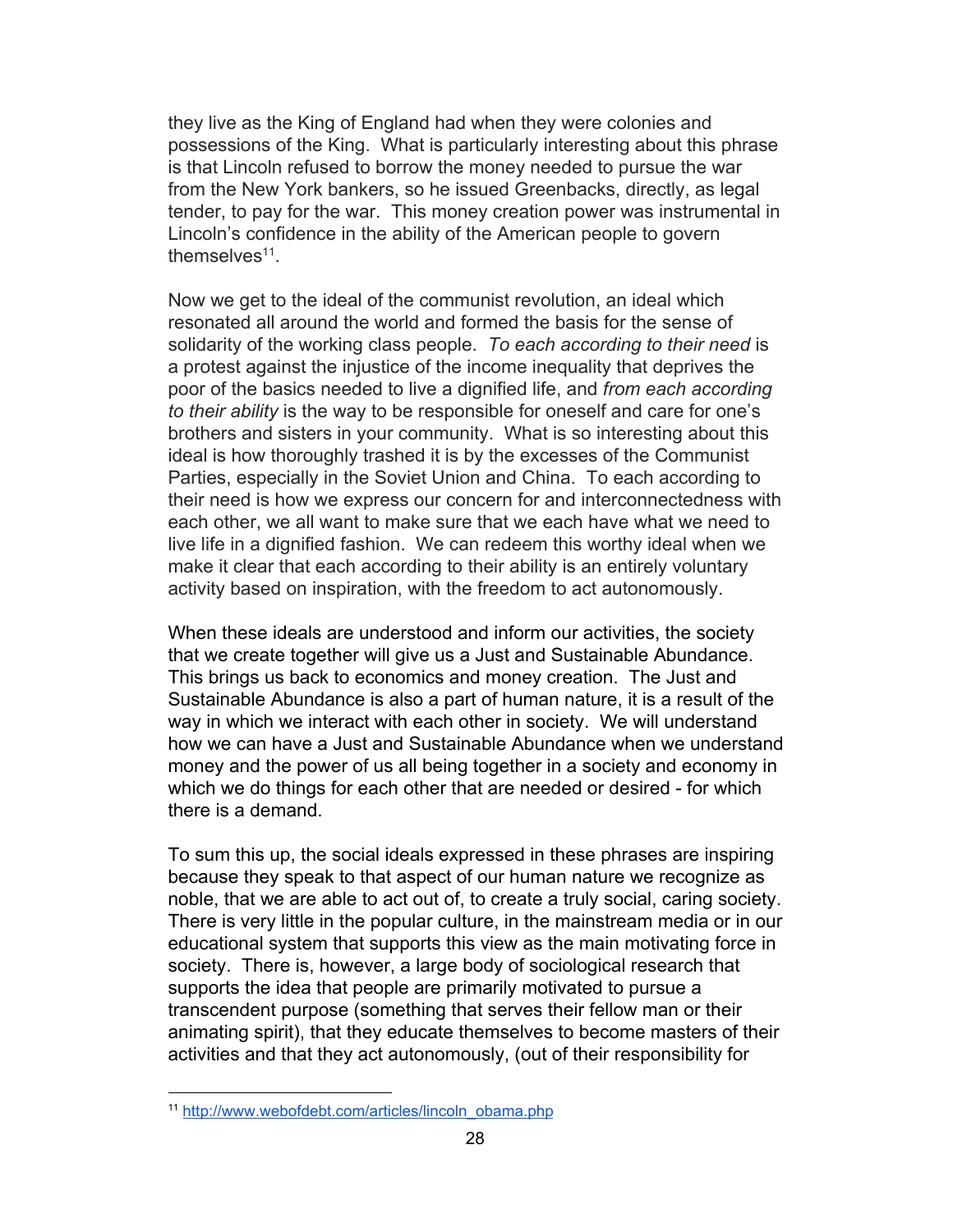self). We can use Maslow's Hierarchy of Needs to see how we could create a situation in which society secures the physiological and safety needs of its citizens by not requiring us to "earn our living". Society could easily guarantee that everyone receives an equitable share of the overall productivity of the economy to have enough money to secure their need



for material well being (physiological and safety needs). All of the social ideals are then realized entirely voluntarily on the basis of having obviated the underlying fear that arises when the basic needs are not secure.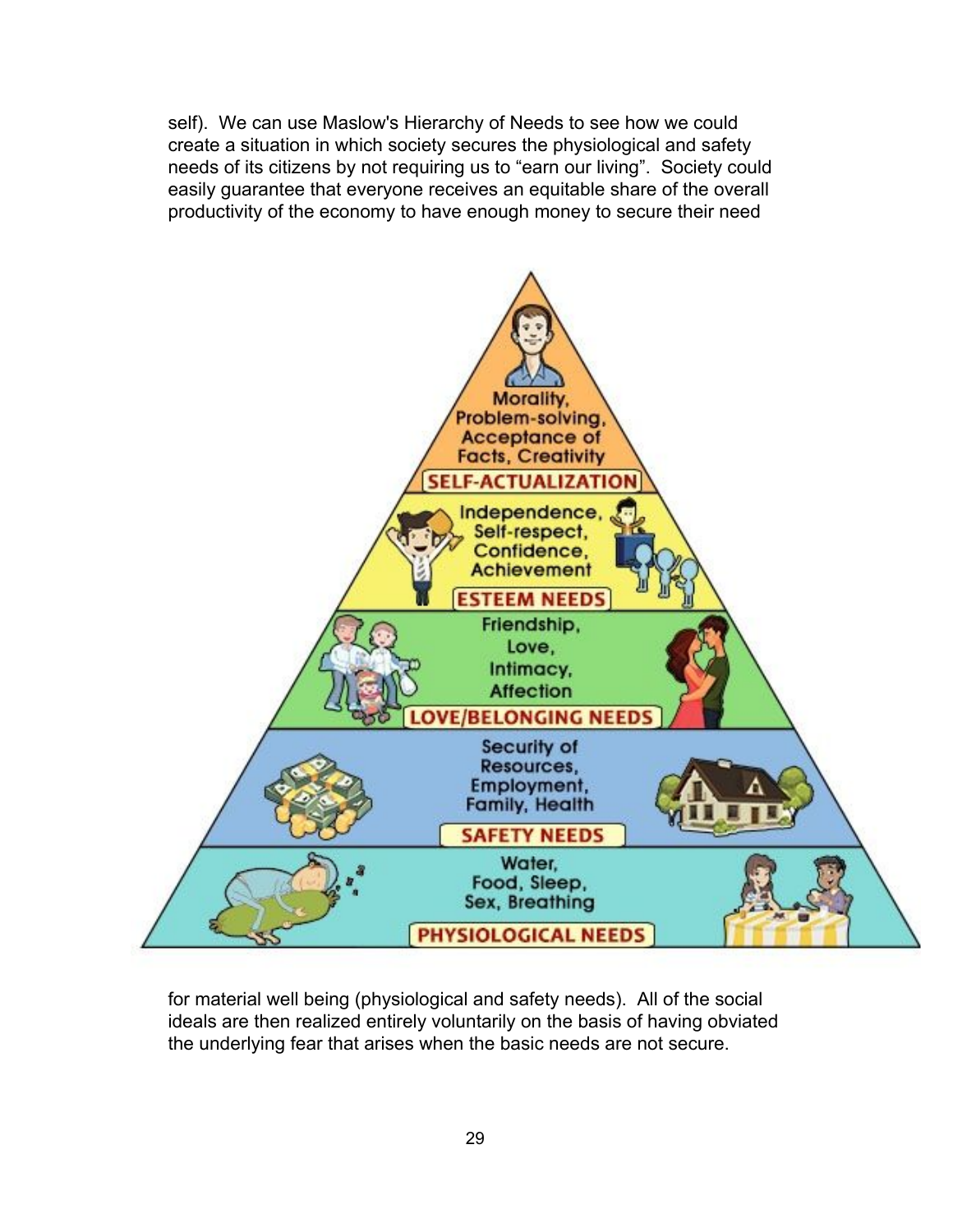Once the physiological needs and the safety needs of the individuals are met by society as a whole, then the love and belonging needs can be met on their own terms and not as a means to secure the basic needs. Healthy belonging creates the foundation for vocational arousal, the urge to dedicate one's life to accomplishing a transcendent purpose, something that serves one's community. This gives rise to the quest for understanding and capacity building (esteem needs) that forms the basis for self-actualization, and genuine creativity. Please read this paragraph again, as it is essential for understanding why we can co-create a just and sustainable abundance.

#### <span id="page-29-0"></span>Surplus from Exchange

Now we need to return for a bit to exchange. The economy is based on the exchange of values. Everything goes from production through distribution to consumption in a series of exchanges that benefit both parties to the exchange, that are profitable to both parties. The value of the goods and services is measured in units of value, dollars; the means of exchange, Dollar Bills, and coins, or bank credit ("deposits" in bank accounts) represent the value of previously provided goods and services, and the good or service is to be exchanged at a price. As you know, the price is the important part. The question is: "Will the good or service be profitable to me if I buy it at the listed price"? The seller, by listing a price, has already determined that it will be profitable if it is bought for the listed price. So if the buyer determines that at the list price it will be a profitable exchange, it happens. If it is equal, not profitable, then why bother? The point here is that because it is human nature to exchange goods and services at a price that makes us better off, or that is profitable, human nature creates a surplus. In the aggregate, with all the profitable exchanges that take place, we should all be increasingly better of  $f^2$ . Why do we not enjoy rising standards of living? There must be something that is interfering in the wealth creation process.

In order to look at this from our own experience we can wonder how much of our productive energy is going to interest. Rather than citing the various studies that have been done, we can just reflect on how much interest we are paying and get a good sense of how much of the surplus is going to banks.

 $12$  In conventional economics this is called the capital formation process and it is attributed to increases in productivity.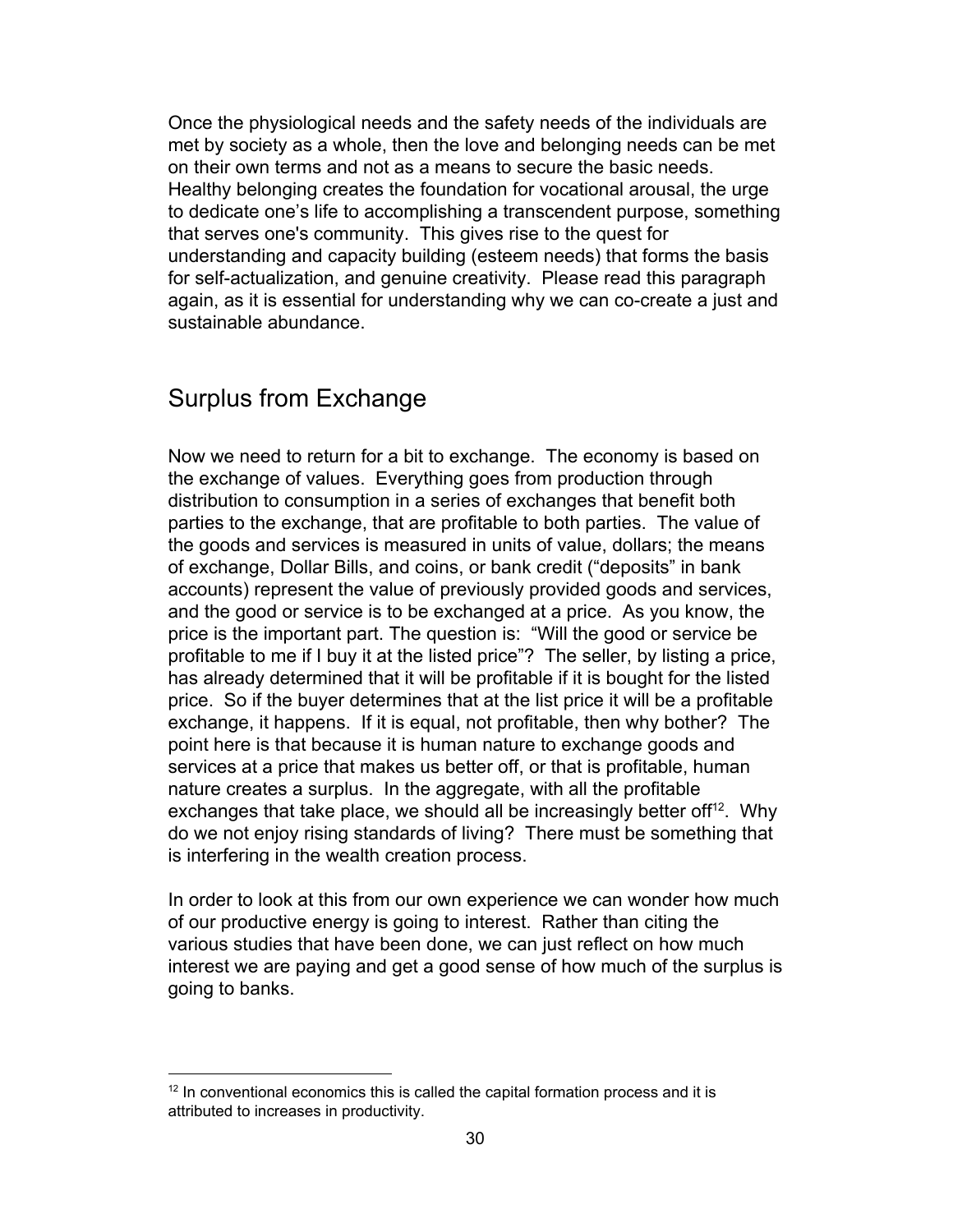How many loans do you have? Do you have a Mortgage, a car loan, credit cards, student loans, home improvement loans, debt consolidation loans, etc., and how much interest are you paying each month and annually? What percentage of your income is that? You may have read the cover story in Time Magazine recently about how much of the National Debt we each bear and you can look at the National Debt Clock to see what it is right now. Is it possible that interest rates are so low now because if they weren't so low the interest on the 20+Trillion national debt would be unpayable? Is it possible that low interest rates are also a way of constraining the aging hippy generation from being able to live off of their savings in retirement and get back to the work of ushering in the new paradigm that they started out their adulthood aiming to bring about?

Since all our money, except coins, is created as an interest bearing debt to banks, and since interest is automatically transferring the wealth from "borrowers" to bank owners, it is reasonable to assume that the elite bankers have plenty of money to influence society so that we don't learn about this in school, the media never talks about it and it is incredibly difficult to draw attention to this problem.

This is the issue that needs to be confronted. As soon as one realizes that our economy and culture is a result of what you can borrow money for, and interest is concentrating the wealth in the hands of the corporate and banking elite, then it may all become clear. Do you remember the bailout of 2009? Did you think the Government should bail out the victims and not the Big Bad Banks? If you did, you were among the 97% of the people who saw the injustice in socializing the losses caused by the bad behavior of the banks that manipulated the people in order to reap huge profits for themselves. It should, however, be obvious from this experience that banks are not servants of the people but rather the people are servants of the bankers.

Rather than going into all the things that the elite bankers have done to protect the banking secret and create this society and world we suffer in<sup>13</sup>, we will imagine together what would happen if we, the people, issued the money. Let us imagine together something that is very simple.

#### <span id="page-30-0"></span>Straightforward Economics

Economics is about satisfying our material needs, it is about production, distribution and consumption of goods and services. The demand for goods and services to satisfy needs and desires is what creates the

<sup>13</sup> Please read Ellen Brown's *Web of Debt* and Stephen Zarlenga's *The Lost Science of Money*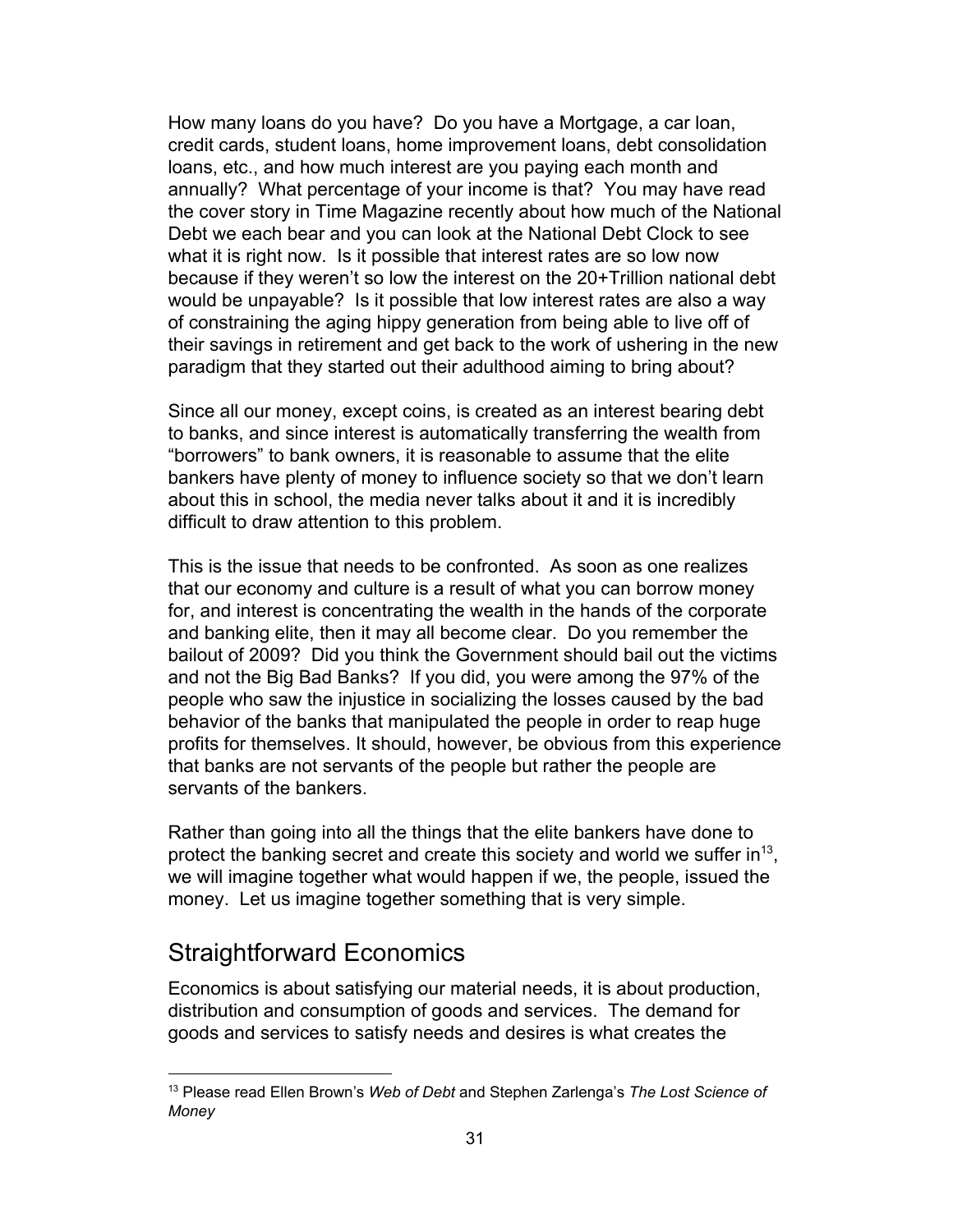economy. All the goods and services go from production through distribution to consumption in a series of exchanges facilitated with money. The unit of value  $(\frac{1}{2}, \frac{1}{2})$  makes all the goods and services commensurate, so that we can assess their relative value. The means of exchange (Dollars and Cents) allows us to exchange the values so that we can satisfy our needs and desires. Each honest and transparent exchange facilitated with money is profitable to both parties, and since this is an aspect of our human nature, we should all be benefiting from the profit from exchange, we should all be enjoying rising standards of living.

The market in which all these exchanges are taking place is regulated by the various governments in ways that make it obvious that it is not a "free" market. It is a "free" market only in the sense that the laws and regulations that govern it make it appear honest and transparent. What gets subsidised and what gets penalized are both parts of the market manipulation that obscures what is really happening. It is important to realize that the ideal is not a free market in which there is no regulation, but rather the ideal is to regulate the market so that it produces the results that our healthy human judgement deems is good for everyone. There is a saying in African indigenous culture that says: *If it is not good for everyone it is no good at all*. This is a really important concept if we are to create a society that realizes our ideals, a society to benefit everyone.

The economic process begins with an idea, an inspiration. The inspiration arises in an individual as a result of their individual uniqueness, their interests, talents and capacities, and the culture in which they live. The inspiration becomes vocational arousal, and develops into a concrete plan to provide a new or better product or service to satisfy a need. In order to implement their ideas entrepreneurs need capital (money) in order to organize their world so that they are in a position to produce or offer the good or service in the market. If the good or service satisfies a material need then it is reasonable to invest the capital needed. If it is a cultural or educational not for profit type of enterprise, then a grant is in order. The investments in the for profit business will produce a dividend that provides the value to pay taxes and make grants. This is the virtuous cycle. The culture inspires new ideas that make the provision of society's material needs more efficient and profitable which provides the funding to secure our right to Life, Liberty and the Pursuit of Happiness, and the continual development of the culture. This understanding underlies an economic ecosystem that is in balance and resilient.

A useful way of viewing society is a threefold view: Culture, Rights, and the Economy. The Economy provides for our material needs, Governance secures our Rights and the Culture provides for our spiritual needs. In order to regulate the flow of value from the economy where it is created, to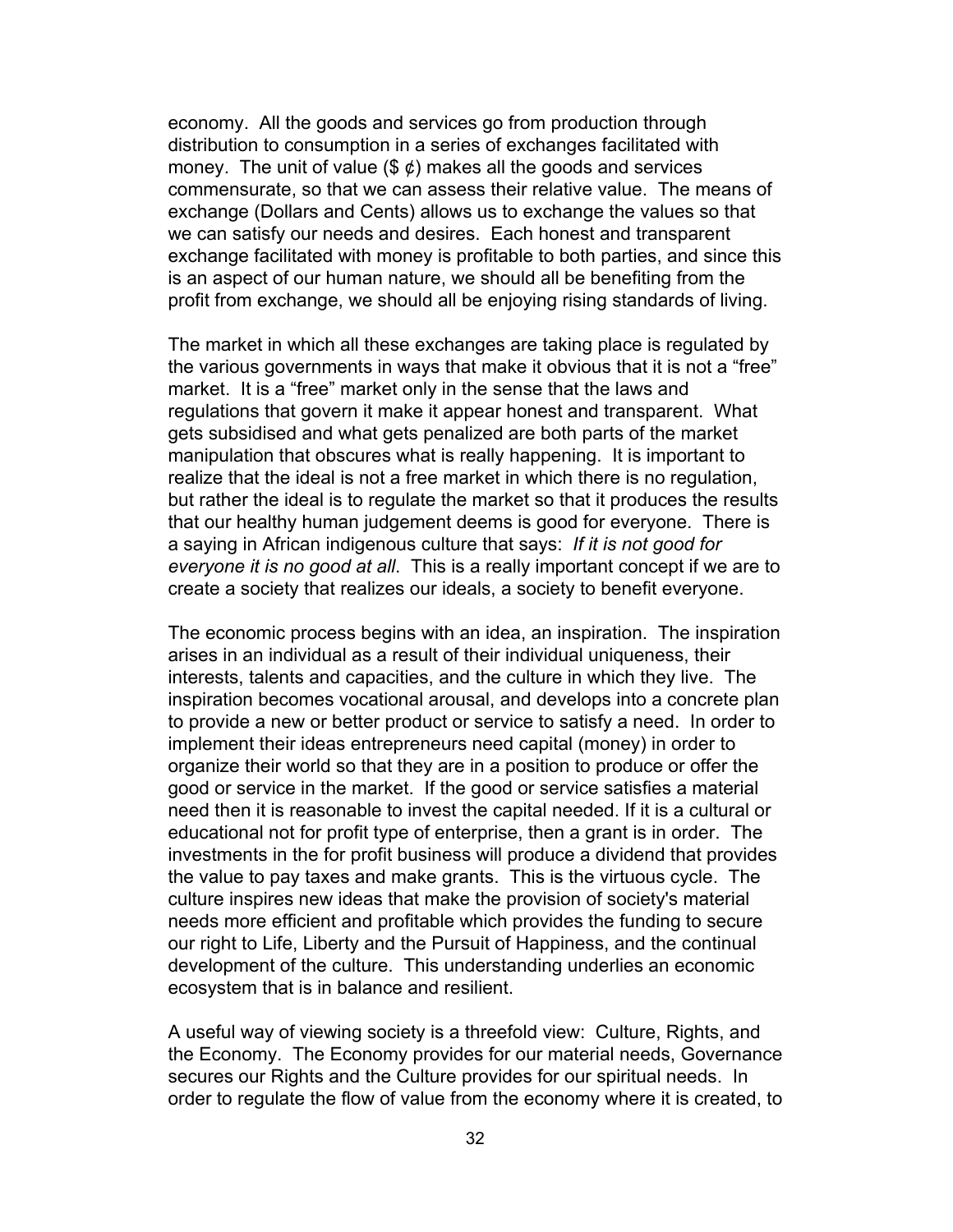government that regulates it, and to the culture where it is consumed, We, the People, must control the money supply. We can design the monetary system so that the surplus that arises from providing for our material needs funds our societal needs and the culture. We can do this with a fair, simple, straightforward tax system and an accounting system that lets us know how much money is available to fund our cultural needs. The surplus provided by the continual gains in productivity that the intelligence being incorporated into the the economy provides gives the basis for a dividend income for everyone, to meet their physiological and safety needs so we can all concentrate on accomplishing our spiritually inspired missions in life.

#### <span id="page-32-0"></span>*Monetary Reform*

The Federal Reserve System, which oversees the banking system that issues the money as interest bearing debt to itself, could be reconfigured so that it oversees a banking system that issues money in different ways for different purposes to serve the people. For example, Banks could issue money as a time limited equity investment to enable production. And Banks could issue money and allocate the returns from those investments as "taxes" to secure our rights. And Banks could issue money directly to the people as grants to fund the culture. In order for this new arrangement to serve the people, the people would need to be deciding how to administer the banks. In other words, the people would need to be active participants in governing the Banks. Bankers would most likely become life and business coaches since they would be charged with investing money and distributing the profits according to the judgement of the sociocratically organized people. Banking would become a most esteemed profession, a profession charged with realizing the common good and helping each of us to accomplish our life's mission by allocating the capital our capacities warrant.

#### <span id="page-32-1"></span>Public Banking

The main problem with the existing system is that interest automatically transfers the wealth from the vast majority of the people to a very small elite, who can't spend all the interest, and so lend it out again, which compounds the problem. A public bank, a bank owned by the people, chartered to benefit the people, could do all the same things that a privately owned bank does. Interest generated by a public bank, rather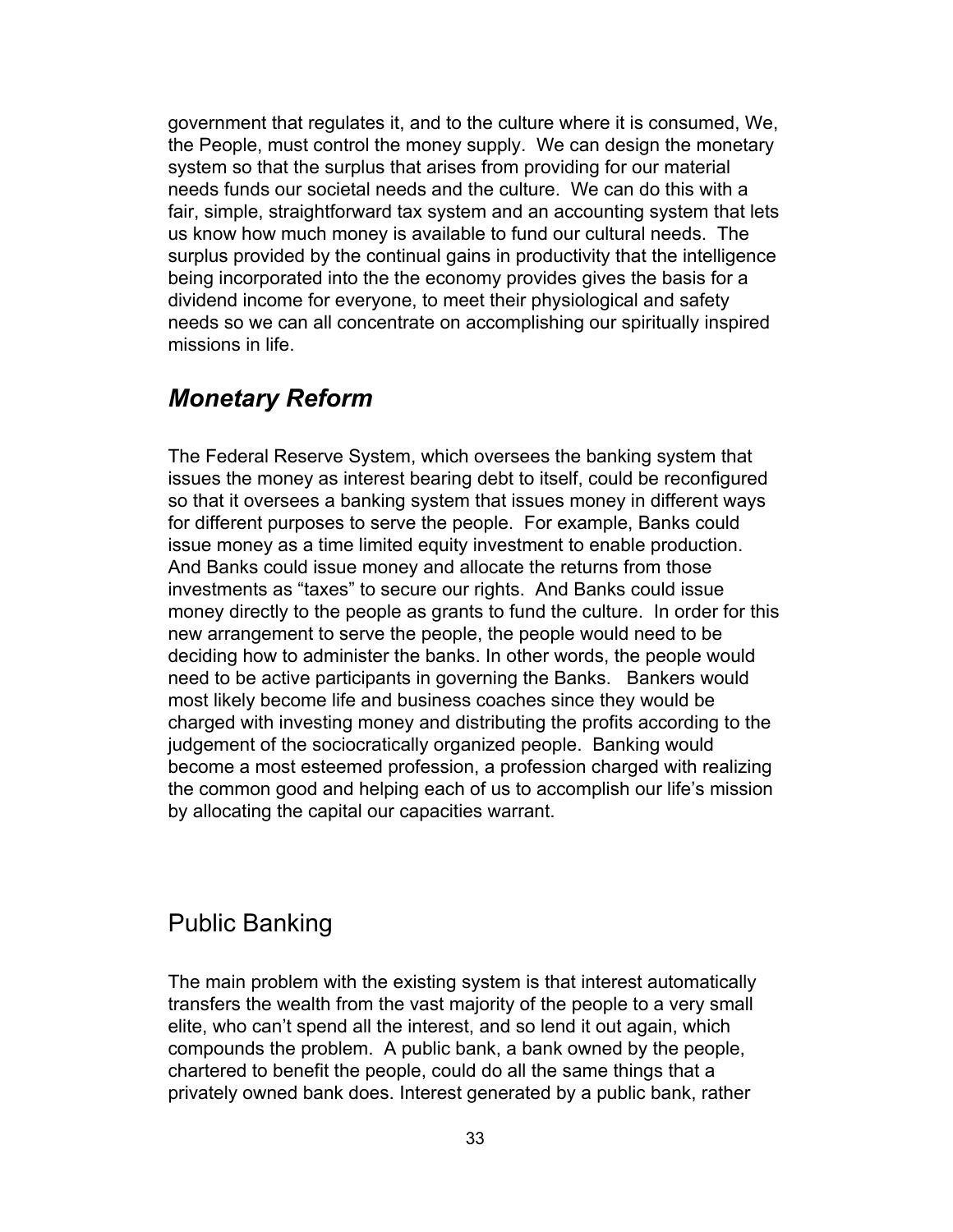than concentrating the wealth in the hands of the few owners of the banks, would be used to benefit the people; and there would never be any need to make money scarce because the People's Bank could issue enough of the People's Credit to satisfy the need for a circulating medium of exchange that allows all the demand for goods and services to be met.

A public bank could issue money for consumption, which is the demand side of supply and demand<sup>14</sup>. A public bank could give every citizen of the jurisdiction that it serves (Neighborhood, City, County, State or Nation) a line of credit, so that every citizen would have a basic income with which to satisfy their material needs. This would put everyone in debt to the public bank, that is: to each other. In fact, there is no reason to issue the money as debt, money can be issued as money, directly, to pay for the things that we agree are good. No one would have to earn their living, everyone could satisfy their needs from their dividend-as-right income.<sup>15</sup> Everyone could devote themselves to what they feel called to do. They could get the education they need to develop their capacities, they could get the capital they need for the means of production, they could get the working capital they need, etc. The inherent-to-human-nature desire to make a meaningful contribution to one's community and society is all the motivation needed for people to voluntarily, out of love rather than fear, provide for all the things that people want. This does not mean that we don't need money, since goods and services would still be sold at a price, but the motivation would not be clouded by the need for money to live. The capital needed to provide the good or service would be administered by the community so that everyone with a socially just and ecologically sustainable good idea could get the capital to implement it. The question would be: Is there a person or group with the desire and the capacities to implement it well? As is now the case, the demand for the good idea would be measured by the sales. Rather than the marketing, advertising, propaganda and manipulation we are used to nowadays, there would be newsletters and reviews, etc.

Since it is likely that the implications of this idea of giving everyone a social dividend income seems totally and hopelessly utopian, it should be clear, that you and everyone else, individually, would want to assume the obligations that correspond to this new reality. In the moment when everyone receiving the dividend income understands that they are also responsible for using their income to create the kind of economy and

 $14$  Is supply and demand a useful concept? Isn't there only demand, either for a good or service or for money? Does supply when there is little or no demand distort the economy?

<sup>&</sup>lt;sup>15</sup> This is the idea of Social Credit.

[http://www.michaeljournal.org/articles/social-credit/item/a-basic-income-through-a-social](http://www.michaeljournal.org/articles/social-credit/item/a-basic-income-through-a-social-dividend)[dividend](http://www.michaeljournal.org/articles/social-credit/item/a-basic-income-through-a-social-dividend)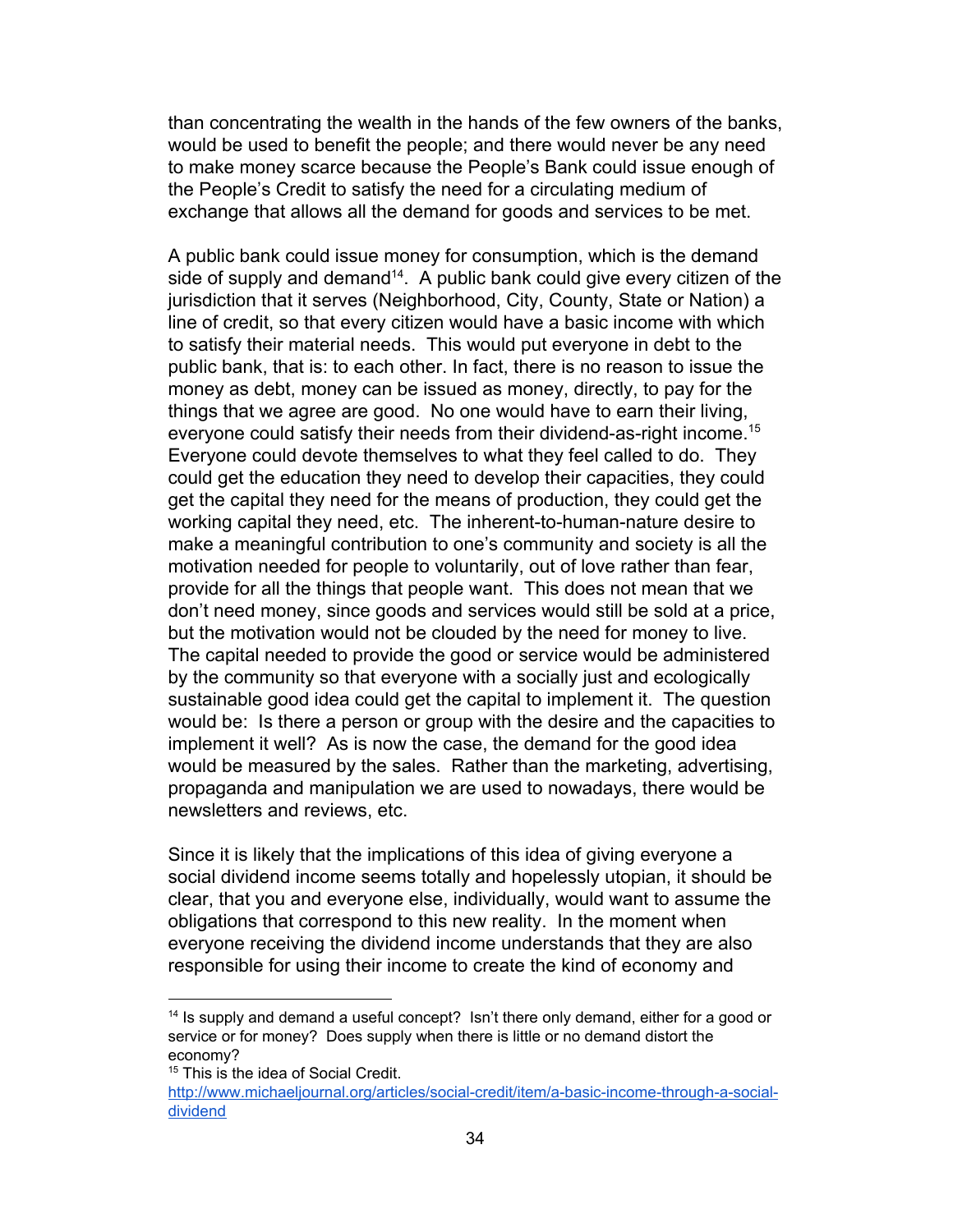society that they want, then the benefit **and** the responsibility are in the right hands. How difficult do you think it would be for the people you know to sit down together, and with this understanding of money and no fear of scarcity, come to an agreement about how to administer the dividend from the bank they jointly own? How hard would it be to agree that everyone should have what they need to live, based on the overall productivity of the economy.

#### <span id="page-34-0"></span>Credit Unions and Cooperative Banks

If the members of the Credit Unions and the Cooperative Banks understood that "their" bank could be used to provide their members with their own credit, and that they could do what is described above under public banking, then they would elect a board of directors to implement what the members decide together they want. This is a very realistic avenue that could be pursued to create a genuinely public bank.

## <span id="page-34-1"></span>Mutual Credit and Sociocracy

There is a way to create the new society from the bottom up, with no need to get permission from anyone, or any need to change the law, or lobby a legislature, etc. It is known generally as mutual credit and business to business barter systems. Business to business barter is a multi-billion dollar industry (12 Billion or more in the US) represented by the International Reciprocal Trade Association (IRTA) and barter is recognized by the IRS as taxable activity. Business to business barter systems monetize their members credit and use barter credit instead of dollars to effect trades but still use the dollar as the measure of value. It is the goods and services in the barter system that are valuable and barter credit simply represents those values so they can be exchanged. No need to use scarce dollars, the barter credits can be issued as needed. The barter system sets credit limits and regulates the system and its use so that it serves the members and they pay a fee to cover the administrative costs and profit for the owners of the barter company.

Community-created credit is a way for a community of people in a neighborhood or town to get together and agree to use something other than the dollar as the means of exchange. Having gotten together to make an agreement to use community-created credit there remains the question of what to issue it for! This is the governance question. Unlike most barter systems which are for profit companies that provide liquidity with the barter credit to member businesses, the currency that we need to use must be used by us to accomplish the purposes we agree would be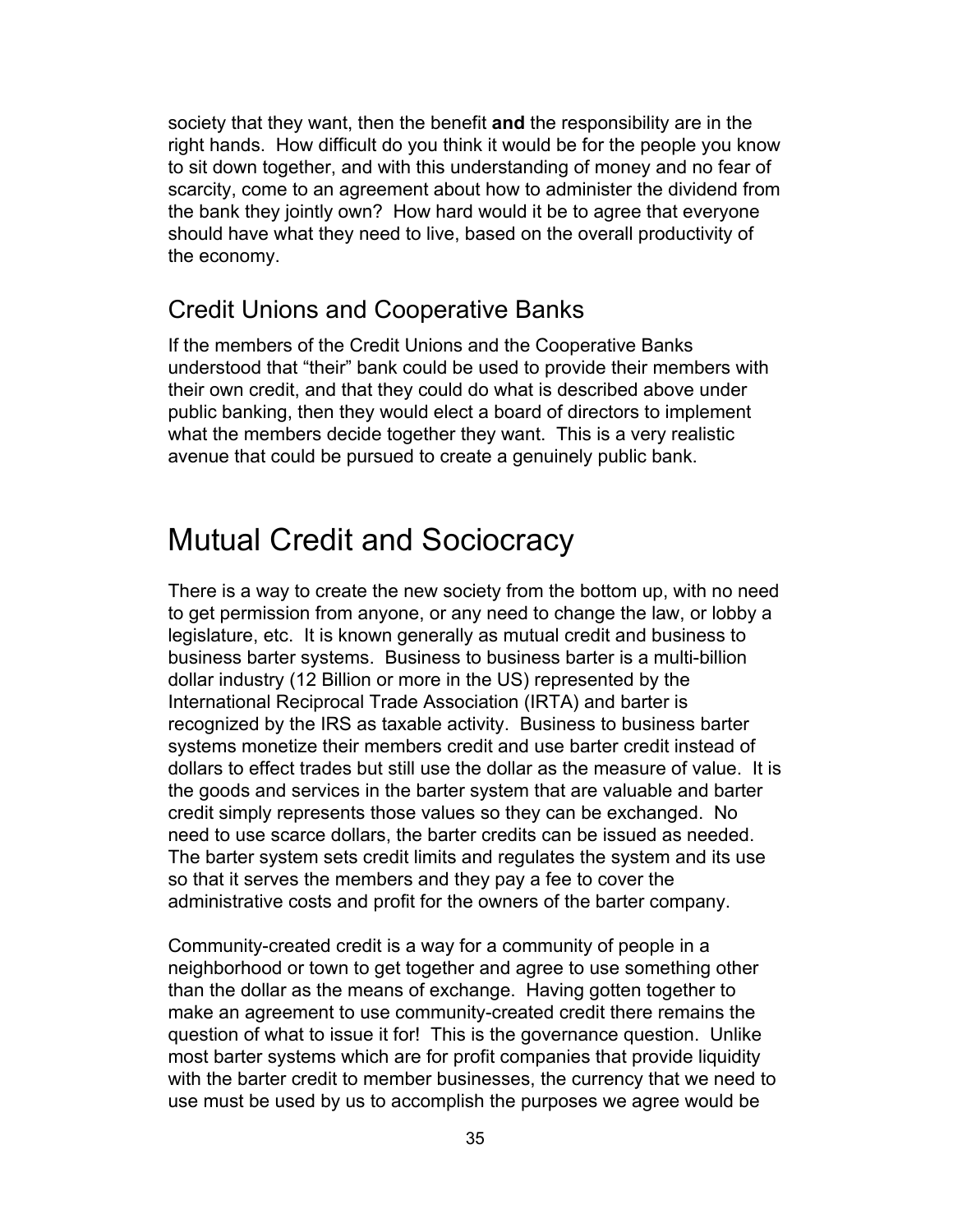good. Representative democracy has failed us and consensus is way too cumbersome, so we need to look at new ways of making decisions and governance that are efficient and result in consistently good decisions. There is such a system of governance, and it is called Sociocracy.

#### <span id="page-35-0"></span>**Sociocracy**

Sociocracy or Dynamic Governance, is founded on basic principles that are inherent in our human nature. We are both individual and social beings. We are each highly individual, very different from each other, with different strengths and weaknesses, interests and talents. We are also all together in nuclear families, extended families, neighborhoods, cities, states, nations, workplaces, the economy, the culture and society in general. Our individuality is what, in particular, the culture celebrates. Advertising appeals to our egoism. Our egoism - the necessity to earn our living - orients what we do. We have many opportunities to create our world as we would like it to be and we spend our money to accomplish that. But we are only oriented towards what our fellow human beings need when we respond to an appeal from a not for profit or a politician. We never get the opportunity to sit down together to talk about and explore how we would like our neighborhood, our city or our nation to be. That is what Sociocracy would make it practical to do.

Threefold is a useful and orienting idea that can help us think about how we would like our society to be. The culture can be seen as consisting of three parts, Science, Art and Religion. Each is very different from the other but each is dependent on the individual's interests and capacities. To pursue Science, Art or Religion we must feel free and able to act autonomously out of our relationship to the issue we are working on. The culture requires freedom. When it comes to our rights and the common good we are in a very different situation because rights must be enjoyed by everyone and so equality is the operative principle. Governance securing our rights - may also be seen in its three foldness. We have the Legislative function, the Executive function and the Judicial function. In the United States these are the three branches of government, the separation of powers. When it comes to the economy it may seem as though competition is the operative principle, but that is the competition that is created by the debt based monetary system that requires us to compete for money using goods and services. Actually, in order to provide for our material needs everyone needs to cooperate, and every enterprise that provides for our needs does so by getting the people doing the work to cooperate, pull in the same direction, get the job done. Three foldness of the economy is Production, Distribution and Consumption. This is where we see the brotherhood, or at least we will see it when we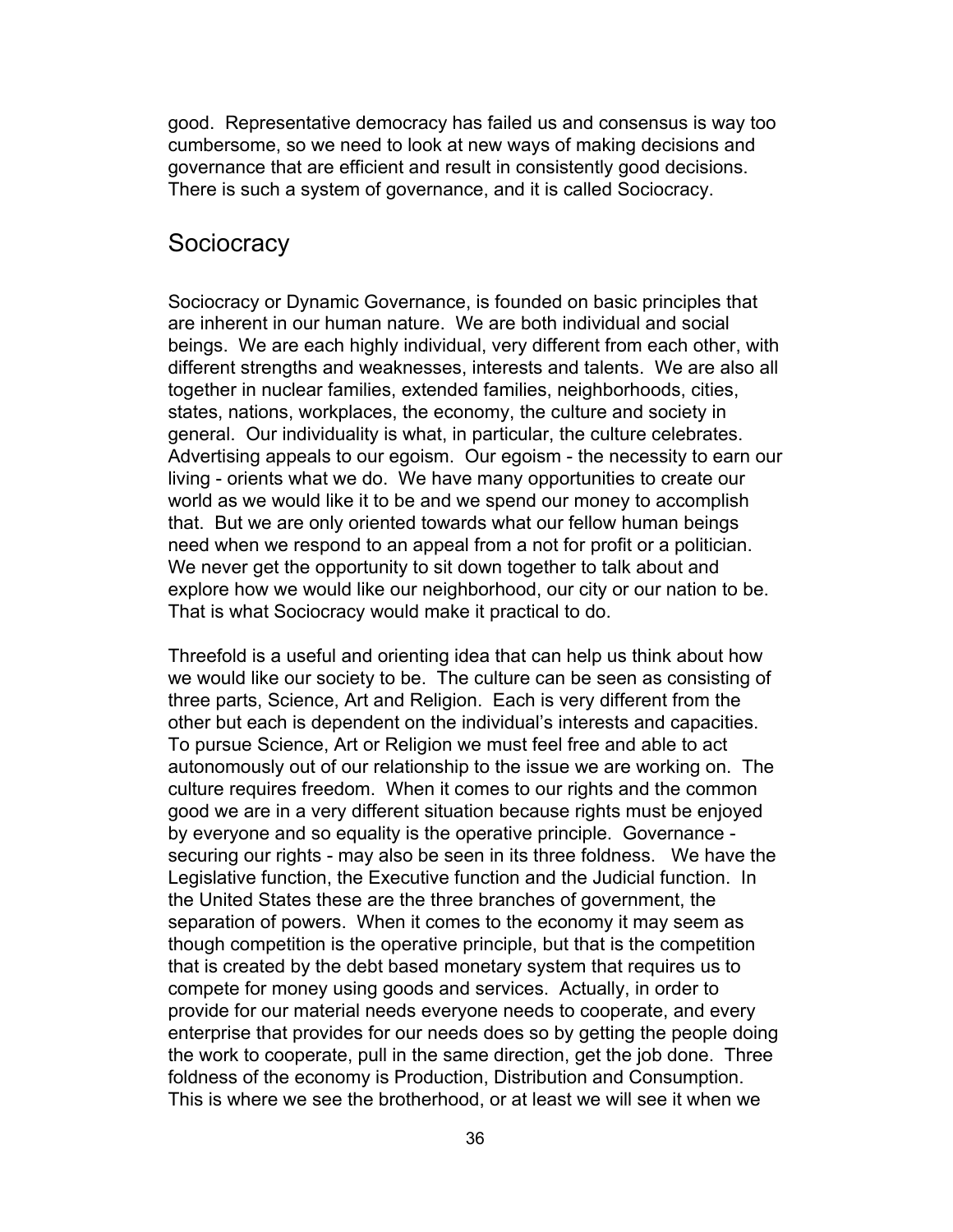are deciding together what it would be good to produce, distribute and consume. If it is not good for all of us it is no good at all!

With Freedom, Equality and Solidarity or Cooperation<sup>16</sup> in mind, we can look at the basic premise on which sociocracy is based. Since sociocracy is about governance it is based on equality, on equivalence, on respecting the diversity. When we are deciding together how we would like things to be, every voice needs to be heard. As strange as it may seem at first, it is the differences between us that are the basis for the unity. When our decisions include the considerations of all of us, we will all be able to unite behind them. This may seem fanciful, but consider that we are all human beings all together in an economy and society that we naturally believe should benefit everyone. Everything else in Sociocracy is technique for achieving decisions about what to do that includes everyone's considerations. However, there are a few basic agreements that we need to make in order for the techniques to be effective. These are: that we will use a rational argument to express our ideas, we will consent to proposals that have a time frame and method of evaluating them (if we have doubts we can shorten the time frame and make the evaluation more stringent), we will only object when we can articulate a rational argument for why a proposal will not serve our aim, and we will rely on the ability of our community to learn and progress in its development and we will act with integrity (do what we say we will do).

The main technique in Sociocracy is the circle. Each circle is small enough so that we can work together efficiently and large enough to include the people needed. A Circle should be somewhere between 5 and 40 people. Larger than 40 people is too unwieldy and should be dispersed to smaller circles with more specific aims. We go around the circle to hear what everyone thinks and feels about what is being discussed. We have no expectation that we will achieve consensus, but we do expect that we will be able to consent to proposals because the proposal includes our ideas and considerations. Every circle has an aim and it is the aim of the circle that orients the members in their decision making process. Every circle has a leader, and a delegate, a facilitator, and a scribe (historian or record keeper) and each position is filled by the person that the circle decides, on the basis of a rational argument, is the best person for the role.

The selection technique, rather than an election, is a good example of how sociocracy works with our goodwill towards each other, to come up with the best person for the job. Assume for a moment that we have already chosen our facilitator and that our leader was selected by the circle that

<sup>&</sup>lt;sup>16</sup> Brotherhood in the French Revolution before political correctness took hold.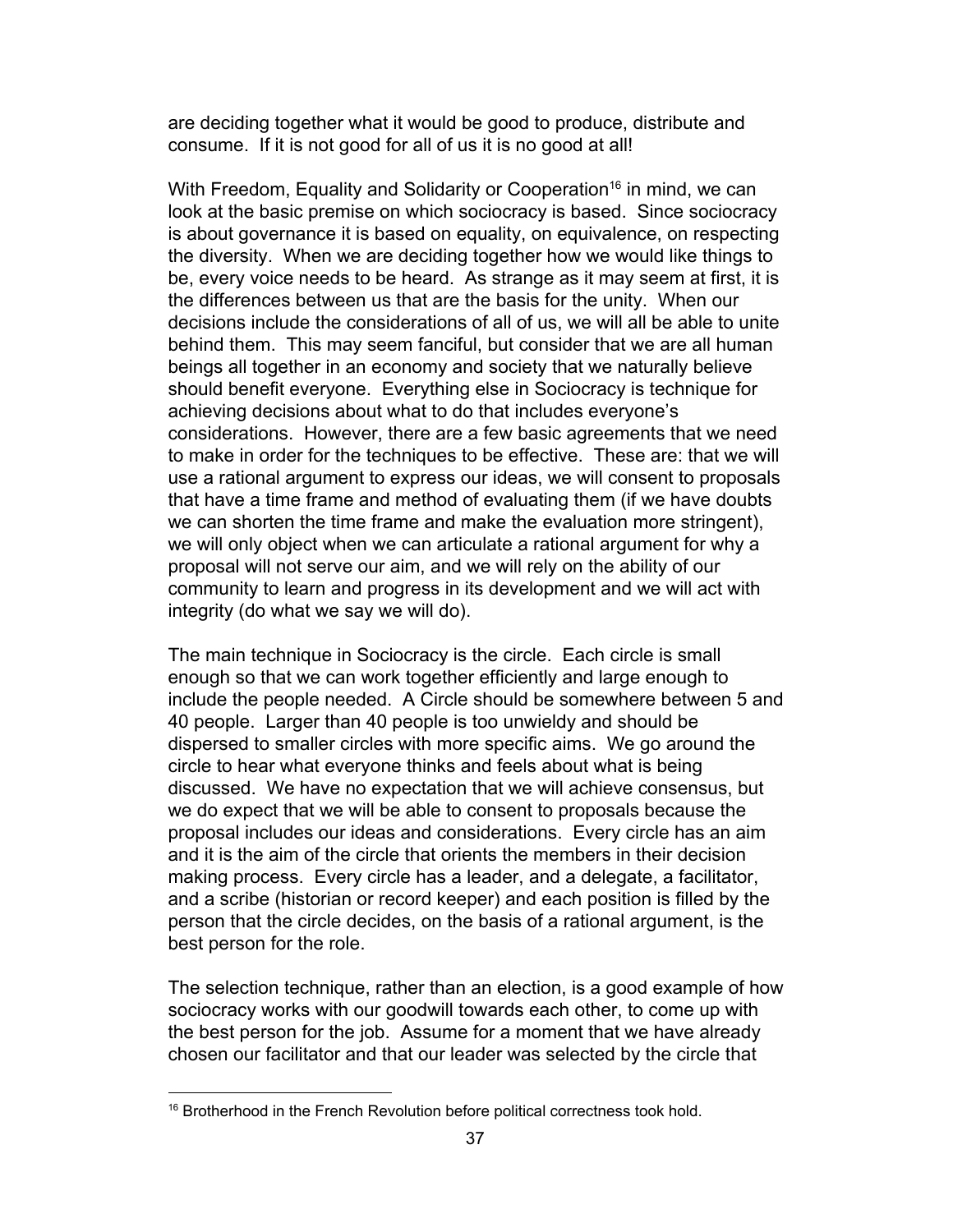convened our circle. We are considering who should be our delegate. The delegate represents us to the circle that convened our circle, the circle that gave us our aim and that we are gathered to fulfill. To begin the process we each write on a piece of paper who we think should be our delegate, just the name, and give it to the facilitator who then decides how best to proceed. Assume for a moment that our circle consists of 11 people and there are three people proposed. The facilitator will then initiate a round in which the question is "Why did you choose this person" and each person says something about why they chose so and so. The next round is the change round - having heard everyone's rationale, have you changed your mind, and why or why not? After that round the facilitator is likely to propose one person to be the delegate. Included in the proposal is the time frame and the method of evaluation. The timeframe and method of evaluation are really important techniques that make it reasonable to consent to a proposal. If there is controversy or fear of unintended consequences we can shorten the timeframe and make the evaluation more stringent. Having made the proposal, the facilitator is likely to ask for a consent round. If everyone consents, including the person proposed, the selection process is complete. If there are objections or doubts there are many intermediate rounds that could be initiated to help, such as the quick reaction round, or the clarifying questions round, or the alternative proposal round.

The delegate and the leader are both then members of the circle that convened the circle that just chose a delegate. The circles are double linked. So Sociocracy is not only a method for conducting meetings it is also an organizational structure. Sociocratic organizations are made up of double linked circles, from the Circle with the most general responsibility, such as the Board of Directors, to the circle with the most specific aim, such as the accounting circle. Each circle has an aim, the purpose it is convened to accomplish. The Board of Directors is likely to convene an Operations Circle, led by the person one would normally call the CEO (Chief Executive Officer), but in sociocracy is called either the convenor or the leader. The Operations Circle would then select a Facilitator, a Scribe and a Delegate. The Delegate would then serve on the BoD along with the Operations Circle Leader, creating a double link. This double linking makes it much more likely that there will be good communication in the organization and increases the creativity and resilience of the organization.

If we were to keep the ideals for society in mind and let go of the current ways of organizing society we can imagine creating a new society, within our current society, organized from the bottom up, from the circle of neighbors, from the smallest group that can meet face to face, to the circle made up of the leaders and delegates from the Neighborhood Circle, to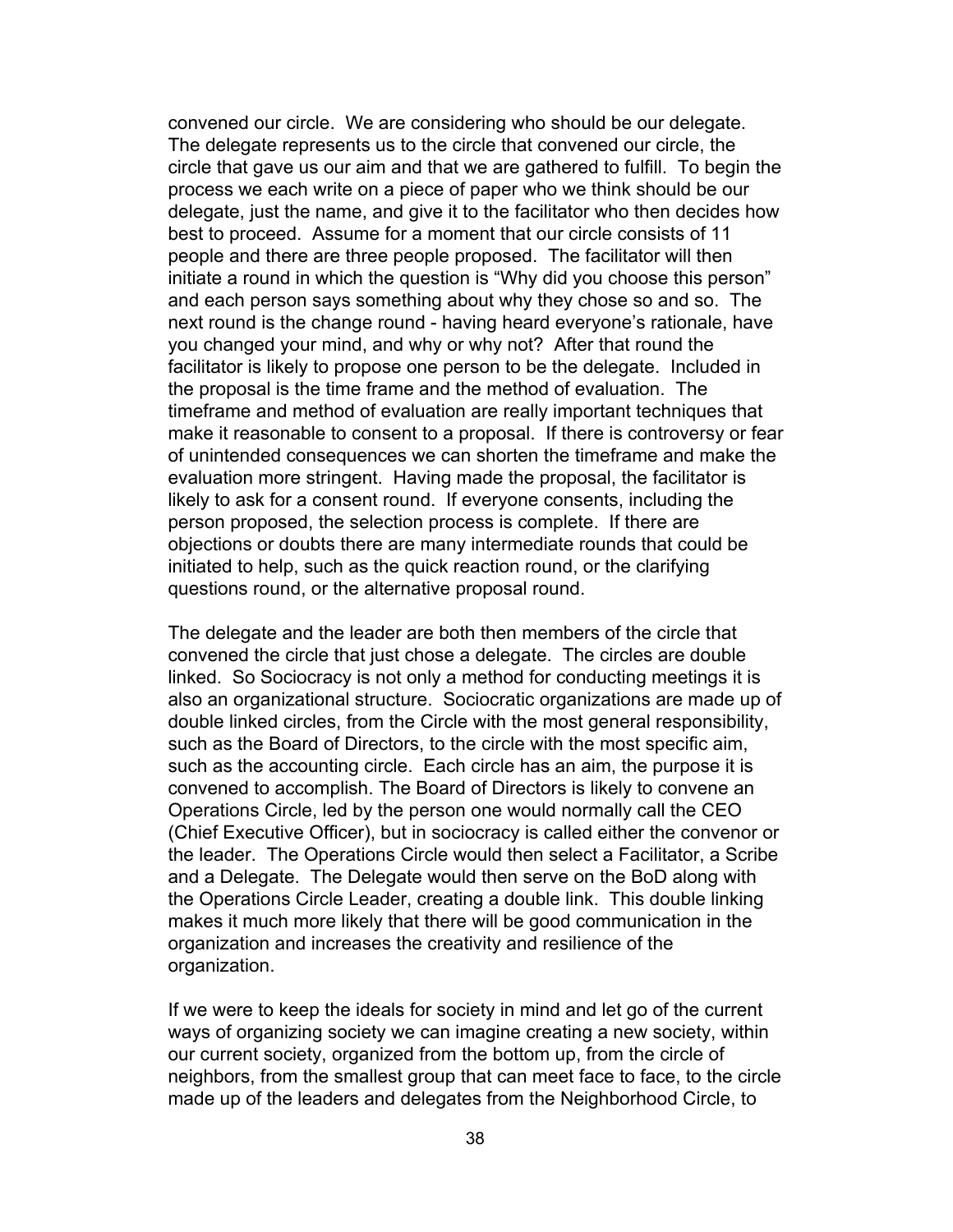the Ward Circle to the City or Town Circle to the County Circle, to the State Circle to the Regional Circle to the National Circle.

So now we have the elements that we need to create the society that will give us a just and sustainable abundance, a society to benefit everyone. Let us review and then look at an excellent example of community-created credit and community involvement and decision making. Common Good™ in Greenfield, Massachusetts is a payment system that aims to create a Common Good™ Community leading to a Common Good Economy, and a Society to Benefit Everyone.

#### <span id="page-38-0"></span>Common Good Payment System

Let us assume that we now understand that the groups who keep the banking secret and issue the money as interest bearing debt to themselves, are the hidden sovereign. Let us also assume that the elite bankers, who oversee the banking industry that issues the money, are the primary architects of the economy and society, since you can only get new money into the economy for what banks agree to. Let us also assume that issuing money as interest bearing debt goes back a long way, since the elites must have had many centuries to perfect their control of society to keep the banking secret<sup>17</sup>

Let us also assume that you and I, together with our family, our neighbors, colleagues and co-workers are all capable of understanding money and that we will be willing to put some time and attention towards implementing the new monetary system based on community-created credit and that we can successfully govern ourselves using sociocracy.

This is the assumption that The Society to Benefit Everyone, Inc, doing business as Common Good™, was created to test. Initially, back in around 2006, when the not - for - profit company was formed by William Spademan, the aim was to charter a Common Good Bank. This Common Good Bank was designed by many people over a period of years, to be able to rapidly transform society based on the understanding that money creation is the tool the community needs in order to create a society that benefits everyone. The Common Good Bank would issue loans just like a normal bank but the profits would be distributed to promote the Common Good. It would also include an innovation that enables it to be the generator of Common Good Communities governed by a democratic

<sup>17</sup> Joseph P Farrell's book *Babylon's Banksters* does a very good job of describing the methods the elite bankers have used since Babylon.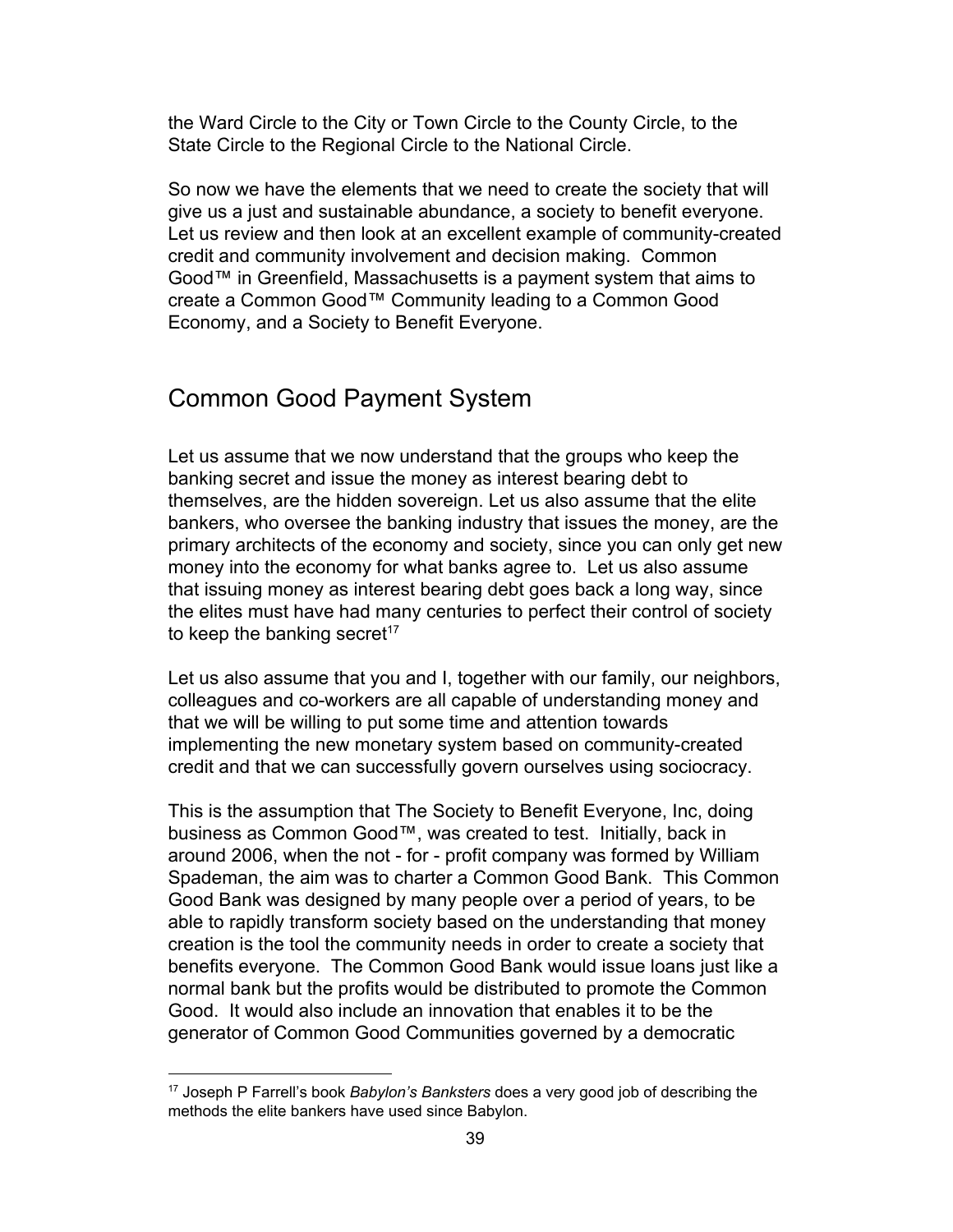system that leads towards consensus that William developed. Members of the Common Good Bank would also join a Common Good Community whose members agree to use Common Goods instead of dollars for trades with other members of the Community. The dollars that would have been used are thus saved, and build up in an escrow account that the Common Good Community can allocate to accomplish ends that serve the Common Good.

Raising money to charter the Common Good Bank was proceeding too slowly, so in the fall of 2011 William decided that we should do the community created credit system without the bank. This led to the development of what was initially called rCredits and the process of developing the software for the new payment system. Rather than being a bank, it would be integrated into the mainstream by the members connecting their bank account to their Common Good Account so that when they transfer money from their bank account into their Common Good Account what actually happens is the dollars go into the escrow account and the system issues the same amount of Common Goods (CGs) into their Common Good Account. Members and businesses can also transfer money from their Common Good Account into their bank account. To the extent that they don't need to because they have plenty of places to spend their CGs, the dollars in the Escrow Account can be allocated to fund the common good.

One of the important innovations is the Common Good Payment Card, which is more secure than a credit or debit card because it has your photo on it. Your account is accessed by scanning the QR code on the card with the Common Good App on a smartphone. Merchants use a smartphone instead of a swipe or chip terminal to charge you for a purchase. The transaction cost is negligible, and the cost of administration can be met with donations.

The Common Good Payment system is based on an agreement that the members make with each other to honor each other's credit. The agreement to accept Common Goods (CGs) instead of dollars is what gives them their value. The agreement that the members sign is what creates the payment system and the community.

#### <span id="page-39-0"></span>Common Good Agreement

<span id="page-39-1"></span>A. I recognize that:

● Common Good Credits are intended as the basis for the Common Good Economy -- a democratic, community-centered economic system that puts people and planet first.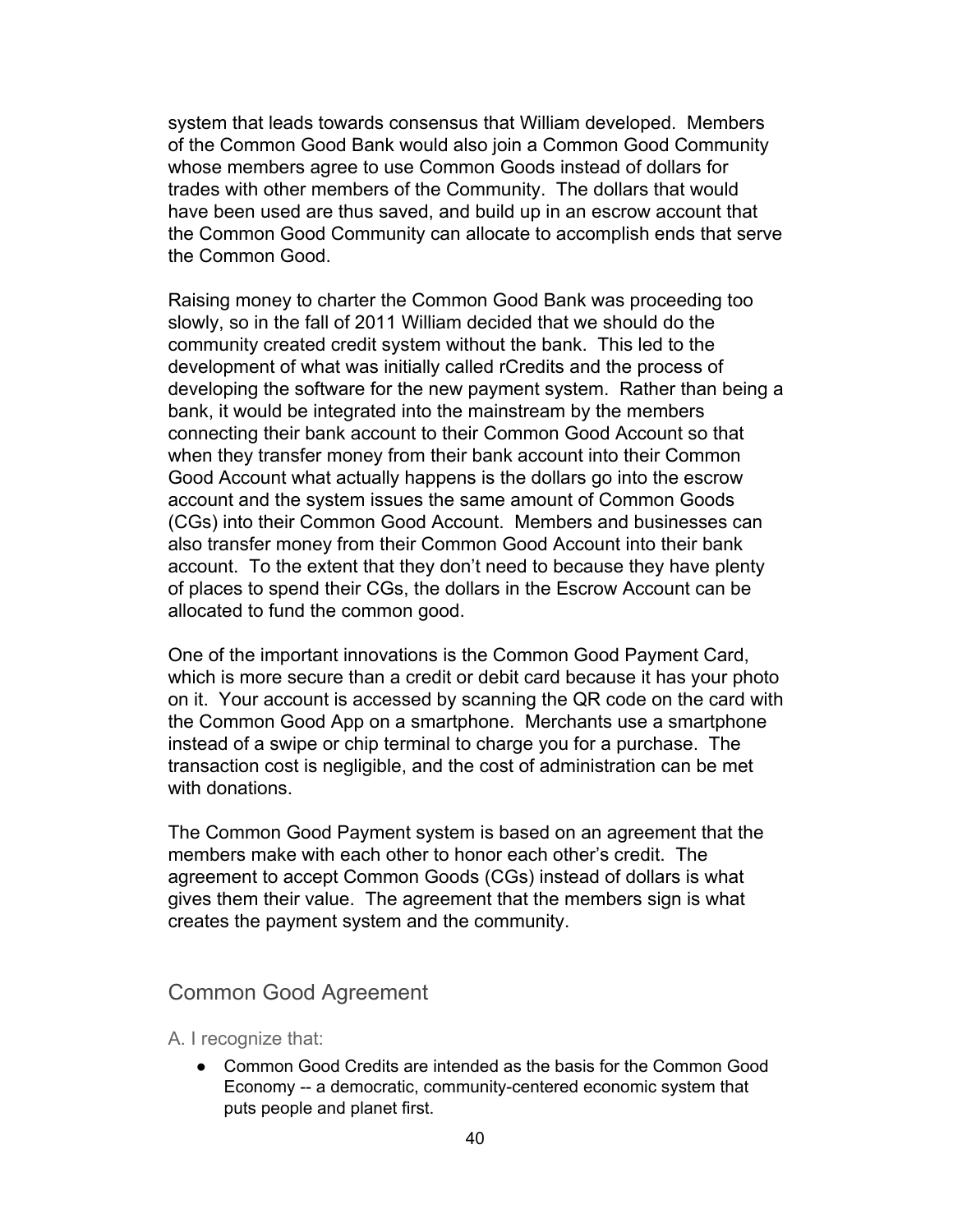- Together as a community we have the power to issue [credit](https://new.rcredits.org/help/issuing-rcredits) for our own use as a medium of exchange. It is our promise to accept Common Good Credits that gives them value.
- Governance by the people is essential for a just society.
- <span id="page-40-0"></span>B. As a responsible participant in the Common Good Economy:
	- 1. As long as I can spend my Common Good Credits easily or exchange them easily for US Dollars, I will accept them without limit as payment for my goods and services. I will exchange Common Good Credits for US Dollars only if I cannot spend them easily.
	- 2. I will accept [Common](https://new.rcredits.org/help/common-good-community) Good Credits from members of any Common Good [Community](https://new.rcredits.org/help/common-good-community) in good standing. In the event of a cash flow [crunch](https://new.rcredits.org/help/cashflow-crunch) I will [back](https://new.rcredits.org/help/backing-rcredits) Common Good Credits up to my average monthly use over the past six months.
	- 3. Whenever I exchange Common Good Credits for US Dollars or vice versa, I will exchange them one for one, and I will price my goods and services the same in Common Good Credits and in US Dollars.
	- 4. I understand I may receive from the community a credit line or tentative incentive rewards that I can spend but cannot [cash](https://new.rcredits.org/help/cashing-out) out. If I have a negative balance and stop participating (or if the [system](https://new.rcredits.org/help/graceful-failure) ends), I will bring my balance up to [zero](https://new.rcredits.org/help/graceful-failure) as soon as possible.
	- 5. I promise to maintain a high level of honesty, integrity, and [ethics](https://new.rcredits.org/help/ethics) in my dealings with other Common Good participants and with the community (including the Common Good system itself). When there is a dispute, I will follow the Dispute [Resolution](https://new.rcredits.org/help/dispute-resolution-process) Process and will honor its outcome.
	- 6. I agree to participate responsibly in managing the Common Good Economy to the best of my ability and as my life circumstances allow, including:
		- a. paying [attention](https://new.rcredits.org/help/paying-attention) and understanding how the Common Good Economy works
		- b. participating in the [decision](https://new.rcredits.org/help/decision-principles) process to set my community's funding priorities:
			- i. to foster healthy, fulfilling lives for all community members and
			- ii. to assist communities elsewhere
		- c. participating in other [decisions](https://new.rcredits.org/help/other-decisions) from time to time, as needed.

This agreement is like a simple Constitution for Common Good Communities. It is what governs our relationship to each other and to the system and gives us the framework for developing the Society to Benefit Everyone.

Check it out at CommonGood.earth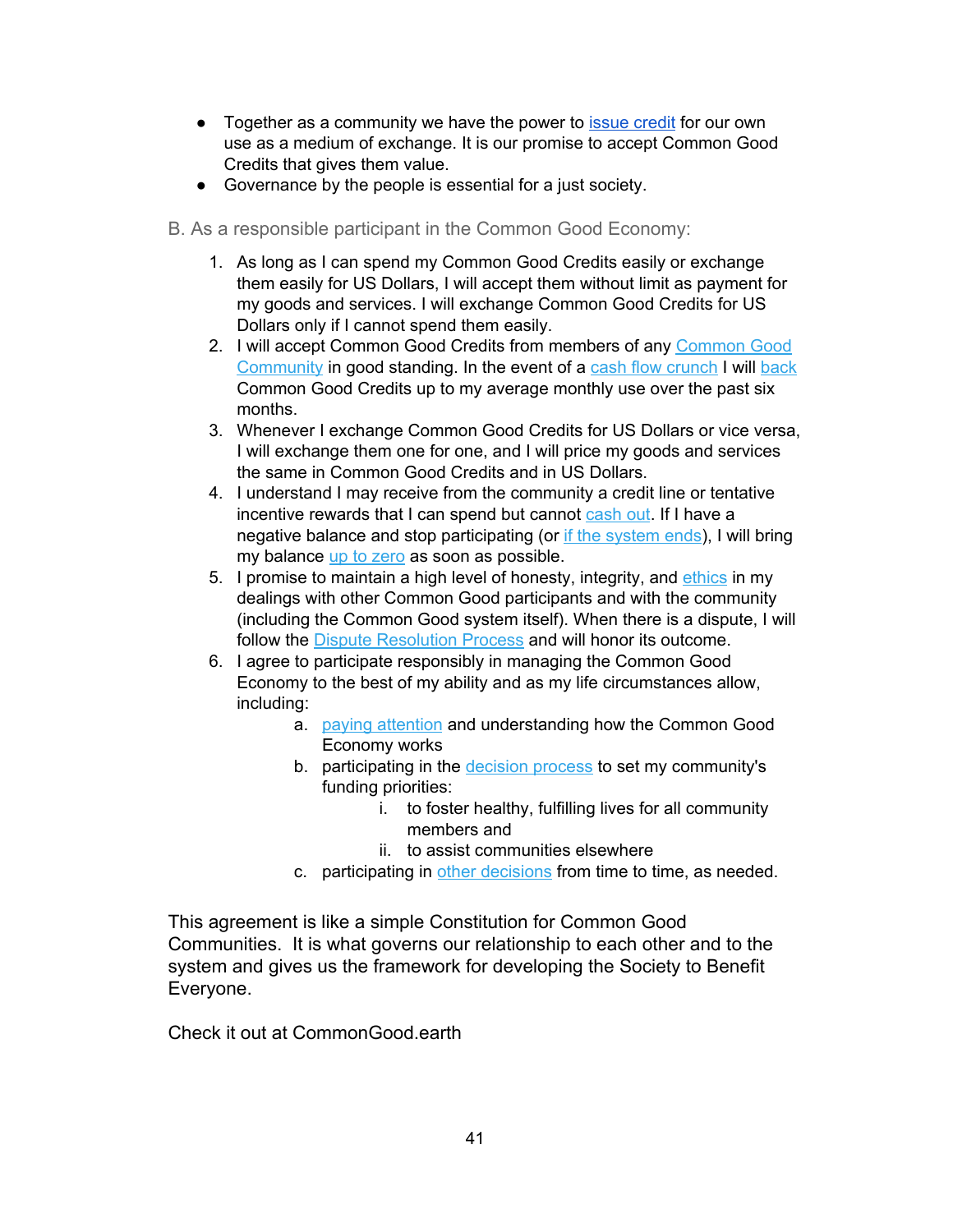# <span id="page-41-0"></span>Conclusion

The premise of this essay is that the culture and society that we live in that is exploiting nature, condones war and tolerates poverty and misery is a direct result of the monetary system that requires us to earn our living. When we recognize that money is a social construct, a matter of agreement or law, and that there is no inherent reason for money to be scarce we can design a monetary system to give us the society we know in our hearts is possible.

In order to create the society we know in our hearts is possible we need to meet together in a system that depends on hearing from each of us. We need to craft proposals that we can consent to because we recognize that they are good for everyone. They are good for everyone because they are crafted by everyone. And then, when we have a proposal that we agree is good we will not wonder where we will get the money for it. We will either allocate the money for it from the surplus generated by human nature in every exchange, or we will issue it to represent the new value we are creating.

This is the key insight this essay aims to elucidate: Issuing the money for the things we value is the primary tool we use to create the conditions in which we live.

The culture is built on the premise that the end justifies the mean, The title of this essay is: The Means Ensures the End. If we want Life, Liberty and the Pursuit of Happiness we will have to use the means that will give it to us. If we want Freedom, Equality and Brotherhood we will need to use the means that will bring it about. If we want a government of the people, by the people, for the people we will need to issue the money so that is true. If we want everyone to have what they need to live, and if we want everyone to pursue the transcendent purpose they feel called to serve, we will need to fund them by right! If we want a just and sustainable abundance we will need to fund justice and sustainability. If we want a society that benefits everyone we will need to put everyone in a position to give it to us.

The means not only ensures the end it is the end. What do we want? Let us discover that together and issue the money to give it to us!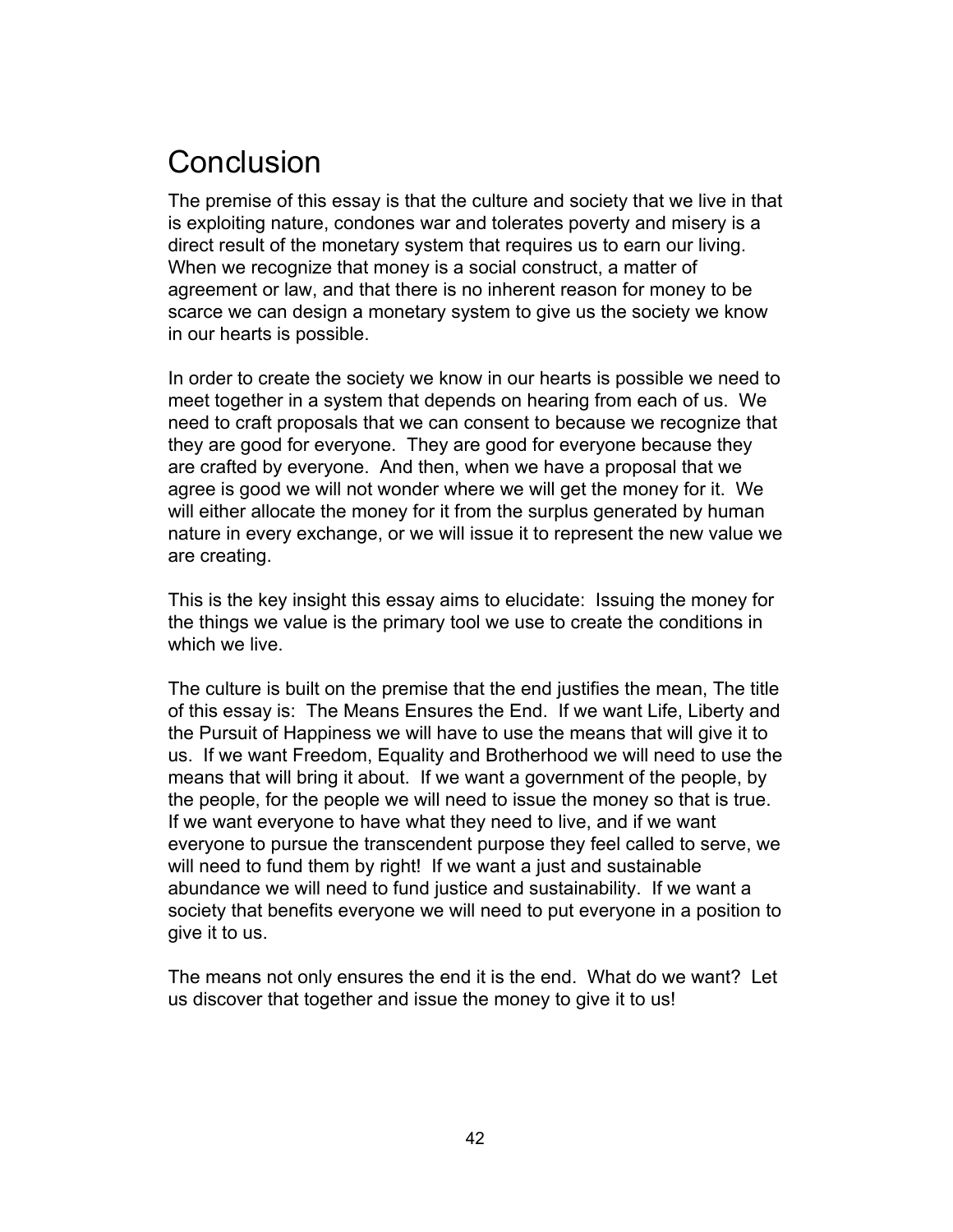# <span id="page-42-0"></span>Epilogue

My friend Ben Schawinsky wrote this and sent it to me in an email. It gives a different voice to what I have tried to elucidate in this essay. Enjoy.

#### WE ARE ONE FAMILY IN LOVE AND JOY

The old saying goes if you don't have a plan, you become part of someone else's plan. Of course one can figure out the system and "Make IT", and, this is still being part of someone else's plan, just being smart and taking care of one's self. 99% are part of someone else's and this might include you. "Ah yes", you might say, "I've figured out the game and they ain't playing me. I'm sitting pretty", as the old saying goes. And this is great!! Yes, this **is** great for you and surely your immediate family, at the least.

A plan surely is in the works and you will never be aware of it in the main media. Of course I do, also, admit the plan running most of the world definitely is not mentioned in the main media.

On the other hand, the majority of the world population is slowly doing just a tiny bit worse every year. It's happening so nice and slowly, so most are just plain going along with it………. managing somehow. These are the people who are the recipients of a well designed plan. And, at this point let go of your brain saying, "Ah yes here goes another conspiracy theorist".

Practically, the world wide money system creates money thru debt, a really simple way to keep most running on an endless treadmill. Our astute (private) Federal Reserve banking system has the majority of our fellow citizens on a hamster wheel, not only thru debt, also thru raising and lowering the lending rate. This process is how those in the know, buy for ten cents on the dollar during a downturn and slowly bring back an upturn and sell for a dollar on ten cents. It's been going on for over a century. Our astute government uses debt to take over countries. We offer to go in and "improve" and then insist upon being paid back. One very popular strategy is to tell a country we are going to mine oil, create many new jobs and boost the economy along with lending much to achieve this. Oil spills happen costing much money for cleanup. The bill runs up. In *other words, a large debt is created and we simply go in and demand repayment. Now our dearly benign government* has them by the short hairs; thus, being able to make them dance to our tune. I'd say there have been some countries who refuse to play along and pay dearly for it.

Scarcity is by design here. We have so much unused land which could be growing plenty food, enough for all. WE could have a world wherein everyone has enuf!! The scarcity is created by a few who are afraid of losing their wealth*.* Money is by agreement. *"Hey guys!! You can keep all you have and allow everyone to live comfortably as well. Sometimes I wonder if you need to keep showing more and more, otherwise you will not be invited to the next party of the elite. And, of course, such a possibility is unthinkable; thus, ya gotta do whatever, to acquire more and more. Well, anyway, whatever is causing this runaway wealth grabbing it is nothing more than chasing*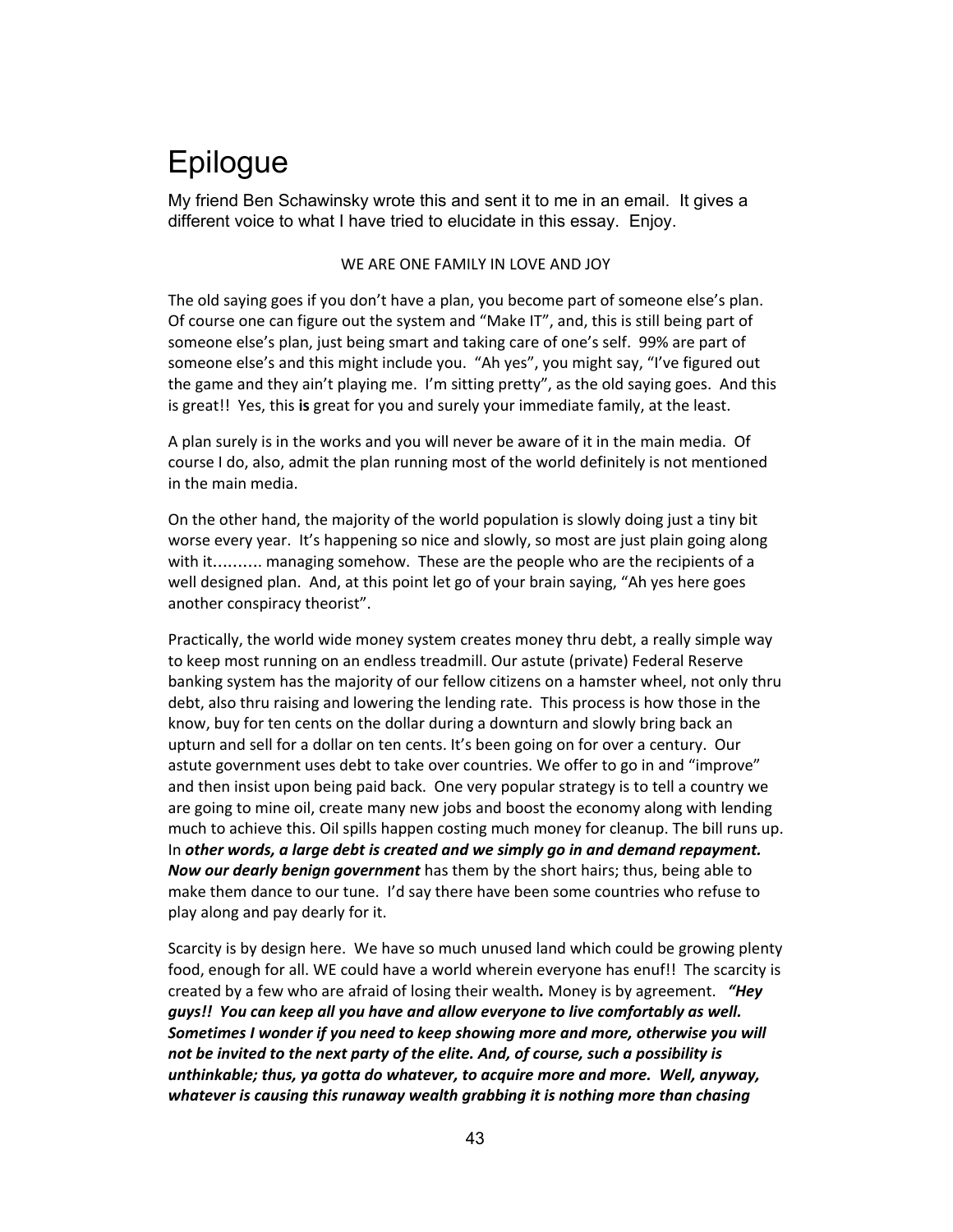*after something which is not where you are looking; namely, "money's final gift. A goal reached based upon a false premise offers no satisfaction. Well being resides in the heart and only in the heart. Money is accumulation of energy. Whatever energy/agenda which inspires the making of money expands along with the expansion of the wealth. It is well known, if a stingy person makes a lot of money, they end up being more stingy upon gaining wealth. A person who hopes to find life's satisfaction and plans to make lots of money to bring this about is in grave danger of having the dissatisfaction, which inspired the wealth acquiring process, expanded. This has the potential of being a bottomless pit. And, yet, it is not perceived."*

I've written all of this for the sole reason of hoping to draw attention to the fact, most are being taken advantage of and it need not be so. It is high time for us all to look around us and to imagine another way, a way wherein everyone had, at least, enough. It is surely possible. It is simply nothing more than allowing all the benefits already in existence which could make life easier, allowing all the hidden technologies which would make life cheaper and easier. Yes! Free energy production technology has been worked out decades ago. A friend of mine knows a man who was working on this decades ago and went into hiding because his life was threatened. Those who are making big money from oil already have plenty for generations to come and cannot stop. This bottomless pit will never fill up. We are in a time wherein we must take some large steps if life is to survive here on Earth. One thing is for sure, should life end here, Earth would finally have a break from these human fleas, parasites sucking from her w/o regard toward her deliciously carefully crafted environment.

When we have free energy technology, we stop burning all those polluting fossil fuels and cease using nuclear reactors which use Uranium. (Cold fusion is another matter)

When we create a monetary system wherein every person is given a bare minimum stipend to live on, life's angst will vanish in a couple generations. We will stop grabbing, relax and begin to REALLY come together as a human race in harmony instead of the dissonance we now experience……. ("You over there and me over here and don't get too damn close"………) In such a system, entrepreneurs will think up businesses. Money will be lent along with an advisor who assures success, and people will work in the business. They will want to, because they would like to have more money to have fun with. Everyone works a 4 day week and gets a 6 week paid vacation yearly.

#### MONEY IS BASICALLY AN AGREEMENT. IT IS TIME FOR SOME SENSIBLE AGREEMENTS WHICH INCLUDE EVERYONE.

You might say "This is just a stupid pipe dream", and I can surely understand why. After all how would we get all those GRABBERS to change. If you decide not to be a grabber, this is the first step "Let's decide to be here for each other". Now imagine everyone deciding to do the same thing and hold this in your imagination in every moment and in every situation, day in and day out. This alone will change everyone and everything, because as you interact with others this will infect them whether they are aware of it or not. Did you see the film "Pay It Forward"? The big money holders who have made the choice to foist their fear upon the majority are a very, very tiny minority. When we hold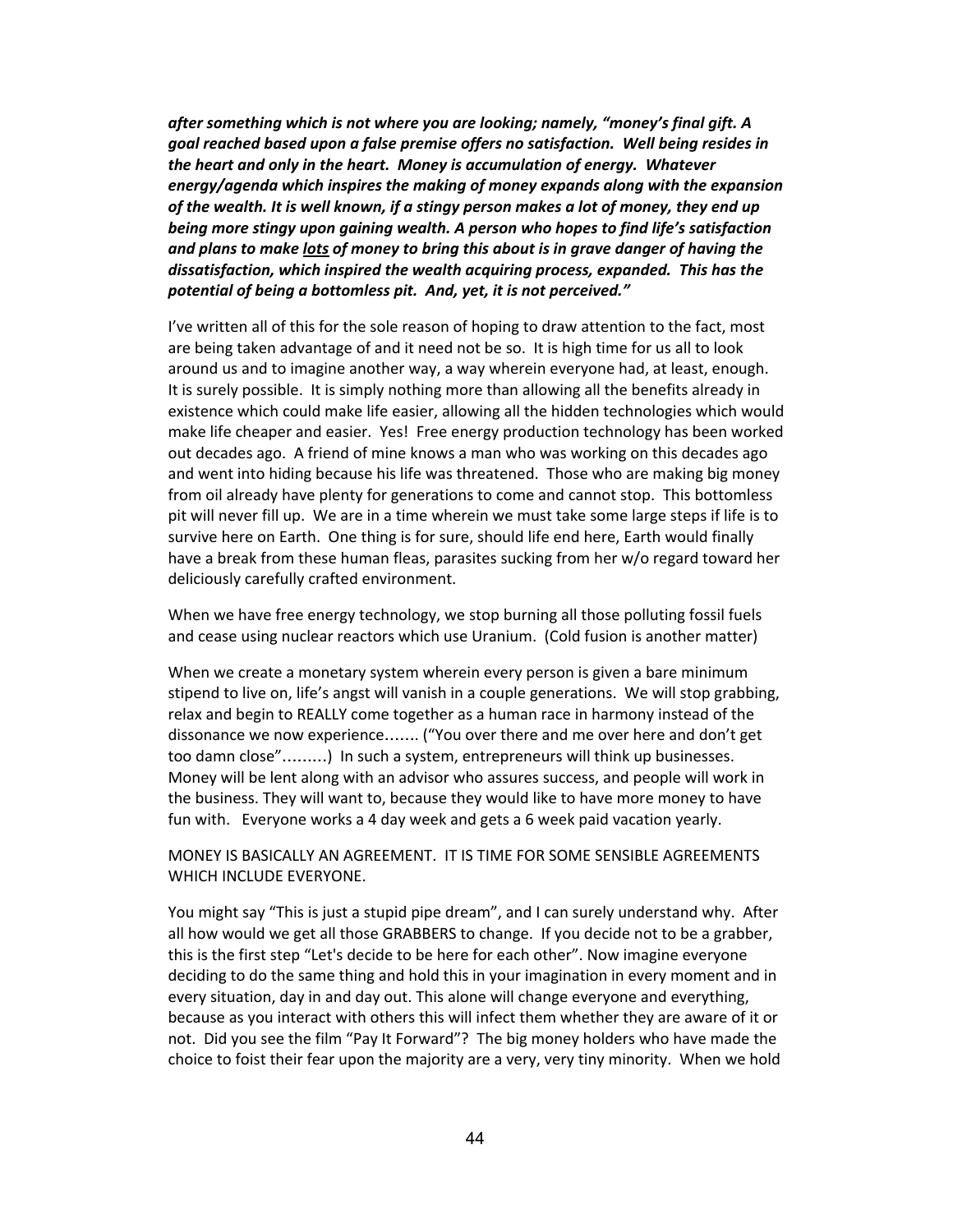a new vision in our hearts it will infect the majority and in the end will infect that minority who are lost in some misbegotten agenda, one which mostly excludes.

For an idea, how would it be if we had meetings wherein people would stand and share an incident wherein someone made them feel included, made them feel acknowledged for who they are, and/or share an incident wherein they made someone else feel so, wherein someone else made them feel good, comings together where coming together is the theme.

It surely seems, the most popular man in our country is a reason for people to join hands and express. Trump is the man and bitching is the expression. This is not by chance fellow Americans. This man is much smarter than he is coming on. I feel very strongly his actions have been carefully planned. This whole thing has been orchestrated to keep everyone involved in (forgive the word, cows) Bullshit!! So many are astutely distracted. There isn't a place I go where pretty soon Trump is being berated. Whatever is being focused upon, whether it be in the positive or the negative, is being given our energy and concentration. This originates from the statement, "What you concentrate upon, be it in the positive or the negative, you eventually bring about".

Well yes, Bernie Sanders came along and started a movement of imagining things to be better for the common citizen. This got people imagining new, positive possibilities. Well he dropped out and trump was set up thinking everyone would go for his rap. Anyway he was placed in and now no one is thinking about new possibilities, just bitching and totally distracted, too busy to imagine the positive, no time left in the consciousness for remembering we are all one human population here to be together, here to be HERE for each other, here to care and help each other. Another faction exits also; the group who voted for trump and are busy defending him. We have two camps working diligently and completely distracted from what human nature truly is. The American public seems to have been successfully duped, as usual.

In truth, do the majority of the politicians in Washington really work for us? They have to spend most of their time collecting money for the next campaign. Go to ted Talks and see Ben Barber's talk "If Mayors Ruled The World". In my opinion the whole system stinks! It's time for us to bring new perfume.

Hey everyone, the majority of the world population is not, at all, wanting to have pollution, war and hunger. These three things are the result of the intentions of a very small minority. Love Joy and service toward each other is truly our natural state.

It is time for to us set a plan, to step away from being part of the Oligarch's plan, a plan to intend a *coming together*. This is ACTUALLY in process amongst many, many more than you might know. It is just not spoken of in any media. A "Mindfulness" movement is growing, even to the higher levels of corporations. Without realizing, the upper echelons are being led into meditation by being drawn to mindfulness in order to increase profits. With this meditation the awareness of togetherness grows.

The news is distracting most of us from this movement of coming together, distracting us from even imagining a plan. In truth, nothing is separate, all is connected. Ask the quantum physicists. Let go of the news, except for awareness of what the heck is going